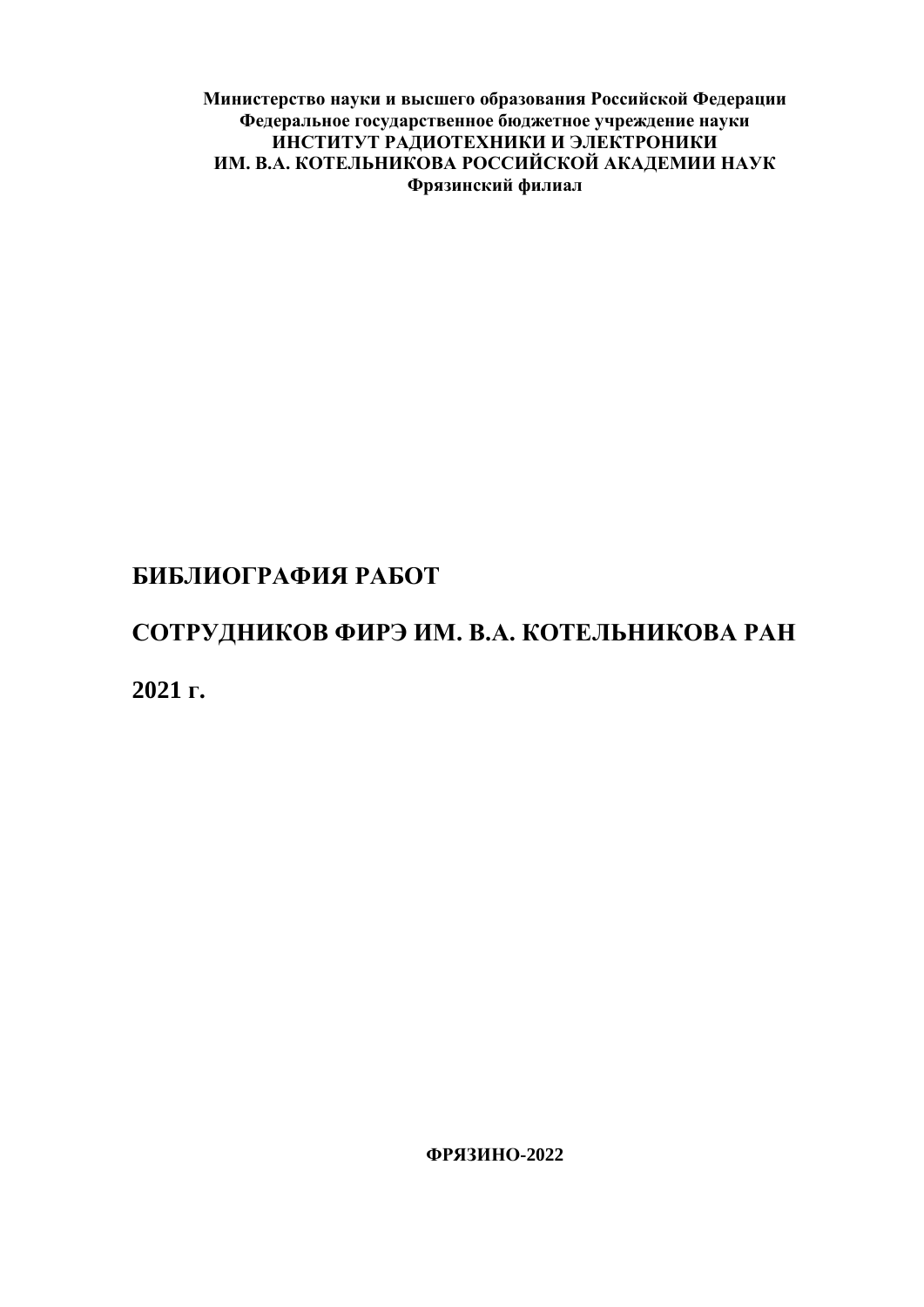## **СОДЕРЖАНИЕ**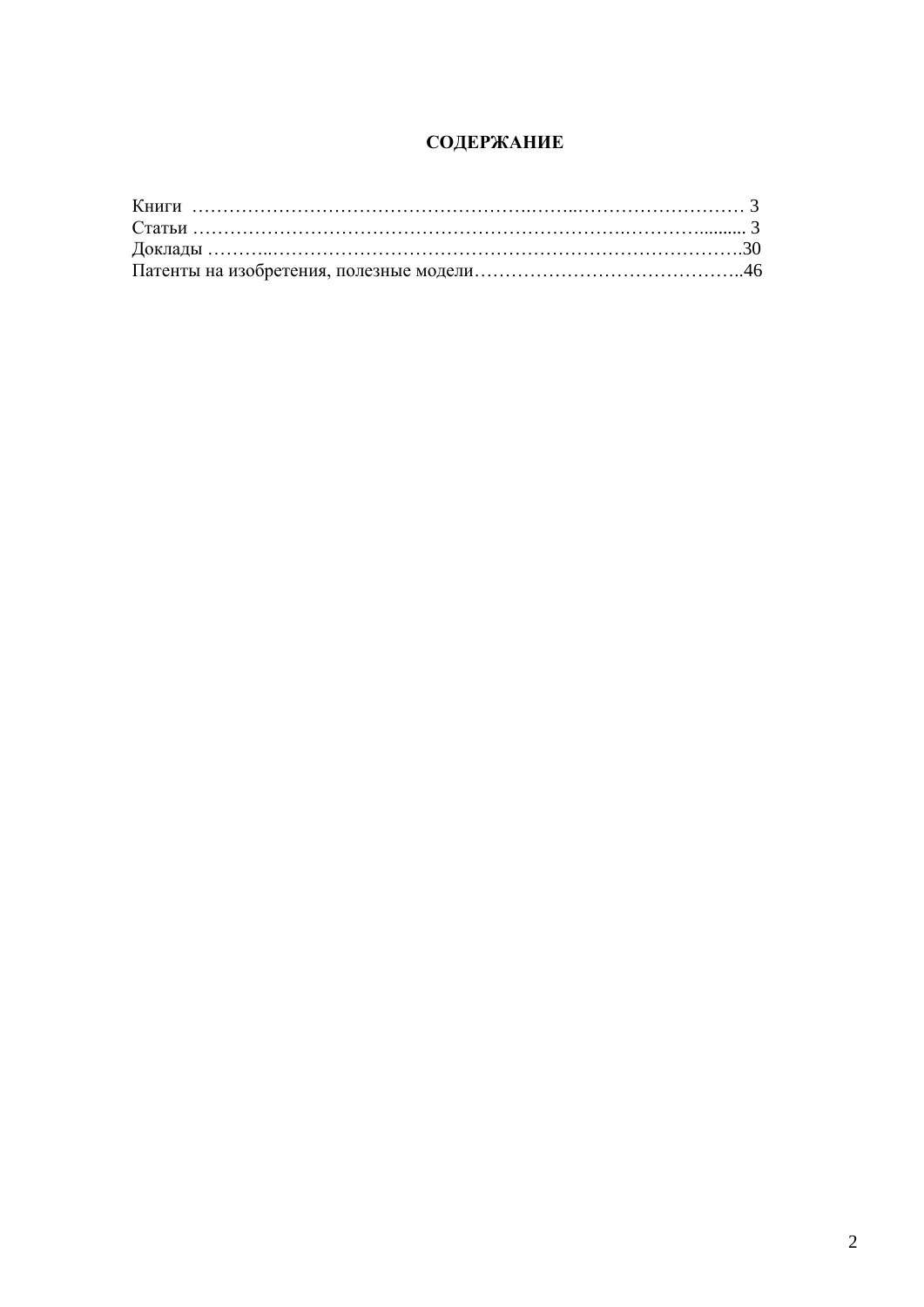#### **КНИГИ**

Costica Nitu. Advanced Ecology. Monitoring, diagnostics, prognosis. Vol. 2. / Vladimir F. Krapivin, Ferdenant A. Mkrtchyan. Matrix Rom, Bucharesti, 2021. - 374p. ISBN GENERAL:978-606-25-0557-8, ISBN VOL.2: 978-606-25-0637-7

#### **СТАТЬИ**

[Alekseev A.E.,](https://www.scopus.com/authid/detail.uri?authorId=16404449100&eid=2-s2.0-85101037097) [Gorshkov B.G.](https://www.scopus.com/authid/detail.uri?authorId=57217723450&eid=2-s2.0-85101037097) [Bashaev A.V.,](https://www.scopus.com/authid/detail.uri?authorId=57222025189&eid=2-s2.0-85101037097) [Potapov V.T.,](https://www.scopus.com/authid/detail.uri?authorId=7102561193&eid=2-s2.0-85101037097) [Taranov M.A.,](https://www.scopus.com/authid/detail.uri?authorId=57192430180&eid=2-s2.0-85101037097) [Simikin D.E.](https://www.scopus.com/authid/detail.uri?authorId=56386149400&eid=2-s2.0-85101037097) [Kalman filter based demodulation in a dual-pulse phase-OTDR.](https://www.scopus.com/record/display.uri?eid=2-s2.0-85101037097&origin=resultslist&sort=plf-f&src=s&st1=&st2=&sid=4b98c4a71432da476f7edb7643a61aff&sot=b&sdt=b&sl=39&s=AFFILCITY+%28Fryazino%29+AND+PUBYEAR+%3e+2020&relpos=4&citeCnt=0&searchTerm=) // [Laser Physics.](https://www.scopus.com/sourceid/12225?origin=resultslist) 2021. 31(3),035101

Andreev V.E., Gubenko V.N., Kirillovich I.A. GPS L1 signals absorption in highlatitude lower ionosphere during severe geomagnetic storm in June 2015. // Journal of Physics: Conference Series, 2021, V. 1991, Paper number 012006

Ashkinazi E.E., [Ryzhkov S.G.,](https://www.scopus.com/authid/detail.uri?authorId=55948797200&eid=2-s2.0-85101698530) [Martyanov A.K.,](https://www.scopus.com/authid/detail.uri?authorId=57189246152&eid=2-s2.0-85101698530) [Bolshakov A.P.,](https://www.scopus.com/authid/detail.uri?authorId=7003875502&eid=2-s2.0-85101698530) [Sergeichev K.F.,](https://www.scopus.com/authid/detail.uri?authorId=13806445300&eid=2-s2.0-85101698530) [Shevchenko M.Y.,](https://www.scopus.com/authid/detail.uri?authorId=55234106200&eid=2-s2.0-85101698530) [Khomich A.A.,](https://www.scopus.com/authid/detail.uri?authorId=56973657100&eid=2-s2.0-85101698530) [Sovyk D.N.,](https://www.scopus.com/authid/detail.uri?authorId=35093396900&eid=2-s2.0-85101698530) [Ralchenko V.G.](https://www.scopus.com/authid/detail.uri?authorId=7006576246&eid=2-s2.0-85101698530) [Temperature](https://www.scopus.com/record/display.uri?eid=2-s2.0-85101698530&origin=resultslist&sort=plf-f&src=s&sid=1a5994ee7bafc3e34db8695dc1cb07b5&sot=b&sdt=b&sl=38&s=AFFILCITY%28Fryazino%29+AND+PUBYEAR+%3e+2020&relpos=1&citeCnt=1&searchTerm=)  [stabilization of WC-Co cutting inserts with feedback to IR pyrometer upon growth](https://www.scopus.com/record/display.uri?eid=2-s2.0-85101698530&origin=resultslist&sort=plf-f&src=s&sid=1a5994ee7bafc3e34db8695dc1cb07b5&sot=b&sdt=b&sl=38&s=AFFILCITY%28Fryazino%29+AND+PUBYEAR+%3e+2020&relpos=1&citeCnt=1&searchTerm=)  [of multilayer diamond coatings by microwave plasma chemical vapor deposition.](https://www.scopus.com/record/display.uri?eid=2-s2.0-85101698530&origin=resultslist&sort=plf-f&src=s&sid=1a5994ee7bafc3e34db8695dc1cb07b5&sot=b&sdt=b&sl=38&s=AFFILCITY%28Fryazino%29+AND+PUBYEAR+%3e+2020&relpos=1&citeCnt=1&searchTerm=) // [Materials Today: Proceedings](https://www.scopus.com/sourceid/21100370037?origin=resultslist) 38, с. 1495-1501, 2021.

Balashov V.V., Zakharov L.Yu., Kanaev A.Yu., Kozlov A.B., Kozlova S.M., Koromyslov A. L., Lopukhin K.V., Faikov P.P., Tupitsyn I.M. and Cheshev E.A. Comparative study of Yb (3+) doped LuYAG laser ceramic: optical, structure and lasing properties. // Journal of Physics: Conference Series, Volume 2036, The VII International Conference on Laser & Plasma Research and Technologies (LaPlas 2021) 23-26 March 2021, Moscow, Russia 10.2021

Bannykh O.A., Lukina I.N., Drozdova E.I., Chernogorova O.P., Ekimov E.A., Benavides V., Liakhovitsky M.M., Minina N.A., Khomich A.A., Tedzhetov М. High-Temperature Response of the Carbon Phase Produced from Fullerenes under Pressure. // Russian Metallurgy (Metally), Volume 2021, Pages 1045-1050, 27 сентября 2021

[Bardonov](http://apps.webofknowledge.com/OneClickSearch.do?product=WOS&search_mode=OneClickSearch&excludeEventConfig=ExcludeIfFromFullRecPage&colName=WOS&SID=C6haDmBDMgLcON3gg61&field=AU&value=Bardonov,%20DA) D.A., [Komarov](http://apps.webofknowledge.com/OneClickSearch.do?product=WOS&search_mode=OneClickSearch&excludeEventConfig=ExcludeIfFromFullRecPage&colName=WOS&SID=C6haDmBDMgLcON3gg61&field=AU&value=Komarov,%20PD) P.D., [Ovchinnikova](http://apps.webofknowledge.com/OneClickSearch.do?product=WOS&search_mode=OneClickSearch&excludeEventConfig=ExcludeIfFromFullRecPage&colName=WOS&SID=C6haDmBDMgLcON3gg61&field=AU&value=Ovchinnikova,%20VI) V.I., [Puntus](http://apps.webofknowledge.com/OneClickSearch.do?product=WOS&search_mode=OneClickSearch&excludeEventConfig=ExcludeIfFromFullRecPage&colName=WOS&SID=C6haDmBDMgLcON3gg61&field=AU&value=Puntus,%20LN) L.N., [Minyaev](http://apps.webofknowledge.com/OneClickSearch.do?product=WOS&search_mode=OneClickSearch&excludeEventConfig=ExcludeIfFromFullRecPage&colName=WOS&SID=C6haDmBDMgLcON3gg61&field=AU&value=Minyaev,%20ME) M.E., [Nifant'ev](http://apps.webofknowledge.com/OneClickSearch.do?product=WOS&search_mode=OneClickSearch&excludeEventConfig=ExcludeIfFromFullRecPage&colName=WOS&SID=C6haDmBDMgLcON3gg61&field=AU&value=Nifant) I.E., [Lyssenko](http://apps.webofknowledge.com/OneClickSearch.do?product=WOS&search_mode=OneClickSearch&excludeEventConfig=ExcludeIfFromFullRecPage&colName=WOS&SID=C6haDmBDMgLcON3gg61&field=AU&value=Lyssenko,%20KA) K.A., [Korshunov](http://apps.webofknowledge.com/OneClickSearch.do?product=WOS&search_mode=OneClickSearch&excludeEventConfig=ExcludeIfFromFullRecPage&colName=WOS&SID=C6haDmBDMgLcON3gg61&field=AU&value=Korshunov,%20VM) V.M., [Taidakov](http://apps.webofknowledge.com/OneClickSearch.do?product=WOS&search_mode=OneClickSearch&excludeEventConfig=ExcludeIfFromFullRecPage&colName=WOS&SID=C6haDmBDMgLcON3gg61&field=AU&value=Taidakov,%20IV) I.V., [Roitershtein](http://apps.webofknowledge.com/OneClickSearch.do?product=WOS&search_mode=OneClickSearch&excludeEventConfig=ExcludeIfFromFullRecPage&colName=WOS&SID=C6haDmBDMgLcON3gg61&field=AU&value=Roitershtein,%20DM) D.M. [Accessing Mononuclear Triphenylcyclopentadienyl Lanthanide Complexes by](http://apps.webofknowledge.com/full_record.do?product=WOS&search_mode=GeneralSearch&qid=1&SID=C6haDmBDMgLcON3gg61&page=1&doc=3)  [Using Tridentate Nitrogen Ligands: Synthesis, Structure, Luminescence, and](http://apps.webofknowledge.com/full_record.do?product=WOS&search_mode=GeneralSearch&qid=1&SID=C6haDmBDMgLcON3gg61&page=1&doc=3)  [Catalysis.](http://apps.webofknowledge.com/full_record.do?product=WOS&search_mode=GeneralSearch&qid=1&SID=C6haDmBDMgLcON3gg61&page=1&doc=3) // [Organometallics](javascript:;) Том: 40 Выпуск: 9 Стр.: 1235-1243 Опубликовано: MAY 10 2021

[Cherpak P.](http://apps.webofknowledge.com/OutboundService.do?SID=C5LdJWqIazwnzW3De5X&mode=rrcAuthorRecordService&action=go&product=WOS&lang=ru_RU&daisIds=46424375), [Khramov I.](http://apps.webofknowledge.com/OutboundService.do?SID=C5LdJWqIazwnzW3De5X&mode=rrcAuthorRecordService&action=go&product=WOS&lang=ru_RU&daisIds=14675428), [Shaidullin R.](http://apps.webofknowledge.com/OutboundService.do?SID=C5LdJWqIazwnzW3De5X&mode=rrcAuthorRecordService&action=go&product=WOS&lang=ru_RU&daisIds=46426327), [Ryabushkin O.](http://apps.webofknowledge.com/OutboundService.do?SID=C5LdJWqIazwnzW3De5X&mode=rrcAuthorRecordService&action=go&product=WOS&lang=ru_RU&daisIds=32422350) [Optical radiation losses of](http://apps.webofknowledge.com/full_record.do?product=WOS&search_mode=GeneralSearch&qid=1&SID=C5LdJWqIazwnzW3De5X&page=1&doc=3)  [metal-coated optical fibers at different wavelengths.](http://apps.webofknowledge.com/full_record.do?product=WOS&search_mode=GeneralSearch&qid=1&SID=C5LdJWqIazwnzW3De5X&page=1&doc=3) // [Applied physics B-lasers](javascript:;)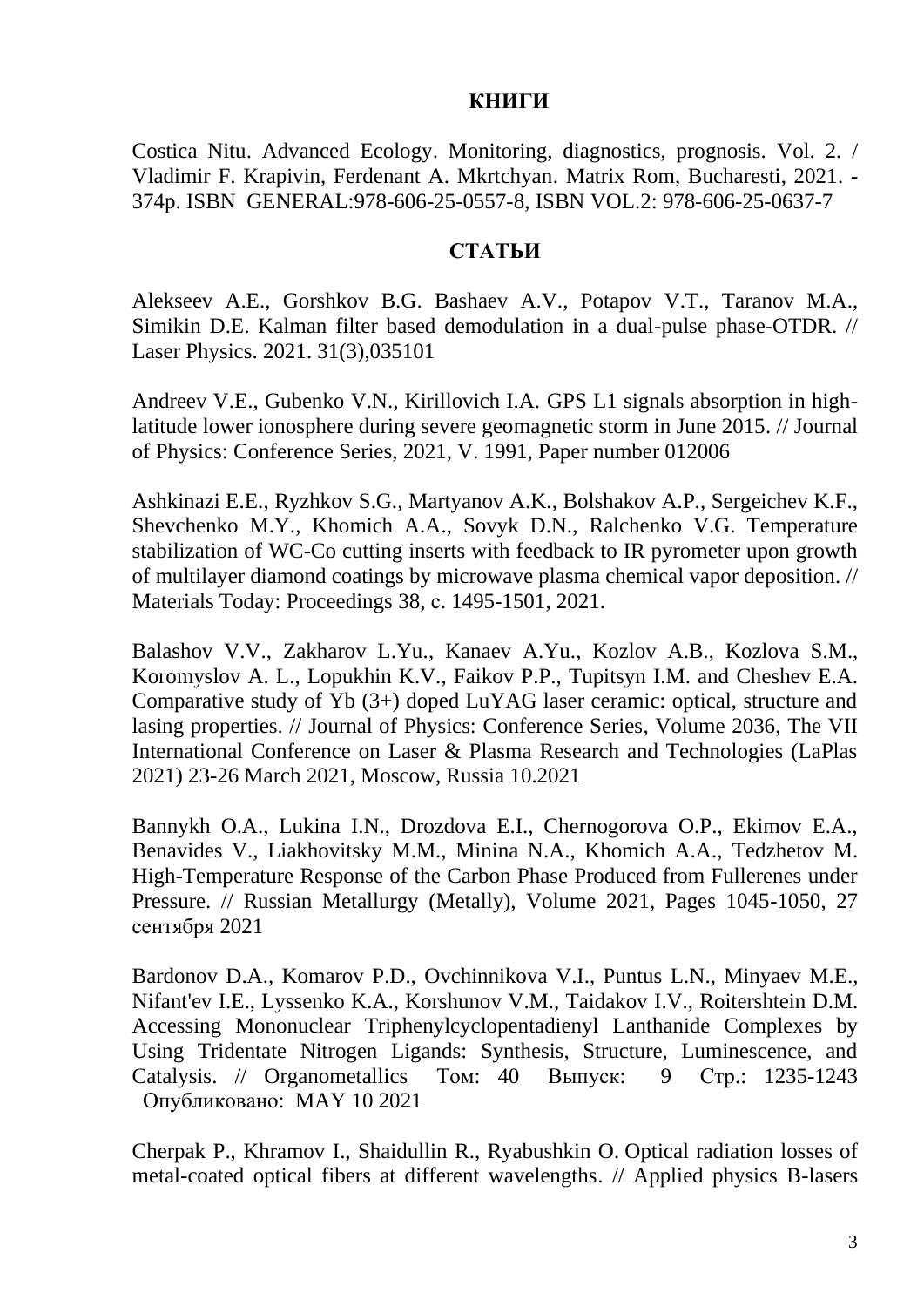[and optics](javascript:;) Том: 127 Выпуск: 12 Номер статьи: 155 Опубликовано: DEC 2021

[Demin](http://apps.webofknowledge.com/OutboundService.do?SID=F1Xe3tI5DyLwt393Uma&mode=rrcAuthorRecordService&action=go&product=WOS&lang=ru_RU&daisIds=35860534) V.A., [Nekhaev](http://apps.webofknowledge.com/OutboundService.do?SID=F1Xe3tI5DyLwt393Uma&mode=rrcAuthorRecordService&action=go&product=WOS&lang=ru_RU&daisIds=40620325) D.V., [Surazhevsky](http://apps.webofknowledge.com/OutboundService.do?SID=F1Xe3tI5DyLwt393Uma&mode=rrcAuthorRecordService&action=go&product=WOS&lang=ru_RU&daisIds=35054201) I.A., [Nikiruy](http://apps.webofknowledge.com/OutboundService.do?SID=F1Xe3tI5DyLwt393Uma&mode=rrcAuthorRecordService&action=go&product=WOS&lang=ru_RU&daisIds=41471631) K.E., [Emelyanov](http://apps.webofknowledge.com/OutboundService.do?SID=F1Xe3tI5DyLwt393Uma&mode=rrcAuthorRecordService&action=go&product=WOS&lang=ru_RU&daisIds=35144690) A.V., [Nikolaev](http://apps.webofknowledge.com/OutboundService.do?SID=F1Xe3tI5DyLwt393Uma&mode=rrcAuthorRecordService&action=go&product=WOS&lang=ru_RU&daisIds=34858155) S.N., [Rylkov](http://apps.webofknowledge.com/OutboundService.do?SID=F1Xe3tI5DyLwt393Uma&mode=rrcAuthorRecordService&action=go&product=WOS&lang=ru_RU&daisIds=31840847) V.V., [Kovalchuk](http://apps.webofknowledge.com/OutboundService.do?SID=F1Xe3tI5DyLwt393Uma&mode=rrcAuthorRecordService&action=go&product=WOS&lang=ru_RU&daisIds=7349694) M.V. [Necessary conditions for STDP](http://apps.webofknowledge.com/full_record.do?product=WOS&search_mode=GeneralSearch&qid=1&SID=F1Xe3tI5DyLwt393Uma&page=1&doc=1)[based pattern recognition learning in a memristive spiking neural network.](http://apps.webofknowledge.com/full_record.do?product=WOS&search_mode=GeneralSearch&qid=1&SID=F1Xe3tI5DyLwt393Uma&page=1&doc=1) // [Neural networks](javascript:;) Том: 134 Стр.: 64-75 Опубликовано: FEB 2021

[Dobretsova E.](http://apps.webofknowledge.com/OutboundService.do?SID=E6eZs9bVDDTmGt8WqUl&mode=rrcAuthorRecordService&action=go&product=WOS&lang=ru_RU&daisIds=4122547), [Zhmykhov V.](http://apps.webofknowledge.com/OutboundService.do?SID=E6eZs9bVDDTmGt8WqUl&mode=rrcAuthorRecordService&action=go&product=WOS&lang=ru_RU&daisIds=45150483), [Kuznetsov S.](http://apps.webofknowledge.com/OutboundService.do?SID=E6eZs9bVDDTmGt8WqUl&mode=rrcAuthorRecordService&action=go&product=WOS&lang=ru_RU&daisIds=16204808), [Chikulina I.](http://apps.webofknowledge.com/OutboundService.do?SID=E6eZs9bVDDTmGt8WqUl&mode=rrcAuthorRecordService&action=go&product=WOS&lang=ru_RU&daisIds=45531943), [Nikova M.](http://apps.webofknowledge.com/OutboundService.do?SID=E6eZs9bVDDTmGt8WqUl&mode=rrcAuthorRecordService&action=go&product=WOS&lang=ru_RU&daisIds=45546366), [Tarala V.](http://apps.webofknowledge.com/OutboundService.do?SID=E6eZs9bVDDTmGt8WqUl&mode=rrcAuthorRecordService&action=go&product=WOS&lang=ru_RU&daisIds=45530245), [Vakalov D.](http://apps.webofknowledge.com/OutboundService.do?SID=E6eZs9bVDDTmGt8WqUl&mode=rrcAuthorRecordService&action=go&product=WOS&lang=ru_RU&daisIds=29284489), [Khmelnitsky R.](http://apps.webofknowledge.com/OutboundService.do?SID=E6eZs9bVDDTmGt8WqUl&mode=rrcAuthorRecordService&action=go&product=WOS&lang=ru_RU&daisIds=45537781), [Pynenkov A.](http://apps.webofknowledge.com/OutboundService.do?SID=E6eZs9bVDDTmGt8WqUl&mode=rrcAuthorRecordService&action=go&product=WOS&lang=ru_RU&daisIds=45529017), [Nishchev K.](http://apps.webofknowledge.com/OutboundService.do?SID=E6eZs9bVDDTmGt8WqUl&mode=rrcAuthorRecordService&action=go&product=WOS&lang=ru_RU&daisIds=1090435)[,Tsvetkov V.](http://apps.webofknowledge.com/OutboundService.do?SID=E6eZs9bVDDTmGt8WqUl&mode=rrcAuthorRecordService&action=go&product=WOS&lang=ru_RU&daisIds=30293529) [The](http://apps.webofknowledge.com/full_record.do?product=WOS&search_mode=GeneralSearch&qid=2&SID=E6eZs9bVDDTmGt8WqUl&page=1&doc=8)  influence of the Sc3+ dopant on the transmittance of  $(Y, Er)(3)A$ 15O12 ceramics. // [Dalton transactions](javascript:;) Том: 50 Выпуск: 40 Стр.: 14252-14256 Опубликовано: OCT. 19 2021

[Drozdova](http://apps.webofknowledge.com/OutboundService.do?SID=C5LdJWqIazwnzW3De5X&mode=rrcAuthorRecordService&action=go&product=WOS&lang=ru_RU&daisIds=1454405) E.I., [Chernogorova](http://apps.webofknowledge.com/OutboundService.do?SID=C5LdJWqIazwnzW3De5X&mode=rrcAuthorRecordService&action=go&product=WOS&lang=ru_RU&daisIds=2921799) O.P., [Lukina](http://apps.webofknowledge.com/OutboundService.do?SID=C5LdJWqIazwnzW3De5X&mode=rrcAuthorRecordService&action=go&product=WOS&lang=ru_RU&daisIds=31501611) I.N., [Sirotinkin](http://apps.webofknowledge.com/OutboundService.do?SID=C5LdJWqIazwnzW3De5X&mode=rrcAuthorRecordService&action=go&product=WOS&lang=ru_RU&daisIds=43932481) V.P., [Khomich](http://apps.webofknowledge.com/OutboundService.do?SID=C5LdJWqIazwnzW3De5X&mode=rrcAuthorRecordService&action=go&product=WOS&lang=ru_RU&daisIds=35849114) A.A., [Klyamkin](http://apps.webofknowledge.com/OutboundService.do?SID=C5LdJWqIazwnzW3De5X&mode=rrcAuthorRecordService&action=go&product=WOS&lang=ru_RU&daisIds=35102273) S.N., [Kondrin](http://apps.webofknowledge.com/OutboundService.do?SID=C5LdJWqIazwnzW3De5X&mode=rrcAuthorRecordService&action=go&product=WOS&lang=ru_RU&daisIds=46451961) M.V., [Ekimov](http://apps.webofknowledge.com/OutboundService.do?SID=C5LdJWqIazwnzW3De5X&mode=rrcAuthorRecordService&action=go&product=WOS&lang=ru_RU&daisIds=44979562) E.A. [Hydrogen-mediated transformation](http://apps.webofknowledge.com/full_record.do?product=WOS&search_mode=GeneralSearch&qid=1&SID=C5LdJWqIazwnzW3De5X&page=1&doc=2)  [of fullerene at high pressures and temperatures.](http://apps.webofknowledge.com/full_record.do?product=WOS&search_mode=GeneralSearch&qid=1&SID=C5LdJWqIazwnzW3De5X&page=1&doc=2) // [Diamond and related materials](javascript:;)  Том: 120 Номер статьи: 108667 Опубликовано: DEC 2021

Dubrov M., Volkov V., Larionov I., Mrlina J., Polak V., Aleksandrov D. Application of spaced system of laser interferometers and tiltmeters for sharing the earthquakes precursory events // Journal Issue: "EPJ Web of Conferences", Volume 254, Article Number 03002 (2021), Number of pages 11, DOI: 10.1051/epjconf/202125403002

Egorov E.V., Egorov V.K. Optical fluxes propagation in the planar transport layer of multilayercoatings. // Journal of Physics: Conference Series, 2021т. 2144, №1

Eriksson Matias, Benjamin A. Stickler, Lea Kopf, Markus Hiekkamäki, Regina Gumenyuk, Yuri Chamorovskiy, Sven Ramelow, and Robert Fickler. Talbot self-imaging and two-photon interference in ring-core fibers. // Phys. Rev. A 104, 063512 – Published 15 December 2021

[Ermakov D.,](https://www.scopus.com/authid/detail.uri?authorId=7003424453&eid=2-s2.0-85105225072) [Kuzmin A.,](https://www.scopus.com/authid/detail.uri?authorId=8710353500&eid=2-s2.0-85105225072) [Pashinov E.,](https://www.scopus.com/authid/detail.uri?authorId=57192097253&eid=2-s2.0-85105225072) [Sterlyadkin V.,](https://www.scopus.com/authid/detail.uri?authorId=6505940691&eid=2-s2.0-85105225072) [Chernushich A.,](https://www.scopus.com/authid/detail.uri?authorId=6602570555&eid=2-s2.0-85105225072) [Sharkov E.](https://www.scopus.com/authid/detail.uri?authorId=57223182530&eid=2-s2.0-85105225072) [Comparison of vertically integrated fluxes of atmospheric water vapor according to](https://www.scopus.com/record/display.uri?eid=2-s2.0-85105225072&origin=resultslist&sort=plf-f&src=s&sid=02dd4f6a33bb7eed352b9f430fb24bf4&sot=b&sdt=b&sl=38&s=AFFILCITY%28Fryazino%29+AND+PUBYEAR+%3e+2020&relpos=5&citeCnt=0&searchTerm=)  [satellite radiothermovision, radiosondes, and reanalysis.](https://www.scopus.com/record/display.uri?eid=2-s2.0-85105225072&origin=resultslist&sort=plf-f&src=s&sid=02dd4f6a33bb7eed352b9f430fb24bf4&sot=b&sdt=b&sl=38&s=AFFILCITY%28Fryazino%29+AND+PUBYEAR+%3e+2020&relpos=5&citeCnt=0&searchTerm=) // [Remote Sensing](https://www.scopus.com/sourceid/86430?origin=resultslist) . 2021. 13(9),1639

[Fedotov A.,](https://www.scopus.com/authid/detail.uri?authorId=57212322852&eid=2-s2.0-85106266990) [Ustimchik V.,](https://www.scopus.com/authid/detail.uri?authorId=50462739300&eid=2-s2.0-85106266990) [Rissanen J.,](https://www.scopus.com/authid/detail.uri?authorId=57193566916&eid=2-s2.0-85106266990) [Kolosovskii A.,](https://www.scopus.com/authid/detail.uri?authorId=6507392235&eid=2-s2.0-85106266990) [Voloshin V.,](https://www.scopus.com/authid/detail.uri?authorId=7006102257&eid=2-s2.0-85106266990) [Vorob'ev I.,](https://www.scopus.com/authid/detail.uri?authorId=7101795053&eid=2-s2.0-85106266990) [Gumenyuk R.,](https://www.scopus.com/authid/detail.uri?authorId=35172787900&eid=2-s2.0-85106266990) [Chamorovskiy Y.,](https://www.scopus.com/authid/detail.uri?authorId=6505868564&eid=2-s2.0-85106266990) [Filippov V.,](https://www.scopus.com/authid/detail.uri?authorId=7202667170&eid=2-s2.0-85106266990) [Active tapered double-clad fiber](https://www.scopus.com/record/display.uri?eid=2-s2.0-85106266990&origin=resultslist&sort=plf-f&src=s&sid=21f5a126fd36e1e2a799847192206da8&sot=b&sdt=b&sl=19&s=AFFILCITY%28Fryazino%29&relpos=4&citeCnt=0&searchTerm=)  [with low birefringence.](https://www.scopus.com/record/display.uri?eid=2-s2.0-85106266990&origin=resultslist&sort=plf-f&src=s&sid=21f5a126fd36e1e2a799847192206da8&sot=b&sdt=b&sl=19&s=AFFILCITY%28Fryazino%29&relpos=4&citeCnt=0&searchTerm=) // [Optics Express.](https://www.scopus.com/sourceid/12862?origin=resultslist) 2021. 29(11), c. 16506-16519 Опубликовано: MAY 24 2021

[Fedotov A.,](https://www.scopus.com/authid/detail.uri?authorId=57212322852&eid=2-s2.0-85106266990) [Ustimchik V.,](https://www.scopus.com/authid/detail.uri?authorId=50462739300&eid=2-s2.0-85106266990) [Rissanen J.,](https://www.scopus.com/authid/detail.uri?authorId=57193566916&eid=2-s2.0-85106266990) Noronen T., Gumenyuk R., [Kolosovskii](https://www.scopus.com/authid/detail.uri?authorId=6507392235&eid=2-s2.0-85106266990)  [A.,](https://www.scopus.com/authid/detail.uri?authorId=6507392235&eid=2-s2.0-85106266990) [Voloshin V.,](https://www.scopus.com/authid/detail.uri?authorId=7006102257&eid=2-s2.0-85106266990) [Vorob'ev I.,](https://www.scopus.com/authid/detail.uri?authorId=7101795053&eid=2-s2.0-85106266990) [Chamorovskiy Y.,](https://www.scopus.com/authid/detail.uri?authorId=6505868564&eid=2-s2.0-85106266990) [Filippov V.](https://www.scopus.com/authid/detail.uri?authorId=7202667170&eid=2-s2.0-85106266990) [Large mode area](https://www.scopus.com/record/display.uri?eid=2-s2.0-85120033826&origin=resultslist&sort=plf-f&src=s&st1=Fryazino&sid=66e60ce894a3d791c60f7f6dee05b5b8&sot=b&sdt=b&sl=38&s=AFFILCITY%28Fryazino%29+AND+PUBYEAR+%3e+2020&relpos=1&citeCnt=0&searchTerm=)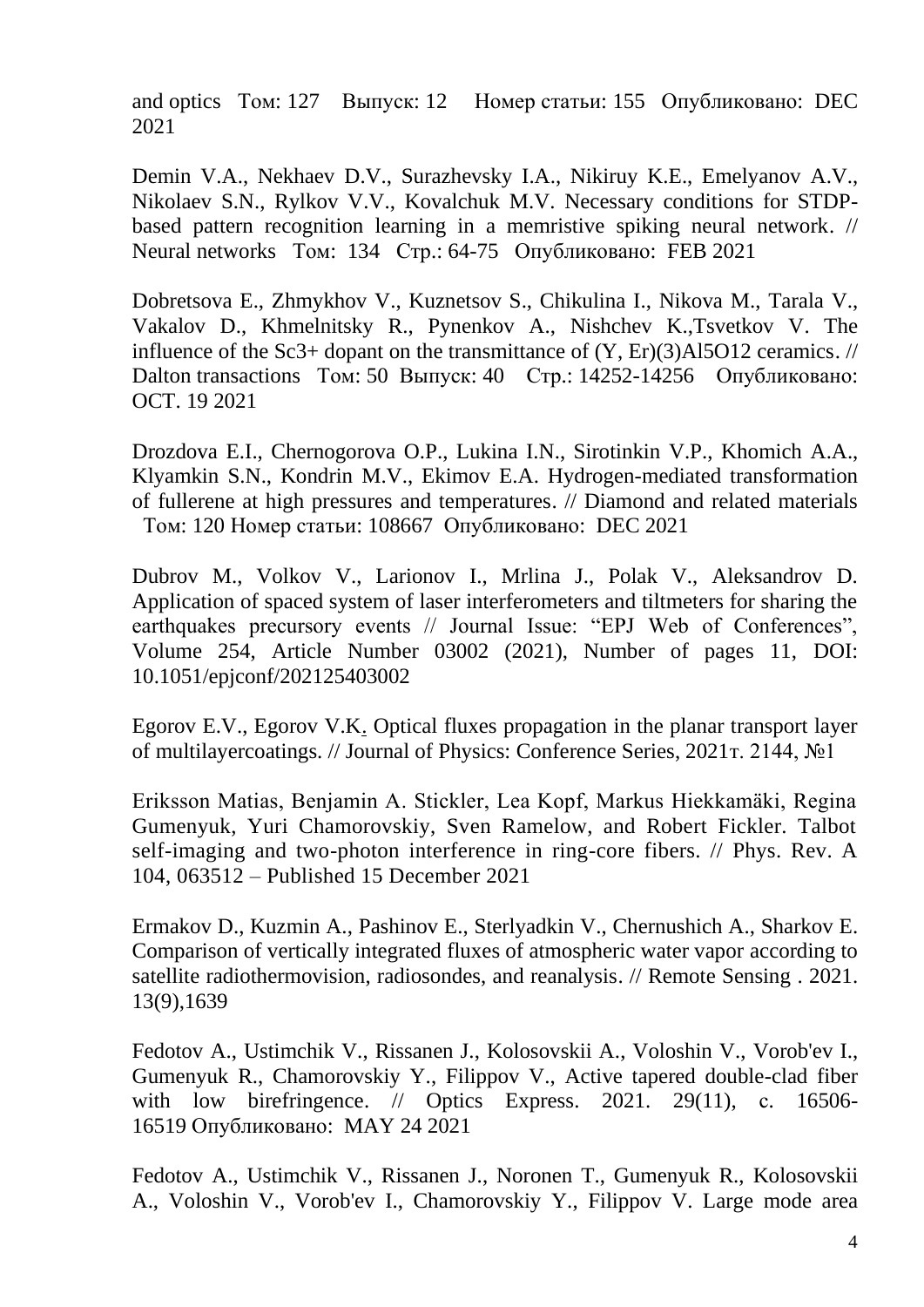[double-clad ytterbium-doped spun tapered fiber.](https://www.scopus.com/record/display.uri?eid=2-s2.0-85120033826&origin=resultslist&sort=plf-f&src=s&st1=Fryazino&sid=66e60ce894a3d791c60f7f6dee05b5b8&sot=b&sdt=b&sl=38&s=AFFILCITY%28Fryazino%29+AND+PUBYEAR+%3e+2020&relpos=1&citeCnt=0&searchTerm=) // [Journal of the Optical Society](https://www.scopus.com/sourceid/12341?origin=resultslist)  [of America B: Optical Physics.](https://www.scopus.com/sourceid/12341?origin=resultslist) 2021. 38(12), с. F161-F169

Fedotov Andrei, Vasilii Ustimchik, Joona Rissanen, Teppo Noronen, Regina Gumenyuk, Yuri Chamorovskii, Alexander Kolosovskii, Victor Voloshin, Igor Vorob'ev, Valery Filippov. Large mode area double-clad ytterbium-doped tapered fiber with low birefringence. // Proceedings Volume 11665, Fiber Lasers XVIII: Technology and Systems; 116651T (2021)

[Fomiryakov E.](http://apps.webofknowledge.com/OutboundService.do?SID=D6GOdDn8jUiRu6e4PII&mode=rrcAuthorRecordService&action=go&product=WOS&lang=ru_RU&daisIds=35358377), [Kharasov D.](http://apps.webofknowledge.com/OutboundService.do?SID=D6GOdDn8jUiRu6e4PII&mode=rrcAuthorRecordService&action=go&product=WOS&lang=ru_RU&daisIds=27366580), [Nikitin S,](http://apps.webofknowledge.com/OutboundService.do?SID=D6GOdDn8jUiRu6e4PII&mode=rrcAuthorRecordService&action=go&product=WOS&lang=ru_RU&daisIds=1730634) [Nanii O.](http://apps.webofknowledge.com/OutboundService.do?SID=D6GOdDn8jUiRu6e4PII&mode=rrcAuthorRecordService&action=go&product=WOS&lang=ru_RU&daisIds=44732278), [Treshchikov V.](http://apps.webofknowledge.com/OutboundService.do?SID=D6GOdDn8jUiRu6e4PII&mode=rrcAuthorRecordService&action=go&product=WOS&lang=ru_RU&daisIds=16722908) [New Approach](http://apps.webofknowledge.com/full_record.do?product=WOS&search_mode=GeneralSearch&qid=8&SID=D6GOdDn8jUiRu6e4PII&page=1&doc=5)  [to Laser Characterization Using Delayed Self-Heterodyne Interferometry.](http://apps.webofknowledge.com/full_record.do?product=WOS&search_mode=GeneralSearch&qid=8&SID=D6GOdDn8jUiRu6e4PII&page=1&doc=5) // [Journal of lightwave technology](javascript:;) Том: 39 Выпуск: 15 Стр.: 5191-5196 Опубликовано: AUG 1 2021

[Goldman](https://www.sciencedirect.com/science/article/pii/S0272884221011731?via%3Dihub#!) E.I., [G.V.Chucheva,](https://www.sciencedirect.com/science/article/pii/S0272884221011731?via%3Dihub#!) [D.A.elorusov.](https://www.sciencedirect.com/science/article/pii/S0272884221011731?via%3Dihub#!) On the form of high-frequency voltage-capacitance characteristics of metal-insulator-semiconductor structures with a ferroelectric insulating layer  $Ba_{x}Sr_{1-x}TiO_{3}$ . // Ceramics International. 2021. Том: 47 Выпуск: 15 Стр.: 21248-21252 Опубликовано: AUG 1 2021

Grankov A.G., Milshin A.A., Novichikhin E.P., Shelobanova N.K. On the reaction of atmospheric characteristics in the Gulf of Mexico to the origin of hurricanes based on satellite microwave radiometric measurements. // Journal of Physics: Conference Series 1991 (2021) 012010 IOP Publishing

Gubenko, V.N., Kirillovich, I.A., Andreev, V.E. Radiosonde studies of internal waves in the southern near-equatorial atmosphere of the Earth. // Journal of Physics: Conference Series, V. 1991, Paper number 012012

[Ilinskiy](http://apps.webofknowledge.com/OneClickSearch.do?product=WOS&search_mode=OneClickSearch&excludeEventConfig=ExcludeIfFromFullRecPage&colName=WOS&SID=C6haDmBDMgLcON3gg61&field=AU&value=Ilinskiy,%20DA) D.A., [Alekseev](http://apps.webofknowledge.com/OneClickSearch.do?product=WOS&search_mode=OneClickSearch&excludeEventConfig=ExcludeIfFromFullRecPage&colName=WOS&SID=C6haDmBDMgLcON3gg61&field=AU&value=Alekseev,%20AE) A.E., [Ganzha](http://apps.webofknowledge.com/OneClickSearch.do?product=WOS&search_mode=OneClickSearch&excludeEventConfig=ExcludeIfFromFullRecPage&colName=WOS&SID=C6haDmBDMgLcON3gg61&field=AU&value=Ganzha,%20OY) O.Y., [Semikin](http://apps.webofknowledge.com/OneClickSearch.do?product=WOS&search_mode=OneClickSearch&excludeEventConfig=ExcludeIfFromFullRecPage&colName=WOS&SID=C6haDmBDMgLcON3gg61&field=AU&value=Semikin,%20DE) D.E., [Ojha](http://apps.webofknowledge.com/OneClickSearch.do?product=WOS&search_mode=OneClickSearch&excludeEventConfig=ExcludeIfFromFullRecPage&colName=WOS&SID=C6haDmBDMgLcON3gg61&field=AU&value=Ojha,%20M) M. [Use of Fiber](http://apps.webofknowledge.com/full_record.do?product=WOS&search_mode=GeneralSearch&qid=1&SID=C6haDmBDMgLcON3gg61&page=1&doc=4)  [Optic Communication Lines with a Phase-Sensitive Reflectometer for Recording](http://apps.webofknowledge.com/full_record.do?product=WOS&search_mode=GeneralSearch&qid=1&SID=C6haDmBDMgLcON3gg61&page=1&doc=4)  [Seismic Signals](http://apps.webofknowledge.com/full_record.do?product=WOS&search_mode=GeneralSearch&qid=1&SID=C6haDmBDMgLcON3gg61&page=1&doc=4). // SEISMIC INSTRUMENTS Том: 57 Выпуск: 3 Стр.: 231-248 Опубликовано: MAY

Inyushkin A.V., Taldenkov A.N., Ralchenko V.G., Bolshakov A.P., Khomich A.V. Isotope Effect in Thermal Conductivity of Polycrystalline CVD-Diamond: Experiment and Theory. // Crystals, Volume 11, Issue 4, Pages 1324−1331, 24 марта 2021

Ismagilova R.I., Shaidullin R.I., Kovalenko N.A., Ryabushkin A., Khramov I.O[.Scattering and absorption coefficients measurements in silicone polymers used](https://www.elibrary.ru/item.asp?id=46840479)  [in fiber optics.](https://www.elibrary.ru/item.asp?id=46840479) // Journal of Physics: Conference Series. Сер. "Photon 2020" 2021. С. 012012.

Karpova T.K., Kovalenko N.V., Aloian G.A., Ryabushkin O.A. Mathematical modelling of optical radiation transport in biological tissues under the conditions of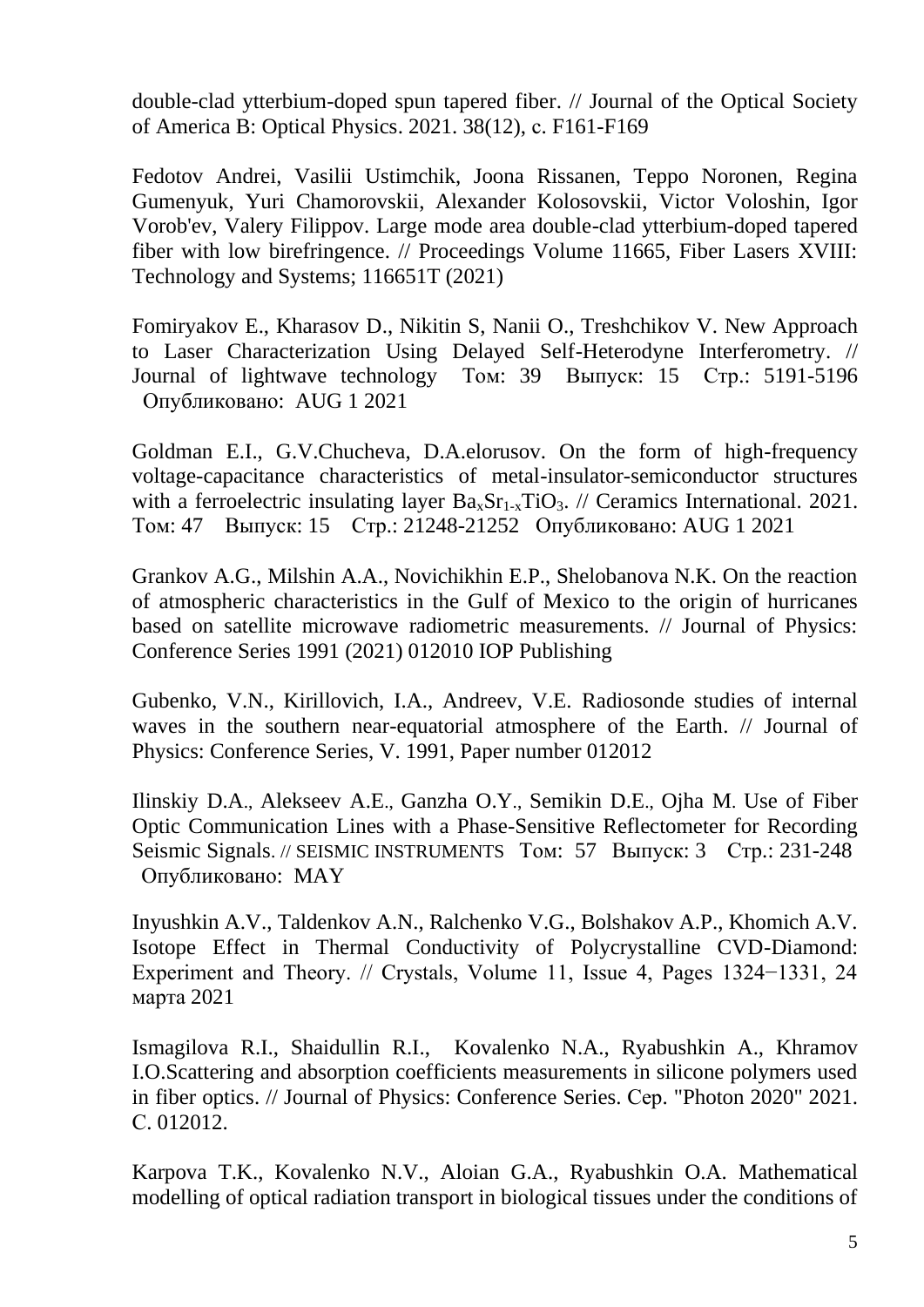moveable integrating spheres registration. // Journal of Physics: Conf. Ser., 2090, 012026 (2021).

Kaziev A.V. Kolodko D.V., Sergeev N.S. Properties of millisecond-scale modulated pulsed power magnetron discharge applied for reactive sputtering of zirconia. // Plasma Sources Science and Technology [https://doi.org/10.1088/1361-](https://doi.org/10.1088/1361-6595/abf369) [6595/abf369](https://doi.org/10.1088/1361-6595/abf369) 

Kaziev A.V., D.G Ageychenkov, A.V Tumarkin, D.V Kolodko, N.S. Sergeev, M.M. Kharkov and K A Leonova Ion current optimization in a magnetron with tunable magnetic field configuration. // Journal of Physics: Conference Series 2021 Ser. 2064 012061

[Kaziev A.V.,](https://www.scopus.com/authid/detail.uri?authorId=35810493900&eid=2-s2.0-85100019237) [Kolodko D.V.,](https://www.scopus.com/authid/detail.uri?authorId=56404590000&eid=2-s2.0-85100019237) [Tumarkin A.V.,](https://www.scopus.com/authid/detail.uri?authorId=56845159900&eid=2-s2.0-85100019237) [Kharkov M.M.,](https://www.scopus.com/authid/detail.uri?authorId=57024229900&eid=2-s2.0-85100019237) [Lisenkov V.Y.,](https://www.scopus.com/authid/detail.uri?authorId=57221751518&eid=2-s2.0-85100019237) [Sergeev N.S.](https://www.scopus.com/authid/detail.uri?authorId=57204199185&eid=2-s2.0-85100019237) [Comparison of thermal properties of](https://www.scopus.com/record/display.uri?eid=2-s2.0-85100019237&origin=resultslist&sort=plf-f&src=s&st1=&st2=&sid=2544c73c2bb5b0c563fdd1be69afd5b3&sot=b&sdt=b&sl=20&s=AFFILCITY+%28Fryazino%29&relpos=1&citeCnt=0&searchTerm=) a hot target magnetron operated [in DC and long HIPIMS modes.](https://www.scopus.com/record/display.uri?eid=2-s2.0-85100019237&origin=resultslist&sort=plf-f&src=s&st1=&st2=&sid=2544c73c2bb5b0c563fdd1be69afd5b3&sot=b&sdt=b&sl=20&s=AFFILCITY+%28Fryazino%29&relpos=1&citeCnt=0&searchTerm=) // [Surface and Coatings Technology.](https://www.scopus.com/sourceid/24537?origin=resultslist) 2021. Т409. 126889

Khomich A.A., Kovalev A.I., Khmelnitsky R.A., Khomich A.V., Popovich A.F., Ralchenko V.G. Engineering of defects in fast neutron irradiated synthetic diamonds. // Journal of Physics: Conference Series 2103, 012076, декабрь 2021

Khramov Ivan, Renat Shaidullin, Nikita Kovalenko, Renata Ismagilova, Tatiana Karpova, and Oleg Ryabushkin Modeling of optical absorption and scattering of laser radiation in silicone polymers used in fiber optics. // Proc. SPIE 11783, Modeling Aspects in Optical Metrology VIII, 1178306 (20 June 2021)

[Kirdyashev K.P.](https://www.scopus.com/authid/detail.uri?origin=resultslist&authorId=56619869900&zone=) [Anomalous transport of electrons in an electric discharge with](https://www.scopus.com/record/display.uri?eid=2-s2.0-85119486664&origin=resultslist&sort=plf-f&src=s&st1=Fryazino&sid=66e60ce894a3d791c60f7f6dee05b5b8&sot=b&sdt=b&sl=38&s=AFFILCITY%28Fryazino%29+AND+PUBYEAR+%3e+2020&relpos=6&citeCnt=0&searchTerm=)  [transverse magnetic field.](https://www.scopus.com/record/display.uri?eid=2-s2.0-85119486664&origin=resultslist&sort=plf-f&src=s&st1=Fryazino&sid=66e60ce894a3d791c60f7f6dee05b5b8&sot=b&sdt=b&sl=38&s=AFFILCITY%28Fryazino%29+AND+PUBYEAR+%3e+2020&relpos=6&citeCnt=0&searchTerm=) // [Journal of Physics: Conference Series.](https://www.scopus.com/sourceid/130053?origin=resultslist) 2021. 2056(1),012050

[Kolmychek](https://www.scopus.com/authid/detail.uri?authorId=16239375600&eid=2-s2.0-85100799084) I.A., [Radovskaya](https://www.scopus.com/authid/detail.uri?authorId=57212477641&eid=2-s2.0-85100799084) V.V., [Mamonov](https://www.scopus.com/authid/detail.uri?authorId=50661541500&eid=2-s2.0-85100799084) E.A., [Maydykovskiy](https://www.scopus.com/authid/detail.uri?authorId=23005205200&eid=2-s2.0-85100799084) A.I., [Sadovnikov](https://www.scopus.com/authid/detail.uri?authorId=36683238600&eid=2-s2.0-85100799084) A.V., [Sheshukova](https://www.scopus.com/authid/detail.uri?authorId=36728405400&eid=2-s2.0-85100799084) S.E., [Nikitov](https://www.scopus.com/authid/detail.uri?authorId=7004556902&eid=2-s2.0-85100799084) S.A., [Temiryazeva](https://www.scopus.com/authid/detail.uri?authorId=18438639000&eid=2-s2.0-85100799084) M.P., [Gusev](https://www.scopus.com/authid/detail.uri?authorId=56688261600&eid=2-s2.0-85100799084) N.S., [Fraerman](https://www.scopus.com/authid/detail.uri?authorId=7003552075&eid=2-s2.0-85100799084) A.A., [Murzina](https://www.scopus.com/authid/detail.uri?authorId=7003855567&eid=2-s2.0-85100799084) T.V. [Interface-induced optical effects in magnetic two](https://www.scopus.com/record/display.uri?eid=2-s2.0-85100799084&origin=resultslist&sort=plf-f&src=s&st1=&st2=&sid=7585d8053800349a74d65a63ade5d74f&sot=b&sdt=b&sl=39&s=AFFILCITY+%28Fryazino%29+AND+PUBYEAR+%3e+2020&relpos=0&citeCnt=0&searchTerm=)[and three-layer films.](https://www.scopus.com/record/display.uri?eid=2-s2.0-85100799084&origin=resultslist&sort=plf-f&src=s&st1=&st2=&sid=7585d8053800349a74d65a63ade5d74f&sot=b&sdt=b&sl=39&s=AFFILCITY+%28Fryazino%29+AND+PUBYEAR+%3e+2020&relpos=0&citeCnt=0&searchTerm=) // [Journal of Magnetism and Magnetic Materials.](https://www.scopus.com/sourceid/28526?origin=resultslist) 2021. 528,167780

Konyshev V.A., Lukashova T.O., Nani O.E., Novikov A.G., Treshchikov V.N., and Ubaydullaev R.R. Retarded field model for fast polarization rotations caused by lightning events. // Laser Physics Letters, V.18, №11, PP.115101-115106, 2021, ноябрь 2021 г.

[Korolenko](http://apps.webofknowledge.com/OneClickSearch.do?product=WOS&search_mode=OneClickSearch&excludeEventConfig=ExcludeIfFromFullRecPage&colName=WOS&SID=F66RA6jkzu49OThcH8H&field=AU&value=Korolenko,%20SE) S.E., [Zhuravlev](http://apps.webofknowledge.com/OneClickSearch.do?product=WOS&search_mode=OneClickSearch&excludeEventConfig=ExcludeIfFromFullRecPage&colName=WOS&SID=F66RA6jkzu49OThcH8H&field=AU&value=Zhuravlev,%20KP) K.P., [Tsaryuk](http://apps.webofknowledge.com/OneClickSearch.do?product=WOS&search_mode=OneClickSearch&excludeEventConfig=ExcludeIfFromFullRecPage&colName=WOS&SID=F66RA6jkzu49OThcH8H&field=AU&value=Tsaryuk,%20VI) V.I., [Kubasov](http://apps.webofknowledge.com/OneClickSearch.do?product=WOS&search_mode=OneClickSearch&excludeEventConfig=ExcludeIfFromFullRecPage&colName=WOS&SID=F66RA6jkzu49OThcH8H&field=AU&value=Kubasov,%20AS) A.S., [Avdeeva](http://apps.webofknowledge.com/OneClickSearch.do?product=WOS&search_mode=OneClickSearch&excludeEventConfig=ExcludeIfFromFullRecPage&colName=WOS&SID=F66RA6jkzu49OThcH8H&field=AU&value=Avdeeva,%20VV) V.V., [Malinina](http://apps.webofknowledge.com/OneClickSearch.do?product=WOS&search_mode=OneClickSearch&excludeEventConfig=ExcludeIfFromFullRecPage&colName=WOS&SID=F66RA6jkzu49OThcH8H&field=AU&value=Malinina,%20ELA) ELA, [Burlov](http://apps.webofknowledge.com/OneClickSearch.do?product=WOS&search_mode=OneClickSearch&excludeEventConfig=ExcludeIfFromFullRecPage&colName=WOS&SID=F66RA6jkzu49OThcH8H&field=AU&value=Burlov,%20AS) A.S., [Divaeva](http://apps.webofknowledge.com/OneClickSearch.do?product=WOS&search_mode=OneClickSearch&excludeEventConfig=ExcludeIfFromFullRecPage&colName=WOS&SID=F66RA6jkzu49OThcH8H&field=AU&value=Divaeva,%20LN) L.N., [Zhizhin](http://apps.webofknowledge.com/OneClickSearch.do?product=WOS&search_mode=OneClickSearch&excludeEventConfig=ExcludeIfFromFullRecPage&colName=WOS&SID=F66RA6jkzu49OThcH8H&field=AU&value=Zhizhin,%20KY) K.Y., [Kuznetsov](http://apps.webofknowledge.com/OneClickSearch.do?product=WOS&search_mode=OneClickSearch&excludeEventConfig=ExcludeIfFromFullRecPage&colName=WOS&SID=F66RA6jkzu49OThcH8H&field=AU&value=Kuznetsov,%20NT) N.T. [Crystal](http://apps.webofknowledge.com/full_record.do?product=WOS&search_mode=GeneralSearch&qid=1&SID=F66RA6jkzu49OThcH8H&page=1&doc=1)  [structures, luminescence, and DFT study of mixed-ligand Zn\(II\) and Cd\(II\)](http://apps.webofknowledge.com/full_record.do?product=WOS&search_mode=GeneralSearch&qid=1&SID=F66RA6jkzu49OThcH8H&page=1&doc=1)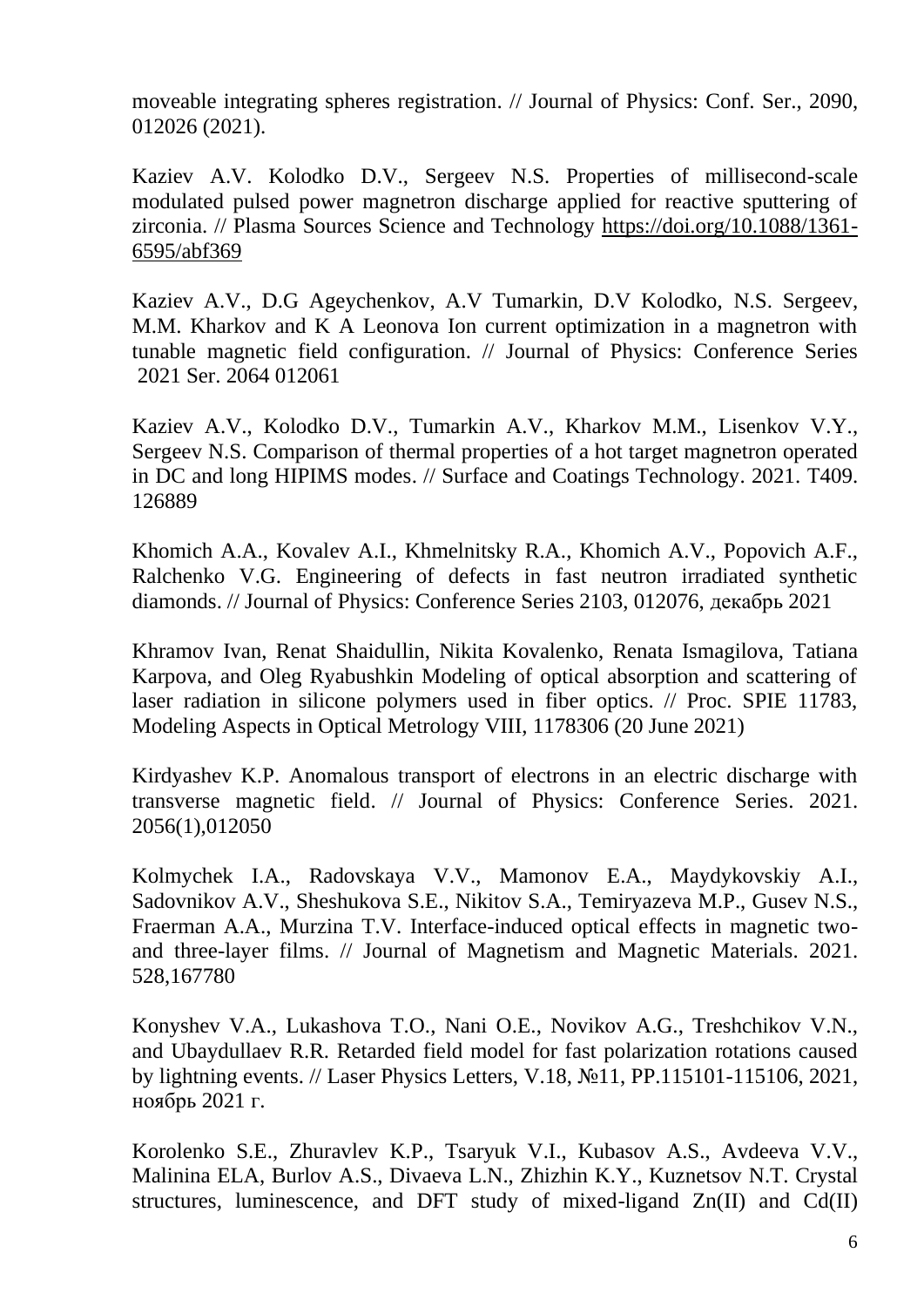complexes with phenyl-containing benzimidazole derivatives with linker  $C = -N$  or  $N = N$  group. // [Journal of luminescence](javascript:;) Том: 237 Номер статьи: 118156 Опубликовано: SEP 2021

[Kostrov A.,](https://www.scopus.com/authid/detail.uri?origin=resultslist&authorId=57211293257&zone=) [Kovalenko N.,](https://www.scopus.com/authid/detail.uri?origin=resultslist&authorId=57202097296&zone=) [Shaidullin R.,](https://www.scopus.com/authid/detail.uri?origin=resultslist&authorId=36698409000&zone=) [Ryabushkin O.](https://www.scopus.com/authid/detail.uri?origin=resultslist&authorId=6604035918&zone=) [Theoretical and](https://www.scopus.com/record/display.uri?eid=2-s2.0-85101531613&origin=resultslist&sort=plf-f&src=s&st1=&st2=&sid=93f2073d78777d0b1f4ecfd220e07b12&sot=b&sdt=b&sl=38&s=AFFILCITY%28Fryazino%29+AND+PUBYEAR+%3e+2020&relpos=7&citeCnt=0&searchTerm=)  [experimental investigation of spatial temperature distribution in active fiber under](https://www.scopus.com/record/display.uri?eid=2-s2.0-85101531613&origin=resultslist&sort=plf-f&src=s&st1=&st2=&sid=93f2073d78777d0b1f4ecfd220e07b12&sot=b&sdt=b&sl=38&s=AFFILCITY%28Fryazino%29+AND+PUBYEAR+%3e+2020&relpos=7&citeCnt=0&searchTerm=)  [conditions of laser radiation generation.](https://www.scopus.com/record/display.uri?eid=2-s2.0-85101531613&origin=resultslist&sort=plf-f&src=s&st1=&st2=&sid=93f2073d78777d0b1f4ecfd220e07b12&sot=b&sdt=b&sl=38&s=AFFILCITY%28Fryazino%29+AND+PUBYEAR+%3e+2020&relpos=7&citeCnt=0&searchTerm=) // [Journal of Physics: Conference Series.](https://www.scopus.com/sourceid/130053?origin=resultslist) 2021. 1730(1),012028

Kovalenko N.V., Smirnov A.V., Ryabushkin O.A. Numerical simulation of changes in the electric properties of biological tissues under local heating by laser radiation. // Journal of Physics: Conf. Ser., 2090, 012049 (2021).

[Kovalenko](https://www.scopus.com/authid/detail.uri?origin=resultslist&authorId=57202097296&zone=) N.V., [Sovin](https://www.scopus.com/authid/detail.uri?origin=resultslist&authorId=57222127729&zone=) K.V., [Shamankov](https://www.scopus.com/authid/detail.uri?origin=resultslist&authorId=57222119570&zone=) N.O., [Ryabushkin](https://www.scopus.com/authid/detail.uri?origin=resultslist&authorId=6604035918&zone=) O.A. [Mathematical](https://www.scopus.com/record/display.uri?eid=2-s2.0-85101496992&origin=resultslist&sort=plf-f&src=s&st1=&st2=&sid=93f2073d78777d0b1f4ecfd220e07b12&sot=b&sdt=b&sl=38&s=AFFILCITY%28Fryazino%29+AND+PUBYEAR+%3e+2020&relpos=9&citeCnt=0&searchTerm=)  [model of electrical conductivity of biological tissues based on ion electrodiffusion](https://www.scopus.com/record/display.uri?eid=2-s2.0-85101496992&origin=resultslist&sort=plf-f&src=s&st1=&st2=&sid=93f2073d78777d0b1f4ecfd220e07b12&sot=b&sdt=b&sl=38&s=AFFILCITY%28Fryazino%29+AND+PUBYEAR+%3e+2020&relpos=9&citeCnt=0&searchTerm=)  [equations.](https://www.scopus.com/record/display.uri?eid=2-s2.0-85101496992&origin=resultslist&sort=plf-f&src=s&st1=&st2=&sid=93f2073d78777d0b1f4ecfd220e07b12&sot=b&sdt=b&sl=38&s=AFFILCITY%28Fryazino%29+AND+PUBYEAR+%3e+2020&relpos=9&citeCnt=0&searchTerm=) // [Journal of Physics: Conference Series.](https://www.scopus.com/sourceid/130053?origin=resultslist) 2021. 1730(1),012018

Kovalev S., K.-J., Tielrooij J.-C., Deinert I., Ilyakov N., Awari M., Chen A., Ponomaryov M., Bawatna T.V., A.G. de Oliveira, L.M., Eng K.A., Kuznetsov D.A., Safronenkov G.Kh., Kitaeva P.I., Kuznetsov H.A., Hafez D. Turchinovich, M. Gensch. Terahertz signatures of ultrafast Dirac fermion relaxation at the surface of topological insulators. //Quantum Materials. Volume 6, *Article* number: 84 (2021). Published 01 October 2021

Kozlova M.V., Khomich A.A., Khmelnitsky R.A, Averin A.A., Kovalev A.I., Poklonskaya O.N., Vlasov I.I., Khomich A.V., Ralchenko V.G. Study of color centers in radiation-modified diamonds. // Journal of Physics: Conference Series 2103, 012223, декабрь 2021

[Krapivin V.F.](https://www.scopus.com/authid/detail.uri?origin=resultslist&authorId=6603854907&zone=), [Mkrtchan F.A.](https://www.scopus.com/authid/detail.uri?origin=resultslist&authorId=57222726482&zone=), [Varotsos C.A.](https://www.scopus.com/authid/detail.uri?origin=resultslist&authorId=7005233189&zone=), [Xue, Y.](https://www.scopus.com/authid/detail.uri?origin=resultslist&authorId=57215206904&zone=) [Operational Diagnosis of](https://www.scopus.com/record/display.uri?eid=2-s2.0-85103859470&origin=resultslist&sort=plf-f&src=s&sid=b7e4db41101037a99734da9492b0f123&sot=b&sdt=b&sl=38&s=AFFILCITY%28Fryazino%29+AND+PUBYEAR+%3e+2020&relpos=4&citeCnt=0&searchTerm=)  [Arctic Waters with Instrumental Technology and Information Modeling](https://www.scopus.com/record/display.uri?eid=2-s2.0-85103859470&origin=resultslist&sort=plf-f&src=s&sid=b7e4db41101037a99734da9492b0f123&sot=b&sdt=b&sl=38&s=AFFILCITY%28Fryazino%29+AND+PUBYEAR+%3e+2020&relpos=4&citeCnt=0&searchTerm=). // Water air and soil pollution 232(4),137

Kurzmanbaev D., Mordkovich V., A. Karaeva; E. Mitberg; V. Koledov**;** D. Kalenov; A. Prokinin; M. Parkhomenko; S. von Gratowski. Electrodynamic properties of CNTs based metasurface created using 3D nano-manipulation. // 2021 IEEE International Conference on Manipulation, Manufacturing and Measurement on the Nanoscale (3M-NANO), 2021, pp. 466-469, doi: 10.1109/3M-NANO49087.2021.9599777

[Kuznetsov](http://apps.webofknowledge.com/OutboundService.do?SID=E5XHHUmMvTeIC8TW722&mode=rrcAuthorRecordService&action=go&product=WOS&lang=ru_RU&daisIds=40086441) K.A., [Safronenkov](http://apps.webofknowledge.com/OutboundService.do?SID=E5XHHUmMvTeIC8TW722&mode=rrcAuthorRecordService&action=go&product=WOS&lang=ru_RU&daisIds=27991304) D.A., [Kuznetsov](http://apps.webofknowledge.com/OutboundService.do?SID=E5XHHUmMvTeIC8TW722&mode=rrcAuthorRecordService&action=go&product=WOS&lang=ru_RU&daisIds=34723549) P.I., [Kitaeva](http://apps.webofknowledge.com/OutboundService.do?SID=E5XHHUmMvTeIC8TW722&mode=rrcAuthorRecordService&action=go&product=WOS&lang=ru_RU&daisIds=31058204) G.K. [Terahertz](http://apps.webofknowledge.com/full_record.do?product=WOS&search_mode=GeneralSearch&qid=1&SID=E5XHHUmMvTeIC8TW722&page=3&doc=24)  [Photoconductive Antenna Based on a Topological Insulator Nanofilm](http://apps.webofknowledge.com/full_record.do?product=WOS&search_mode=GeneralSearch&qid=1&SID=E5XHHUmMvTeIC8TW722&page=3&doc=24). // [APPLIED](javascript:;)  [SCIENCES-BASEL](javascript:;) Том: 11 Выпуск: 12 Номер статьи: 5580 Опубликовано: JUN 2021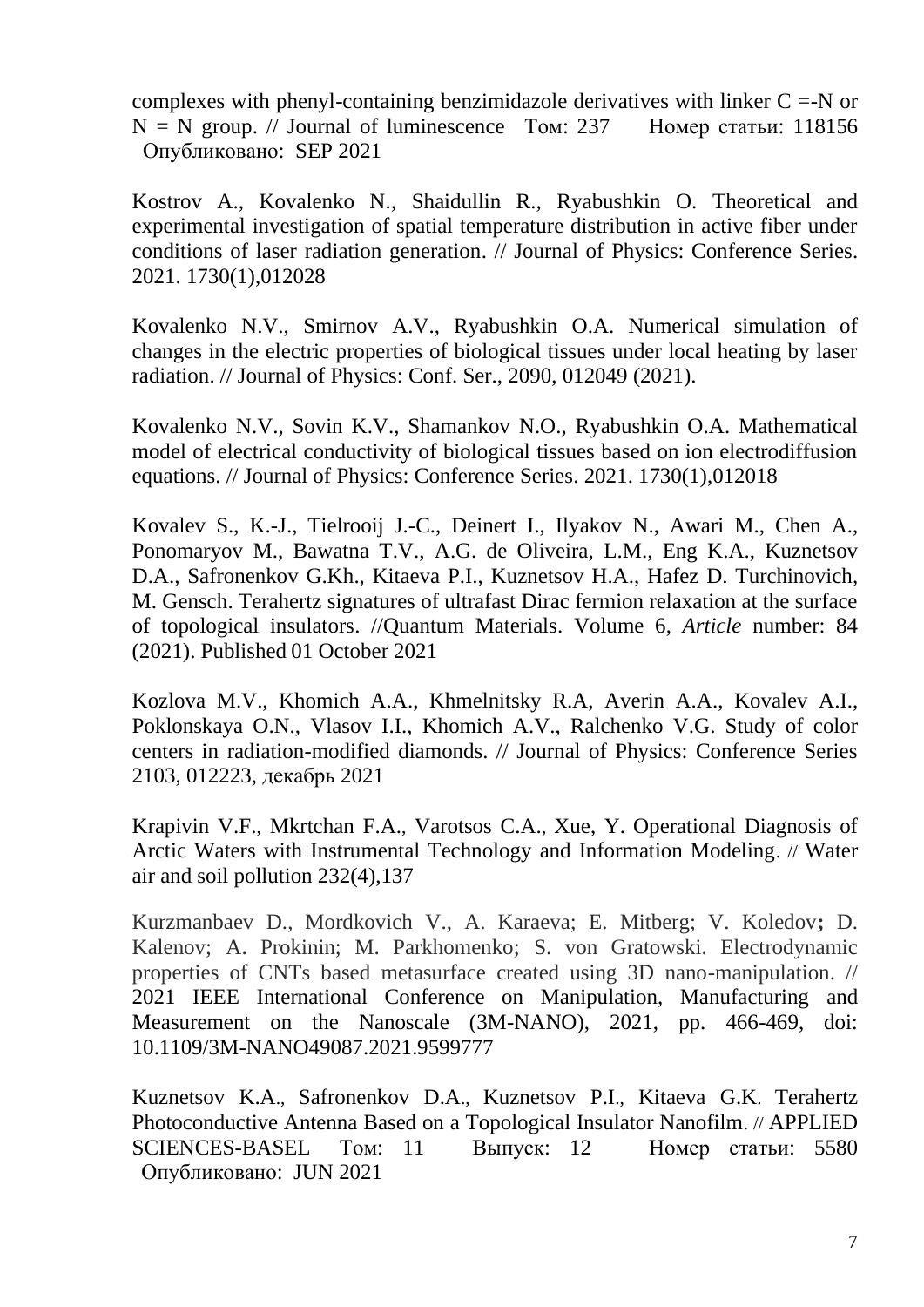Kuznetsov Kirill, Kuznetsov Petr, Frolov Alexander, Kovalev Sergey, Ilyakov Igor, Ezhov Alexander, Kitaeva Galiya. Bulk and surface terahertz conductivity of  $Bi_{2-x}Sb_xTe_{3-y}Se_y$  topological insulators. // [Optical Engineering, 60\(8\),](https://www.spiedigitallibrary.org/journals/optical-engineering/volume-60/issue-8) 082012 (2021)

[Kuznetsov](https://aip.scitation.org/author/Kuznetsov%2C+K+A) [P.I. Kuznetsov](https://aip.scitation.org/author/Kuznetsov%2C+P+I) [G.B. Galiev](https://aip.scitation.org/author/Galiev%2C+G+B) and [G.Kh. Kitaeva](https://aip.scitation.org/author/Kitaeva%2C+G+Kh) Generation of terahertz radiation in antennas based on epitaxial films of semiconductors and topological insulators. // AIP Conference Proceedings 2359, 020018 (2021)

[Kuznetsov](https://www.scopus.com/authid/detail.uri?origin=resultslist&authorId=7101997255&zone=) P.I., [Savelyev](https://www.scopus.com/authid/detail.uri?origin=resultslist&authorId=57208721512&zone=) E.A., [Sudas](https://www.scopus.com/authid/detail.uri?origin=resultslist&authorId=57207793434&zone=) D.P., [Yakushcheva](https://www.scopus.com/authid/detail.uri?origin=resultslist&authorId=6602589420&zone=) G.G. [Passively Q](https://www.scopus.com/record/display.uri?eid=2-s2.0-85104648492&origin=resultslist&sort=plf-f&src=s&sid=ad575a189a7a574d6960481d37c6b936&sot=b&sdt=b&sl=38&s=AFFILCITY%28Fryazino%29+AND+PUBYEAR+%3e+2020&relpos=10&citeCnt=0&searchTerm=)[switched fiber laser with various phases of Ni-S as a saturable absorber.](https://www.scopus.com/record/display.uri?eid=2-s2.0-85104648492&origin=resultslist&sort=plf-f&src=s&sid=ad575a189a7a574d6960481d37c6b936&sot=b&sdt=b&sl=38&s=AFFILCITY%28Fryazino%29+AND+PUBYEAR+%3e+2020&relpos=10&citeCnt=0&searchTerm=) // [Journal](https://www.scopus.com/sourceid/130053?origin=resultslist)  [of Physics: Conference Series](https://www.scopus.com/sourceid/130053?origin=resultslist) 2021. 1851(1), 012018

Kuznetsov P.I., Sudas D.P., Savelyev E.A. Fiber optic Lossy Mode Resonance based sensor for aggressive liquids. // Sensors and Actuators A: Physical, 2021, 112576

[Kuznetsov P.I.](http://apps.webofknowledge.com/OutboundService.do?SID=F5z8CIzL2j5vVqIGBta&mode=rrcAuthorRecordService&action=go&product=WOS&lang=ru_RU&daisIds=438050), [Sudas D.P.](http://apps.webofknowledge.com/OutboundService.do?SID=F5z8CIzL2j5vVqIGBta&mode=rrcAuthorRecordService&action=go&product=WOS&lang=ru_RU&daisIds=32360020), [Yapaskurt V.O.](http://apps.webofknowledge.com/OutboundService.do?SID=F5z8CIzL2j5vVqIGBta&mode=rrcAuthorRecordService&action=go&product=WOS&lang=ru_RU&daisIds=6001438), [Savelyev E.A.](http://apps.webofknowledge.com/OutboundService.do?SID=F5z8CIzL2j5vVqIGBta&mode=rrcAuthorRecordService&action=go&product=WOS&lang=ru_RU&daisIds=44572877) [Lossy mode resonance](http://apps.webofknowledge.com/full_record.do?product=WOS&search_mode=GeneralSearch&qid=1&SID=F5z8CIzL2j5vVqIGBta&page=1&doc=7)  [fiber-optic sensors based on niobium pentoxide thin film.](http://apps.webofknowledge.com/full_record.do?product=WOS&search_mode=GeneralSearch&qid=1&SID=F5z8CIzL2j5vVqIGBta&page=1&doc=7) // [Optical materials](javascript:;) [express](javascript:;) Том: 11 Выпуск: 8 Стр.: 2650-2664 Опубликовано: AUG 1 2021

Lebedev A.I., Saidzhonov B.M., Drozdov K.A., Khomich A.A. Vasiliev R.B. Raman and Infrared Studies of CdSe/CdS Core/Shell Nanoplatelets. // [Journal of](https://www.elibrary.ru/title_about.asp?id=28230)  [Physical Chemistry C.](https://www.elibrary.ru/title_about.asp?id=28230) 2021. Т. 125. № 12. С. 6758-6766

[Lutsenko S.V.,](https://www.scopus.com/authid/detail.uri?origin=resultslist&authorId=57224583442&zone=) [Kozhaev](https://www.scopus.com/authid/detail.uri?origin=resultslist&authorId=55882077300&zone=) M.A., [Borovkova](https://www.scopus.com/authid/detail.uri?origin=resultslist&authorId=8360407300&zone=) O.V., Kalish F.N., Temeryazev A.G., Dagesyan S.A., Berzhansky V.N., Shaposhnikov A.N., [Kuzmichev](https://www.scopus.com/authid/detail.uri?origin=resultslist&authorId=57193410693&zone=) A.N., [Belotelov](https://www.scopus.com/authid/detail.uri?origin=resultslist&authorId=6602192880&zone=) V.I. [Multiperiodic magnetoplasmonic gratings fabricated by the pulse](https://www.scopus.com/record/display.uri?eid=2-s2.0-85113276660&origin=resultslist&sort=plf-f&src=s&sid=87534a2e3b982da90c810430f239a303&sot=b&sdt=b&sl=38&s=AFFILCITY%28Fryazino%29+AND+PUBYEAR+%3e+2020&relpos=3&citeCnt=0&searchTerm=)  [force nanolithography.](https://www.scopus.com/record/display.uri?eid=2-s2.0-85113276660&origin=resultslist&sort=plf-f&src=s&sid=87534a2e3b982da90c810430f239a303&sot=b&sdt=b&sl=38&s=AFFILCITY%28Fryazino%29+AND+PUBYEAR+%3e+2020&relpos=3&citeCnt=0&searchTerm=) // [Optics Letters.](https://www.scopus.com/sourceid/12863?origin=resultslist) 2021. 46(17), с. 4148-4151

Mamonov E., Kolmychek I., Radovskaya V., Pashen'kin I., Gusev N., Maydykovskiy A., Temiryazeva M., Temiryazev A., Murzina T. Interface Driven Effects in Magnetization-Induced Optical Second Harmonic Generation in Layered Films Composed of Ferromagnetic and Heavy Metals. // Materials 2021, 14, 3573.

[Mefed A. E.](http://apps.webofknowledge.com/OneClickSearch.do?product=WOS&search_mode=OneClickSearch&excludeEventConfig=ExcludeIfFromFullRecPage&colName=WOS&SID=F6t6551zm1nWBVUZ7YR&field=AU&value=Mefed,%20A.%20E.) [Three-Spin Dipolar Contribution to Nuclear Spin-Lattice Relaxation](http://apps.webofknowledge.com/full_record.do?product=WOS&search_mode=GeneralSearch&qid=1&SID=F6t6551zm1nWBVUZ7YR&page=1&doc=2)  [in Solids in the Doubly Rotating Frame: Practical Formulas.](http://apps.webofknowledge.com/full_record.do?product=WOS&search_mode=GeneralSearch&qid=1&SID=F6t6551zm1nWBVUZ7YR&page=1&doc=2) // [Applied magnetic](javascript:;)  [resonance.](javascript:;) JUN 2021.

[Minnekhanov](http://apps.webofknowledge.com/OneClickSearch.do?product=WOS&search_mode=OneClickSearch&excludeEventConfig=ExcludeIfFromFullRecPage&colName=WOS&SID=E62Fmv6TMBlkzcJ2ahc&field=AU&value=Minnekhanov,%20AA) A.A., [Shvetsov](http://apps.webofknowledge.com/OneClickSearch.do?product=WOS&search_mode=OneClickSearch&excludeEventConfig=ExcludeIfFromFullRecPage&colName=WOS&SID=E62Fmv6TMBlkzcJ2ahc&field=AU&value=Shvetsov,%20BS) B.S., [Emelyanov](http://apps.webofknowledge.com/OneClickSearch.do?product=WOS&search_mode=OneClickSearch&excludeEventConfig=ExcludeIfFromFullRecPage&colName=WOS&SID=E62Fmv6TMBlkzcJ2ahc&field=AU&value=Emelyanov,%20AV) A.V., [Chernoglazov](http://apps.webofknowledge.com/OneClickSearch.do?product=WOS&search_mode=OneClickSearch&excludeEventConfig=ExcludeIfFromFullRecPage&colName=WOS&SID=E62Fmv6TMBlkzcJ2ahc&field=AU&value=Chernoglazov,%20KY) K.Y., [Kukueva](http://apps.webofknowledge.com/OneClickSearch.do?product=WOS&search_mode=OneClickSearch&excludeEventConfig=ExcludeIfFromFullRecPage&colName=WOS&SID=E62Fmv6TMBlkzcJ2ahc&field=AU&value=Kukueva,%20EV) E.V., [Nesmelov](http://apps.webofknowledge.com/OneClickSearch.do?product=WOS&search_mode=OneClickSearch&excludeEventConfig=ExcludeIfFromFullRecPage&colName=WOS&SID=E62Fmv6TMBlkzcJ2ahc&field=AU&value=Nesmelov,%20AA) A.A., [Grishchenko](http://apps.webofknowledge.com/OneClickSearch.do?product=WOS&search_mode=OneClickSearch&excludeEventConfig=ExcludeIfFromFullRecPage&colName=WOS&SID=E62Fmv6TMBlkzcJ2ahc&field=AU&value=Grishchenko,%20YV) Y.V., [Zanaveskin](http://apps.webofknowledge.com/OneClickSearch.do?product=WOS&search_mode=OneClickSearch&excludeEventConfig=ExcludeIfFromFullRecPage&colName=WOS&SID=E62Fmv6TMBlkzcJ2ahc&field=AU&value=Zanaveskin,%20ML) M.L., [Rylkov](http://apps.webofknowledge.com/OneClickSearch.do?product=WOS&search_mode=OneClickSearch&excludeEventConfig=ExcludeIfFromFullRecPage&colName=WOS&SID=E62Fmv6TMBlkzcJ2ahc&field=AU&value=Rylkov,%20VV) [V.V.](http://apps.webofknowledge.com/OneClickSearch.do?product=WOS&search_mode=OneClickSearch&excludeEventConfig=ExcludeIfFromFullRecPage&colName=WOS&SID=E62Fmv6TMBlkzcJ2ahc&field=AU&value=Rylkov,%20VV), [Demin](http://apps.webofknowledge.com/OneClickSearch.do?product=WOS&search_mode=OneClickSearch&excludeEventConfig=ExcludeIfFromFullRecPage&colName=WOS&SID=E62Fmv6TMBlkzcJ2ahc&field=AU&value=Demin,%20VA) V.A., [Parylene-based](http://apps.webofknowledge.com/full_record.do?product=WOS&search_mode=GeneralSearch&qid=1&SID=E62Fmv6TMBlkzcJ2ahc&page=1&doc=1) memristive synapses for hardware neural networks capable of [dopamine-modulated](http://apps.webofknowledge.com/full_record.do?product=WOS&search_mode=GeneralSearch&qid=1&SID=E62Fmv6TMBlkzcJ2ahc&page=1&doc=1) STDP learning. // [Journal of physics D](javascript:;)[applied physics](javascript:;) Том: 54 Выпуск: 48 Номер статьи: 484002 Опубликовано: DEC 2 2021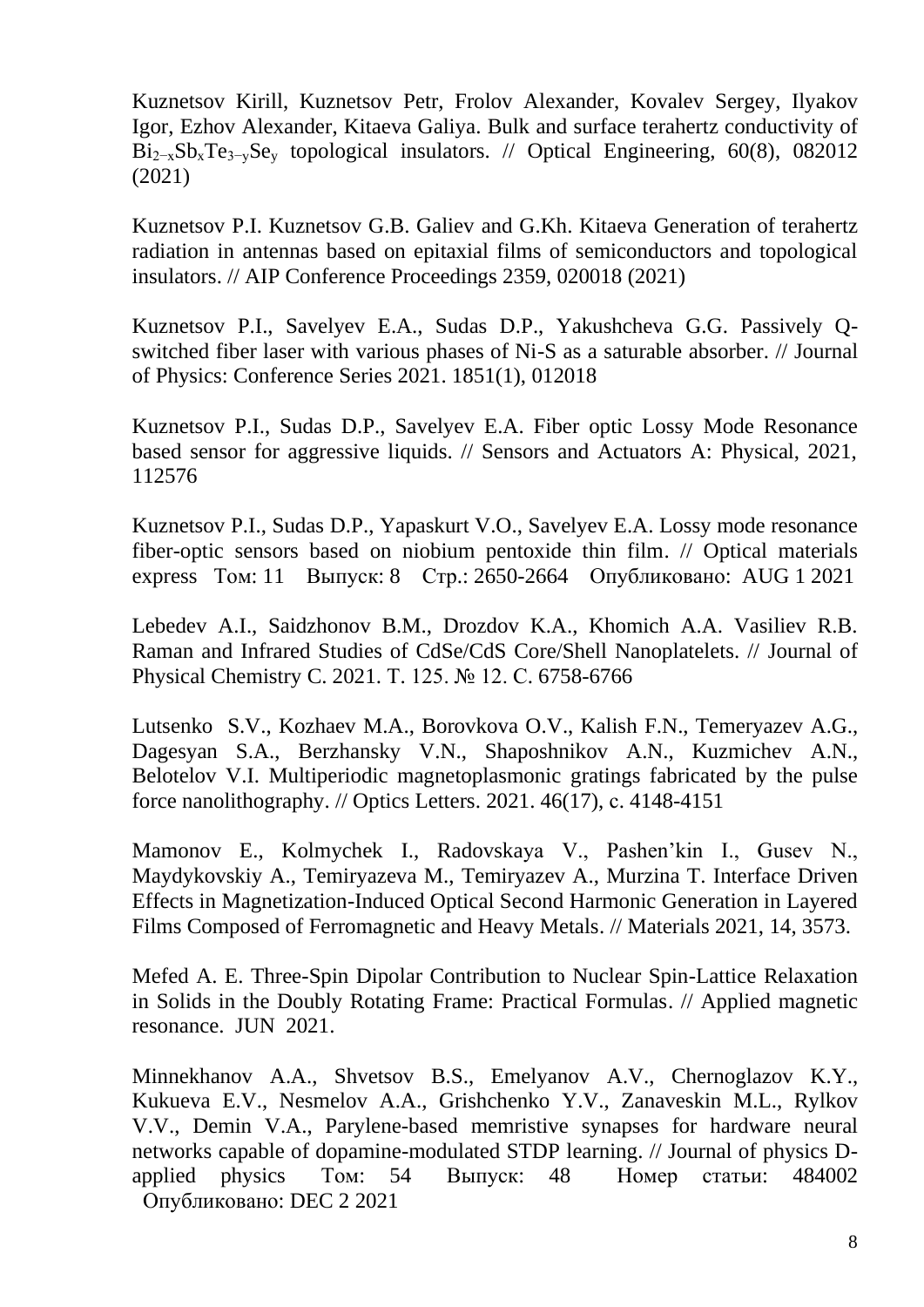[Mkrtchan F.A.,](https://www.scopus.com/authid/detail.uri?origin=resultslist&authorId=57222726482&zone=) About mathematical models of "spotting" in the problems of remote monitoring of aquatic ecosystems. // Proc. SPIE 11829, Earth Observing Systems XXVI, 1182908 (August 2021)

[Mkrtchan F.A.,](https://www.scopus.com/authid/detail.uri?origin=resultslist&authorId=57222726482&zone=) [Krapivin V.F.,](https://www.scopus.com/authid/detail.uri?origin=resultslist&authorId=6603854907&zone=) Remote monitoring capabilities for arctic water surface and ice covers. // Proc. SPIE 11829, Earth Observing Systems XXVI, 1182907 (1 August 2021)

Novodvorsky O., Parshina L., Khramova O., Gusev D., Mikhalevsky V., Cherebilo E., Drovosekov A., Barkalova A., Rylkov V. Laser synthesis of thin  $MN_xSI_{1-x}$ films ( $X \sim 0.5$ ) on C- and R-AL<sub>2</sub>O<sub>3</sub> substrates at different laser energy densities at [the target.](https://elibrary.ru/item.asp?id=45102562) // [Chaos, Solitons & Fractals.](https://elibrary.ru/contents.asp?id=44879333) 2021. Т. 142. С. 110457.

[Ralchenko](http://apps.webofknowledge.com/OutboundService.do?SID=D6GOdDn8jUiRu6e4PII&mode=rrcAuthorRecordService&action=go&product=WOS&lang=ru_RU&daisIds=35355179) V.G., [Inyushkin](http://apps.webofknowledge.com/OutboundService.do?SID=D6GOdDn8jUiRu6e4PII&mode=rrcAuthorRecordService&action=go&product=WOS&lang=ru_RU&daisIds=35256708) A.V., Shu [G.Y.](http://apps.webofknowledge.com/OutboundService.do?SID=D6GOdDn8jUiRu6e4PII&mode=rrcAuthorRecordService&action=go&product=WOS&lang=ru_RU&daisIds=3684275), [Dai](http://apps.webofknowledge.com/OutboundService.do?SID=D6GOdDn8jUiRu6e4PII&mode=rrcAuthorRecordService&action=go&product=WOS&lang=ru_RU&daisIds=18340176) B., [Karateev](http://apps.webofknowledge.com/OutboundService.do?SID=D6GOdDn8jUiRu6e4PII&mode=rrcAuthorRecordService&action=go&product=WOS&lang=ru_RU&daisIds=35345296) I.A., [Bolshakov](http://apps.webofknowledge.com/OutboundService.do?SID=D6GOdDn8jUiRu6e4PII&mode=rrcAuthorRecordService&action=go&product=WOS&lang=ru_RU&daisIds=32329812) [A.P.](http://apps.webofknowledge.com/OutboundService.do?SID=D6GOdDn8jUiRu6e4PII&mode=rrcAuthorRecordService&action=go&product=WOS&lang=ru_RU&daisIds=32329812), [Khomich](http://apps.webofknowledge.com/OutboundService.do?SID=D6GOdDn8jUiRu6e4PII&mode=rrcAuthorRecordService&action=go&product=WOS&lang=ru_RU&daisIds=43716252) A.A., [Ashkinazi](http://apps.webofknowledge.com/OutboundService.do?SID=D6GOdDn8jUiRu6e4PII&mode=rrcAuthorRecordService&action=go&product=WOS&lang=ru_RU&daisIds=1082519) E.E., [Zavedeev](http://apps.webofknowledge.com/OutboundService.do?SID=D6GOdDn8jUiRu6e4PII&mode=rrcAuthorRecordService&action=go&product=WOS&lang=ru_RU&daisIds=44760764) E.V., [Han](http://apps.webofknowledge.com/OutboundService.do?SID=D6GOdDn8jUiRu6e4PII&mode=rrcAuthorRecordService&action=go&product=WOS&lang=ru_RU&daisIds=17636) J.C., [Zhu](http://apps.webofknowledge.com/OutboundService.do?SID=D6GOdDn8jUiRu6e4PII&mode=rrcAuthorRecordService&action=go&product=WOS&lang=ru_RU&daisIds=133059) J.Q. [Thermal](http://apps.webofknowledge.com/full_record.do?product=WOS&search_mode=GeneralSearch&qid=8&SID=D6GOdDn8jUiRu6e4PII&page=1&doc=7)  [Conductivity of Diamond Mosaic Crystals Grown by Chemical Vapor Deposition:](http://apps.webofknowledge.com/full_record.do?product=WOS&search_mode=GeneralSearch&qid=8&SID=D6GOdDn8jUiRu6e4PII&page=1&doc=7)  [Thermal Resistance of Junctions. // Physical review applied Том: 16 Выпуск: 1](http://apps.webofknowledge.com/full_record.do?product=WOS&search_mode=GeneralSearch&qid=8&SID=D6GOdDn8jUiRu6e4PII&page=1&doc=7) Номер [статьи: 014049 Опубликовано: JUL 20 2021.](http://apps.webofknowledge.com/full_record.do?product=WOS&search_mode=GeneralSearch&qid=8&SID=D6GOdDn8jUiRu6e4PII&page=1&doc=7)

Rybaltovsky Andrey, Sergei Popov, Denis Lipatov, Andrey Umnikov, Alexey Abramov, Oleg Morozov, Dmitry Ryakhovskiy, Viktor Voloshin, Alexander Kolosovskii, Igor Vorob'ev, Oleg Butov, and Yuriy Chamorovskiy Photosensitive Yb-Doped Germanophosphosilicate Artificial Rayleigh Fibers as a Base of Random Lasers. // Fibers 2021, 9(9), 53

[Sablikov V.A.,](https://www.scopus.com/authid/detail.uri?origin=resultslist&authorId=7003988442&zone=) [Sukhanov A.A.](https://www.scopus.com/authid/detail.uri?origin=resultslist&authorId=57212816353&zone=) [Conductance suppression by nonmagnetic point](https://www.scopus.com/record/display.uri?eid=2-s2.0-85105521435&origin=resultslist&sort=plf-f&src=s&sid=ad575a189a7a574d6960481d37c6b936&sot=b&sdt=b&sl=38&s=AFFILCITY%28Fryazino%29+AND+PUBYEAR+%3e+2020&relpos=9&citeCnt=0&searchTerm=)  [defects in helical edge channels of two-dimensional topological insulators.](https://www.scopus.com/record/display.uri?eid=2-s2.0-85105521435&origin=resultslist&sort=plf-f&src=s&sid=ad575a189a7a574d6960481d37c6b936&sot=b&sdt=b&sl=38&s=AFFILCITY%28Fryazino%29+AND+PUBYEAR+%3e+2020&relpos=9&citeCnt=0&searchTerm=) // [Physical Review B.](https://www.scopus.com/sourceid/21100874236?origin=resultslist) 2021. 103(15), 155424

[Sapozhnikov M.V.](http://apps.webofknowledge.com/OneClickSearch.do?product=WOS&search_mode=OneClickSearch&excludeEventConfig=ExcludeIfFromFullRecPage&colName=WOS&SID=E5PCU5civ73URxRYB2q&field=AU&value=Sapozhnikov,%20MV), [Gusev](http://apps.webofknowledge.com/OneClickSearch.do?product=WOS&search_mode=OneClickSearch&excludeEventConfig=ExcludeIfFromFullRecPage&colName=WOS&SID=E5PCU5civ73URxRYB2q&field=AU&value=Gusev,%20NS) N.S., [Gusev S.A.](http://apps.webofknowledge.com/OneClickSearch.do?product=WOS&search_mode=OneClickSearch&excludeEventConfig=ExcludeIfFromFullRecPage&colName=WOS&SID=E5PCU5civ73URxRYB2q&field=AU&value=Gusev,%20SA), [Tatarskiy D.A.](http://apps.webofknowledge.com/OneClickSearch.do?product=WOS&search_mode=OneClickSearch&excludeEventConfig=ExcludeIfFromFullRecPage&colName=WOS&SID=E5PCU5civ73URxRYB2q&field=AU&value=Tatarskiy,%20DA), [Petrov Y.V.](http://apps.webofknowledge.com/OneClickSearch.do?product=WOS&search_mode=OneClickSearch&excludeEventConfig=ExcludeIfFromFullRecPage&colName=WOS&SID=E5PCU5civ73URxRYB2q&field=AU&value=Petrov,%20YV), [Temiryazev A.G.](http://apps.webofknowledge.com/OneClickSearch.do?product=WOS&search_mode=OneClickSearch&excludeEventConfig=ExcludeIfFromFullRecPage&colName=WOS&SID=E5PCU5civ73URxRYB2q&field=AU&value=Temiryazev,%20AG), [Fraerman A.A.](http://apps.webofknowledge.com/OneClickSearch.do?product=WOS&search_mode=OneClickSearch&excludeEventConfig=ExcludeIfFromFullRecPage&colName=WOS&SID=E5PCU5civ73URxRYB2q&field=AU&value=Fraerman,%20AA) [Direct observation of topological Hall effect in](http://apps.webofknowledge.com/full_record.do?product=WOS&search_mode=GeneralSearch&qid=1&SID=E5PCU5civ73URxRYB2q&page=1&doc=3)  [Co/Pt nanostructured films. // Physical review B Том: 103 Выпуск: 5](http://apps.webofknowledge.com/full_record.do?product=WOS&search_mode=GeneralSearch&qid=1&SID=E5PCU5civ73URxRYB2q&page=1&doc=3) Номер [статьи: 054429 Опубликовано: FEB 19 2021](http://apps.webofknowledge.com/full_record.do?product=WOS&search_mode=GeneralSearch&qid=1&SID=E5PCU5civ73URxRYB2q&page=1&doc=3) 

[Savelyev E.](http://apps.webofknowledge.com/OutboundService.do?SID=D66pg4wOrrsXnlYY6fV&mode=rrcAuthorRecordService&action=go&product=WOS&lang=ru_RU&daisIds=44572651) [Sensitivity of lossy mode resonance-based optical fiber sensors as a](http://apps.webofknowledge.com/full_record.do?product=WOS&search_mode=GeneralSearch&qid=1&SID=D66pg4wOrrsXnlYY6fV&page=1&doc=6)  [function of the coating material refractive index.](http://apps.webofknowledge.com/full_record.do?product=WOS&search_mode=GeneralSearch&qid=1&SID=D66pg4wOrrsXnlYY6fV&page=1&doc=6) // [European physical journal D](javascript:;)  Том: 75 Выпуск: 11 Номер статьи: 285 Опубликовано: NOV 2021

[Seleznev](https://www.scopus.com/authid/detail.uri?origin=resultslist&authorId=57213521235&zone=) A.V., [Rodionov](https://www.scopus.com/authid/detail.uri?origin=resultslist&authorId=57208446088&zone=) D.A., [Kovalenko](https://www.scopus.com/authid/detail.uri?origin=resultslist&authorId=57202097296&zone=) N.V., [Shaidullin](https://www.scopus.com/authid/detail.uri?origin=resultslist&authorId=36698409000&zone=) R.I., [Ryabushkin](https://www.scopus.com/authid/detail.uri?origin=resultslist&authorId=6604035918&zone=) O.A. [Model of the spectral dependence of changes in the polarization state of laser](https://www.scopus.com/record/display.uri?eid=2-s2.0-85101504944&origin=resultslist&sort=plf-f&src=s&st1=&st2=&sid=93f2073d78777d0b1f4ecfd220e07b12&sot=b&sdt=b&sl=38&s=AFFILCITY%28Fryazino%29+AND+PUBYEAR+%3e+2020&relpos=8&citeCnt=0&searchTerm=)  [radiation in magneto-optical crystal in the presence of multiple reflections from its](https://www.scopus.com/record/display.uri?eid=2-s2.0-85101504944&origin=resultslist&sort=plf-f&src=s&st1=&st2=&sid=93f2073d78777d0b1f4ecfd220e07b12&sot=b&sdt=b&sl=38&s=AFFILCITY%28Fryazino%29+AND+PUBYEAR+%3e+2020&relpos=8&citeCnt=0&searchTerm=)  [faces.](https://www.scopus.com/record/display.uri?eid=2-s2.0-85101504944&origin=resultslist&sort=plf-f&src=s&st1=&st2=&sid=93f2073d78777d0b1f4ecfd220e07b12&sot=b&sdt=b&sl=38&s=AFFILCITY%28Fryazino%29+AND+PUBYEAR+%3e+2020&relpos=8&citeCnt=0&searchTerm=) // [Journal of Physics: Conference Series.](https://www.scopus.com/sourceid/130053?origin=resultslist) 2021. 1730(1),012096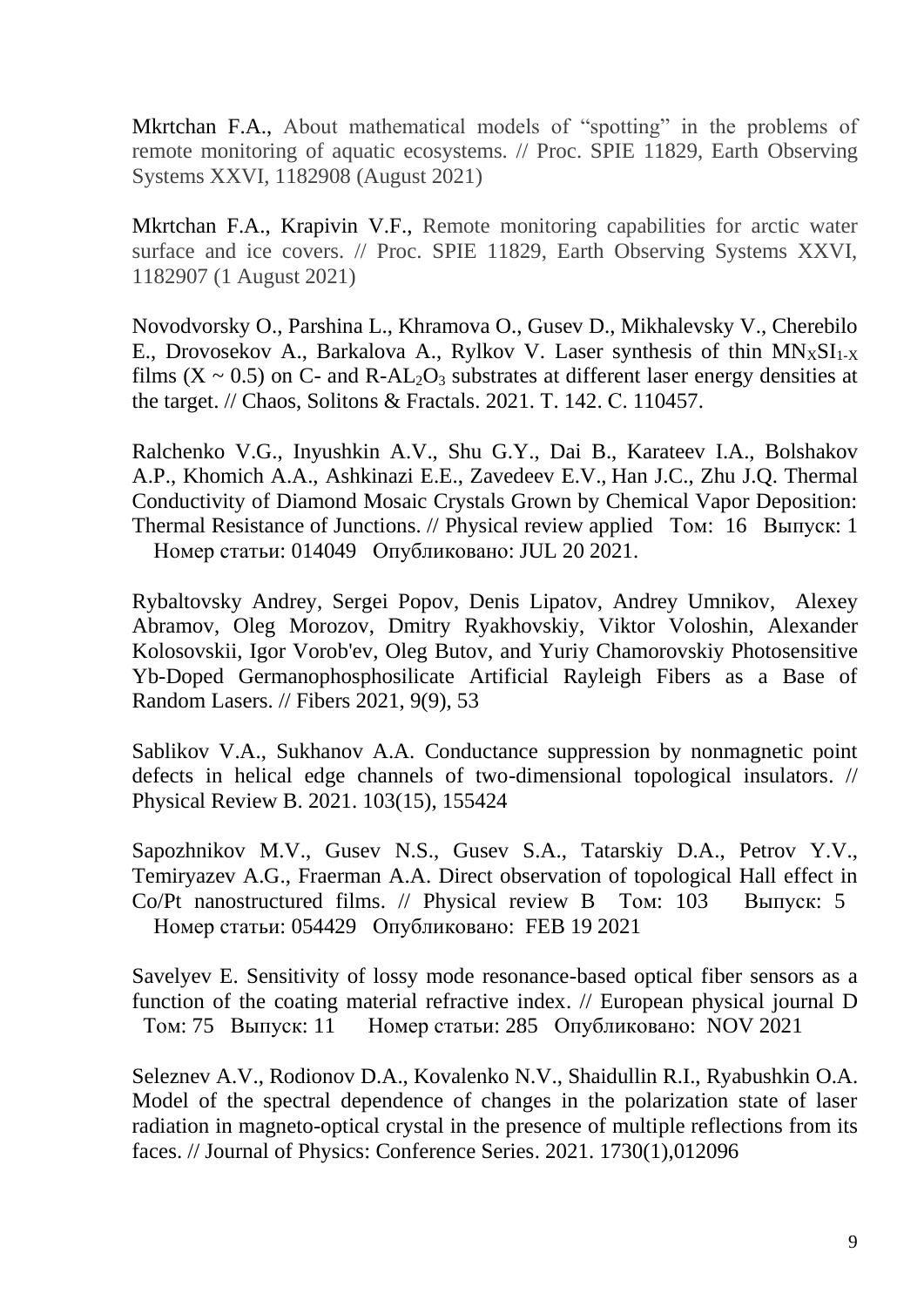Shilov I.P., Kochmarev L.Y. & Novichihin E.P. A Fiber-Optic Laser Fluorimeter for NIR Luminescent Diagnostics of Skin and Mucous Membrane Neoplasms. // Biomed Eng 54(6), 371–375 (2021). [https://doi.org/10.1007/s10527-021-10042-w.](https://doi.org/10.1007/s10527-021-10042-w)

Sidorov I.A., Gudkov A.G., Leushin V.Yu., Goriacheva E.N., Novichikhin E.P., Agasieva S.V. Measurement and 3D Visualization of the Human Internal Heat Field by Means of Microwave Radiometry. // Sensor 2021. 21(12), 4005

[Smirnov A.,](https://www.scopus.com/authid/detail.uri?origin=resultslist&authorId=55574203317&zone=) [Kovalenko N.,](https://www.scopus.com/authid/detail.uri?origin=resultslist&authorId=57202097296&zone=) [Ryabushkin O.](https://www.scopus.com/authid/detail.uri?origin=resultslist&authorId=6604035918&zone=) [Mathematical model of biological](https://www.scopus.com/record/display.uri?eid=2-s2.0-85101773316&origin=resultslist&sort=plf-f&src=s&st1=&st2=&sid=93f2073d78777d0b1f4ecfd220e07b12&sot=b&sdt=b&sl=38&s=AFFILCITY%28Fryazino%29+AND+PUBYEAR+%3e+2020&relpos=12&citeCnt=0&searchTerm=)  [tissue surface based on one dimensional stochastic process of fractional Brownian](https://www.scopus.com/record/display.uri?eid=2-s2.0-85101773316&origin=resultslist&sort=plf-f&src=s&st1=&st2=&sid=93f2073d78777d0b1f4ecfd220e07b12&sot=b&sdt=b&sl=38&s=AFFILCITY%28Fryazino%29+AND+PUBYEAR+%3e+2020&relpos=12&citeCnt=0&searchTerm=)  [motion.](https://www.scopus.com/record/display.uri?eid=2-s2.0-85101773316&origin=resultslist&sort=plf-f&src=s&st1=&st2=&sid=93f2073d78777d0b1f4ecfd220e07b12&sot=b&sdt=b&sl=38&s=AFFILCITY%28Fryazino%29+AND+PUBYEAR+%3e+2020&relpos=12&citeCnt=0&searchTerm=) // [Journal of Physics: Conference Series.](https://www.scopus.com/sourceid/130053?origin=resultslist) 2021. 1740(1),012016

[Smirnov A.,](https://www.scopus.com/authid/detail.uri?origin=resultslist&authorId=55574203317&zone=) [Kovalenko N.,](https://www.scopus.com/authid/detail.uri?origin=resultslist&authorId=57202097296&zone=) [Ryabushkin O.](https://www.scopus.com/authid/detail.uri?origin=resultslist&authorId=6604035918&zone=) Model of diffuse reflection of optical radiation from the surface of biological tissue, implemented on the basis of twodimensional fractional Brownian motion process. // Journal of Physics: Conf. Ser., 2090, 012048 (2021).

Sorokin I.A., Kolodko D.V. On the possibility of indirect measurement of the thin carbon films thickness using energy-dispersive analysis. // Thin Solid Films. Volume 737, 1 November 2021, 138937

[Sudas](http://apps.webofknowledge.com/OneClickSearch.do?product=WOS&search_mode=OneClickSearch&excludeEventConfig=ExcludeIfFromFullRecPage&colName=WOS&SID=F3o298tPkJXIuGOK3oH&field=AU&value=Sudas,%20DP) D.P., [Savelyev](http://apps.webofknowledge.com/OneClickSearch.do?product=WOS&search_mode=OneClickSearch&excludeEventConfig=ExcludeIfFromFullRecPage&colName=WOS&SID=F3o298tPkJXIuGOK3oH&field=AU&value=Savelyev,%20EA) E.A., [Kuznetsov](http://apps.webofknowledge.com/OneClickSearch.do?product=WOS&search_mode=OneClickSearch&excludeEventConfig=ExcludeIfFromFullRecPage&colName=WOS&SID=F3o298tPkJXIuGOK3oH&field=AU&value=Kuznetsov,%20PI) P.I., [Golant](http://apps.webofknowledge.com/OneClickSearch.do?product=WOS&search_mode=OneClickSearch&excludeEventConfig=ExcludeIfFromFullRecPage&colName=WOS&SID=F3o298tPkJXIuGOK3oH&field=AU&value=Golant,%20KM) K.M. [Features of repetitively](http://apps.webofknowledge.com/full_record.do?product=WOS&search_mode=GeneralSearch&qid=9&SID=F3o298tPkJXIuGOK3oH&page=1&doc=1)[pulsed oscillation of an erbium fiber laser with a saturable absorber Bi2Te3](http://apps.webofknowledge.com/full_record.do?product=WOS&search_mode=GeneralSearch&qid=9&SID=F3o298tPkJXIuGOK3oH&page=1&doc=1)  [covered by silicone at various temperatures.](http://apps.webofknowledge.com/full_record.do?product=WOS&search_mode=GeneralSearch&qid=9&SID=F3o298tPkJXIuGOK3oH&page=1&doc=1) // [Physica scripta](javascript:;) Том: 96 Выпуск: 4 Номер статьи: 045501 Опубликовано: APR 2021

[Surazhevsky I.A.,](https://www.scopus.com/authid/detail.uri?authorId=57215653095&eid=2-s2.0-85103380439) [Demin V.A.,](https://www.scopus.com/authid/detail.uri?authorId=57197652454&eid=2-s2.0-85103380439) [Ilyasov A.I.,](https://www.scopus.com/authid/detail.uri?authorId=57222596865&eid=2-s2.0-85103380439) [Emelyanov A.V.,](https://www.scopus.com/authid/detail.uri?authorId=55091778600&eid=2-s2.0-85103380439) [Nikiruy K.E.,](https://www.scopus.com/authid/detail.uri?authorId=57201673803&eid=2-s2.0-85103380439) [Rylkov V.V.,](https://www.scopus.com/authid/detail.uri?authorId=57191295438&eid=2-s2.0-85103380439) [Shchanikov S.A.,](https://www.scopus.com/authid/detail.uri?authorId=56440216400&eid=2-s2.0-85103380439) [Bordanov I.A.,](https://www.scopus.com/authid/detail.uri?authorId=57210341196&eid=2-s2.0-85103380439) [Gerasimova S.A.,](https://www.scopus.com/authid/detail.uri?authorId=56779844300&eid=2-s2.0-85103380439) [Guseinov D.V.,](https://www.scopus.com/authid/detail.uri?authorId=8929042600&eid=2-s2.0-85103380439) [Malekhonova N.V.,](https://www.scopus.com/authid/detail.uri?authorId=55516630100&eid=2-s2.0-85103380439) [Pavlov D.A.,](https://www.scopus.com/authid/detail.uri?authorId=57222605993&eid=2-s2.0-85103380439) [Belov A.I.,](https://www.scopus.com/authid/detail.uri?authorId=7202832059&eid=2-s2.0-85103380439) [Mikhaylov A.N.,](https://www.scopus.com/authid/detail.uri?authorId=6701888444&eid=2-s2.0-85103380439) [Kazantsev V.B.,](https://www.scopus.com/authid/detail.uri?authorId=7005605401&eid=2-s2.0-85103380439) [Valenti D.,](https://www.scopus.com/authid/detail.uri?authorId=7006315835&eid=2-s2.0-85103380439) [Spagnolo B,](https://www.scopus.com/authid/detail.uri?authorId=7003559874&eid=2-s2.0-85103380439) [Kovalchuk M.V.](https://www.scopus.com/authid/detail.uri?authorId=57205017354&eid=2-s2.0-85103380439) [Noise-assisted persistence and recovery](https://www.scopus.com/record/display.uri?eid=2-s2.0-85103380439&origin=resultslist&sort=plf-f&src=s&sid=f1b29e86eb34283aad9926595b2aa3c6&sot=b&sdt=b&sl=38&s=AFFILCITY%28Fryazino%29+AND+PUBYEAR+%3e+2020&relpos=3&citeCnt=0&searchTerm=)  [of memory state in a memristive spiking neuromorphic network.](https://www.scopus.com/record/display.uri?eid=2-s2.0-85103380439&origin=resultslist&sort=plf-f&src=s&sid=f1b29e86eb34283aad9926595b2aa3c6&sot=b&sdt=b&sl=38&s=AFFILCITY%28Fryazino%29+AND+PUBYEAR+%3e+2020&relpos=3&citeCnt=0&searchTerm=) // [Chaos, Solitons](https://www.scopus.com/sourceid/25347?origin=resultslist)  [and Fractals](https://www.scopus.com/sourceid/25347?origin=resultslist) 2021. 146, 110890

Taranov M.A., Gorshkov B.G., Alekseev A.E., Potapov V.T. Distributed strain and temperature sensing over 100 km using tunable-wavelength OTDR based on MEMS filters. // Applied Optics, V.60, №11, PP. 3049–3054, 2021, Март 2021.

[Temiryazev Alexei G.,](http://apps.webofknowledge.com/OneClickSearch.do?product=WOS&search_mode=OneClickSearch&excludeEventConfig=ExcludeIfFromFullRecPage&colName=WOS&SID=E28aLMOciJImTqqoarR&field=AU&value=Temiryazev,%20Alexei%20G.) [Krayev Andrey V.,](http://apps.webofknowledge.com/OneClickSearch.do?product=WOS&search_mode=OneClickSearch&excludeEventConfig=ExcludeIfFromFullRecPage&colName=WOS&SID=E28aLMOciJImTqqoarR&field=AU&value=Krayev,%20Andrey%20V.) [Temiryazeva Marina P.](http://apps.webofknowledge.com/OneClickSearch.do?product=WOS&search_mode=OneClickSearch&excludeEventConfig=ExcludeIfFromFullRecPage&colName=WOS&SID=E28aLMOciJImTqqoarR&field=AU&value=Temiryazeva,%20Marina%20P.) [Two dynamic](http://apps.webofknowledge.com/full_record.do?product=WOS&search_mode=GeneralSearch&qid=1&SID=E28aLMOciJImTqqoarR&page=1&doc=6)  [modes to streamline challenging atomic force microscopy measurements.](http://apps.webofknowledge.com/full_record.do?product=WOS&search_mode=GeneralSearch&qid=1&SID=E28aLMOciJImTqqoarR&page=1&doc=6) // [Beilstein journal of nanotechnology](javascript:;) Том: 12 Стр.: 1226-1236 Опубликовано: NOV 15 2021

[Titov S.V.](http://apps.webofknowledge.com/OutboundService.do?SID=F44VRLOjkVSBXOVyGFw&mode=rrcAuthorRecordService&action=go&product=WOS&lang=ru_RU&daisIds=30395303), [Coffey W.T.](http://apps.webofknowledge.com/OutboundService.do?SID=F44VRLOjkVSBXOVyGFw&mode=rrcAuthorRecordService&action=go&product=WOS&lang=ru_RU&daisIds=93318), [Kalmykov Y.P.](http://apps.webofknowledge.com/OutboundService.do?SID=F44VRLOjkVSBXOVyGFw&mode=rrcAuthorRecordService&action=go&product=WOS&lang=ru_RU&daisIds=30700782), [Zarifakis M.](http://apps.webofknowledge.com/OutboundService.do?SID=F44VRLOjkVSBXOVyGFw&mode=rrcAuthorRecordService&action=go&product=WOS&lang=ru_RU&daisIds=11398516), [Titov A.S.](http://apps.webofknowledge.com/OutboundService.do?SID=F44VRLOjkVSBXOVyGFw&mode=rrcAuthorRecordService&action=go&product=WOS&lang=ru_RU&daisIds=2972293) Coupled physical and magnetodynamic rotational diffusion of a single-domain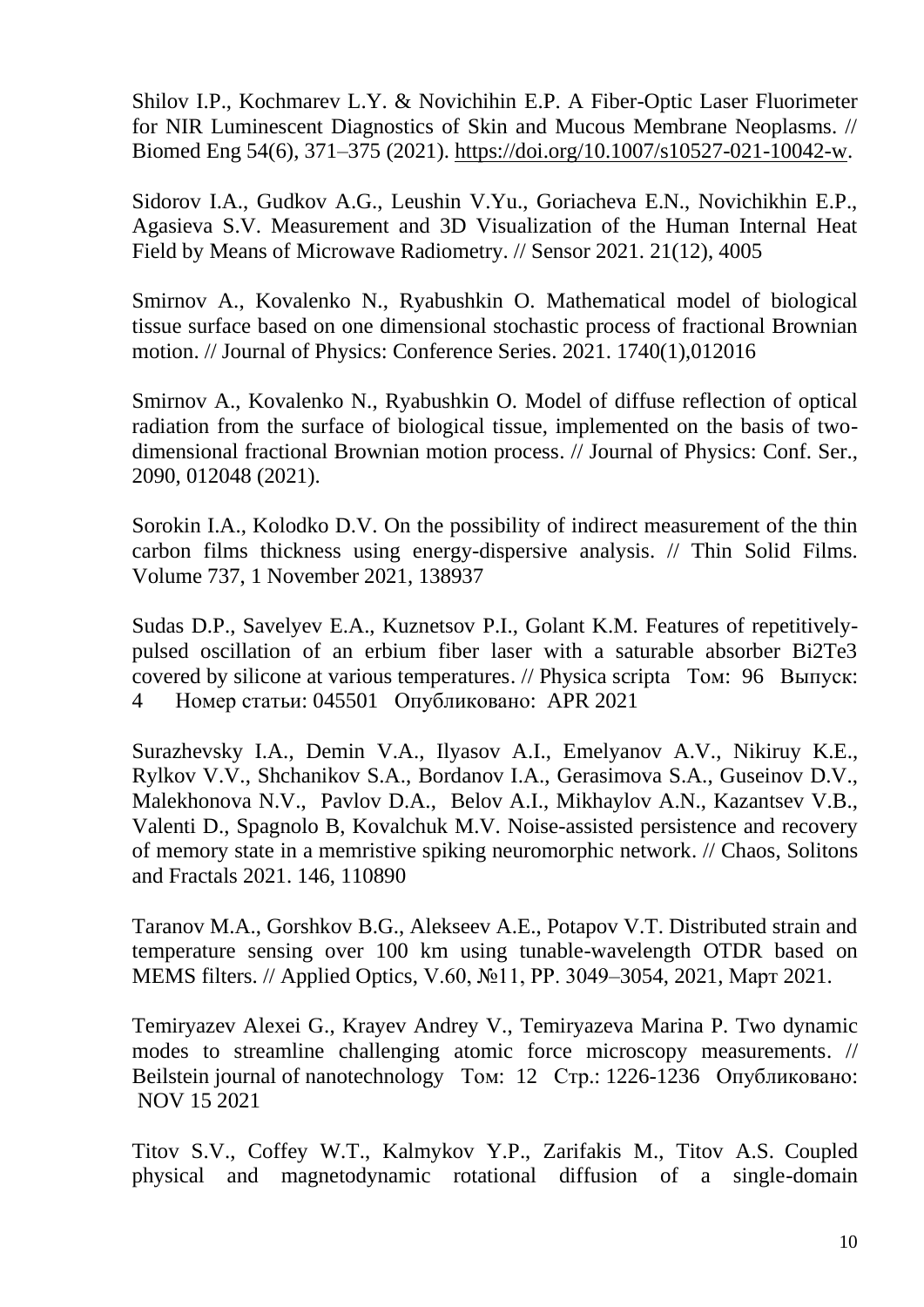ferromagnetic nanoparticle suspended in a liquid. // [Physical review E](javascript:;) Том: 103 Выпуск: 5 Номер статьи: 052128 Опубликовано: MAY 24 2021

[Titov](https://www.scopus.com/authid/detail.uri?origin=resultslist&authorId=7007011884&zone=) S.V., [Coffey](https://www.scopus.com/authid/detail.uri?origin=resultslist&authorId=23148521300&zone=) W.T., [Kalmykov](https://www.scopus.com/authid/detail.uri?origin=resultslist&authorId=55938889800&zone=) Yu.P., [Zarifakis](https://www.scopus.com/authid/detail.uri?origin=resultslist&authorId=57194686818&zone=) M., [Titov](https://www.scopus.com/authid/detail.uri?origin=resultslist&authorId=57195137731&zone=) A.S. [Inertial](https://www.scopus.com/record/display.uri?eid=2-s2.0-85105067650&origin=resultslist&sort=plf-f&src=s&sid=ad575a189a7a574d6960481d37c6b936&sot=b&sdt=b&sl=38&s=AFFILCITY%28Fryazino%29+AND+PUBYEAR+%3e+2020&relpos=8&citeCnt=0&searchTerm=)  [magnetization dynamics of ferromagnetic nanoparticles including thermal](https://www.scopus.com/record/display.uri?eid=2-s2.0-85105067650&origin=resultslist&sort=plf-f&src=s&sid=ad575a189a7a574d6960481d37c6b936&sot=b&sdt=b&sl=38&s=AFFILCITY%28Fryazino%29+AND+PUBYEAR+%3e+2020&relpos=8&citeCnt=0&searchTerm=)  [agitation.](https://www.scopus.com/record/display.uri?eid=2-s2.0-85105067650&origin=resultslist&sort=plf-f&src=s&sid=ad575a189a7a574d6960481d37c6b936&sot=b&sdt=b&sl=38&s=AFFILCITY%28Fryazino%29+AND+PUBYEAR+%3e+2020&relpos=8&citeCnt=0&searchTerm=) // [Physical Review B.](https://www.scopus.com/sourceid/21100874236?origin=resultslist) 2021. 103(14) 144433

Titov S.V., W.T. Coffey, Kalmykov Yu. P., and M. Zarifakis. Deterministic inertial dynamics of the magnetization of nanoscale ferromagnetsю /[/Physical](https://www.scopus.com/sourceid/21100874236?origin=resultslist)  [Review B.](https://www.scopus.com/sourceid/21100874236?origin=resultslist) 2021. 103(14) 144433 2021, v. 103, p. 214444.

Titov S.V., W.T. Coffey, W.J. Dowling, Yu.P. Kalmykov, M. Zarifakis, A.S. Titov Inertial magnetization dynamics of ferromagnetic nanoparticles including thermal agitation. // Proceedings of SPIE - [The International Society for Optical](https://www.scopus.com/sourceid/40067?origin=resultslist)  [Engineering](https://www.scopus.com/sourceid/40067?origin=resultslist) Spintronics XIV, 118050G, paper No: 11805-24, (2021)

[Titov, S.V.,](https://www.scopus.com/authid/detail.uri?origin=resultslist&authorId=55398570900&zone=) [Coffey, W.T.,](https://www.scopus.com/authid/detail.uri?origin=resultslist&authorId=23148521300&zone=) [Zarifakis, M.,](https://www.scopus.com/authid/detail.uri?origin=resultslist&authorId=57194686818&zone=) [Kalmykov, Y.P.,](https://www.scopus.com/authid/detail.uri?origin=resultslist&authorId=55938889800&zone=) [Titov, A.S.](https://www.scopus.com/authid/detail.uri?origin=resultslist&authorId=57195137731&zone=) [Compact](https://www.scopus.com/record/display.uri?eid=2-s2.0-85112023765&origin=resultslist&sort=plf-f&src=s&sid=8cfd1556b59618214a26418d73a601b7&sot=b&sdt=b&sl=38&s=AFFILCITY%28Fryazino%29+AND+PUBYEAR+%3e+2020&relpos=0&citeCnt=0&searchTerm=)  [formulation of the statistical moment method for the solution of the Fokker–Planck](https://www.scopus.com/record/display.uri?eid=2-s2.0-85112023765&origin=resultslist&sort=plf-f&src=s&sid=8cfd1556b59618214a26418d73a601b7&sot=b&sdt=b&sl=38&s=AFFILCITY%28Fryazino%29+AND+PUBYEAR+%3e+2020&relpos=0&citeCnt=0&searchTerm=)  [equation for two coupled macrospins.](https://www.scopus.com/record/display.uri?eid=2-s2.0-85112023765&origin=resultslist&sort=plf-f&src=s&sid=8cfd1556b59618214a26418d73a601b7&sot=b&sdt=b&sl=38&s=AFFILCITY%28Fryazino%29+AND+PUBYEAR+%3e+2020&relpos=0&citeCnt=0&searchTerm=) // [Journal of Magnetism and Magnetic](https://www.scopus.com/sourceid/28526?origin=resultslist)  [Materials.](https://www.scopus.com/sourceid/28526?origin=resultslist) 2021. 539,168365

[Tkach, Y.Y.](https://www.scopus.com/authid/detail.uri?origin=resultslist&authorId=56919469400&zone=) [Determination of the Rashba and Dresselhaus Spin–Orbit Interaction](https://www.scopus.com/record/display.uri?eid=2-s2.0-85101941859&origin=resultslist&sort=plf-f&src=s&st1=&st2=&sid=1ce4d25cf52543efd34771960aced408&sot=b&sdt=b&sl=38&s=AFFILCITY%28Fryazino%29+AND+PUBYEAR+%3e+2020&relpos=13&citeCnt=0&searchTerm=)  [Parameters and g-Factor from the Critical Points of the Spectrum in a 2D Electron](https://www.scopus.com/record/display.uri?eid=2-s2.0-85101941859&origin=resultslist&sort=plf-f&src=s&st1=&st2=&sid=1ce4d25cf52543efd34771960aced408&sot=b&sdt=b&sl=38&s=AFFILCITY%28Fryazino%29+AND+PUBYEAR+%3e+2020&relpos=13&citeCnt=0&searchTerm=)  [Gas in an In-Plane Magnetic Field.](https://www.scopus.com/record/display.uri?eid=2-s2.0-85101941859&origin=resultslist&sort=plf-f&src=s&st1=&st2=&sid=1ce4d25cf52543efd34771960aced408&sot=b&sdt=b&sl=38&s=AFFILCITY%28Fryazino%29+AND+PUBYEAR+%3e+2020&relpos=13&citeCnt=0&searchTerm=) // [Physica Status Solidi \(B\) Basic Research.](https://www.scopus.com/sourceid/29140?origin=resultslist) 2021

[Tkach, Y.Y.](https://www.scopus.com/authid/detail.uri?origin=resultslist&authorId=56919469400&zone=) Specific features of the conductivity and spin susceptibility tensors of a two-dimensional electron gas with Rashba and Dresselhaus spin-orbit interactions. // Phys. Rev. B 104, 085413, Issue 8 (2021) – Published 11 August 2021

[Tsaryuk, V.I.,](https://www.scopus.com/authid/detail.uri?origin=resultslist&authorId=35570143000&zone=) [Zhuravlev, K.P.](https://www.scopus.com/authid/detail.uri?origin=resultslist&authorId=16481581800&zone=) [Peculiarities of the luminescence excitation of](https://www.scopus.com/record/display.uri?eid=2-s2.0-85105060153&origin=resultslist&sort=plf-f&src=s&sid=02dd4f6a33bb7eed352b9f430fb24bf4&sot=b&sdt=b&sl=38&s=AFFILCITY%28Fryazino%29+AND+PUBYEAR+%3e+2020&relpos=2&citeCnt=0&searchTerm=)  [europium and terbium substituted benzoates.](https://www.scopus.com/record/display.uri?eid=2-s2.0-85105060153&origin=resultslist&sort=plf-f&src=s&sid=02dd4f6a33bb7eed352b9f430fb24bf4&sot=b&sdt=b&sl=38&s=AFFILCITY%28Fryazino%29+AND+PUBYEAR+%3e+2020&relpos=2&citeCnt=0&searchTerm=) // [Journal of Luminescence.](https://www.scopus.com/sourceid/12179?origin=resultslist) 2021. 237,С.118-159

[Ustimchik](https://www.scopus.com/authid/detail.uri?origin=resultslist&authorId=50462739300&zone=) V.E., [Stoliarov](https://www.scopus.com/authid/detail.uri?origin=resultslist&authorId=56584423000&zone=) D.A., [Korobko](https://www.scopus.com/authid/detail.uri?origin=resultslist&authorId=7801382202&zone=) D.A., [Chamorovskii](https://www.scopus.com/authid/detail.uri?origin=resultslist&authorId=6602317669&zone=) Y.K., [Filippov](https://www.scopus.com/authid/detail.uri?origin=resultslist&authorId=7202667170&zone=) V.N. [Passively Q-switched 0.24 mJ ring laser based on anisotropic tapered fiber.](https://www.scopus.com/record/display.uri?eid=2-s2.0-85097746003&origin=resultslist&sort=plf-f&src=s&st1=&st2=&sid=331c4f2b96d379b30b2bffc20fbacd0d&sot=b&sdt=b&sl=39&s=AFFILCITY+%28Fryazino%29+AND+PUBYEAR+%3e+2020&relpos=4&citeCnt=0&searchTerm=) // [Results in Physics.](https://www.scopus.com/sourceid/19900192162?origin=resultslist) 2021. 20. 103640

Varaksina Evgeniya A., Mikhail A. Kiskin, Konstantin A. Lyssenko, Lada N. Puntus, Vladislav M. Korshunov, Gustavo S. Silva, Ricardo O. Freire and Ilya V. Taydakov Tuning the luminescence efficiency by perfluorination of side chains in Eu3+ complexes with beta-diketones of the thiophene series. // Physical Chemistry Chemical Physics, 2021, 23, 25748-25760 10,2021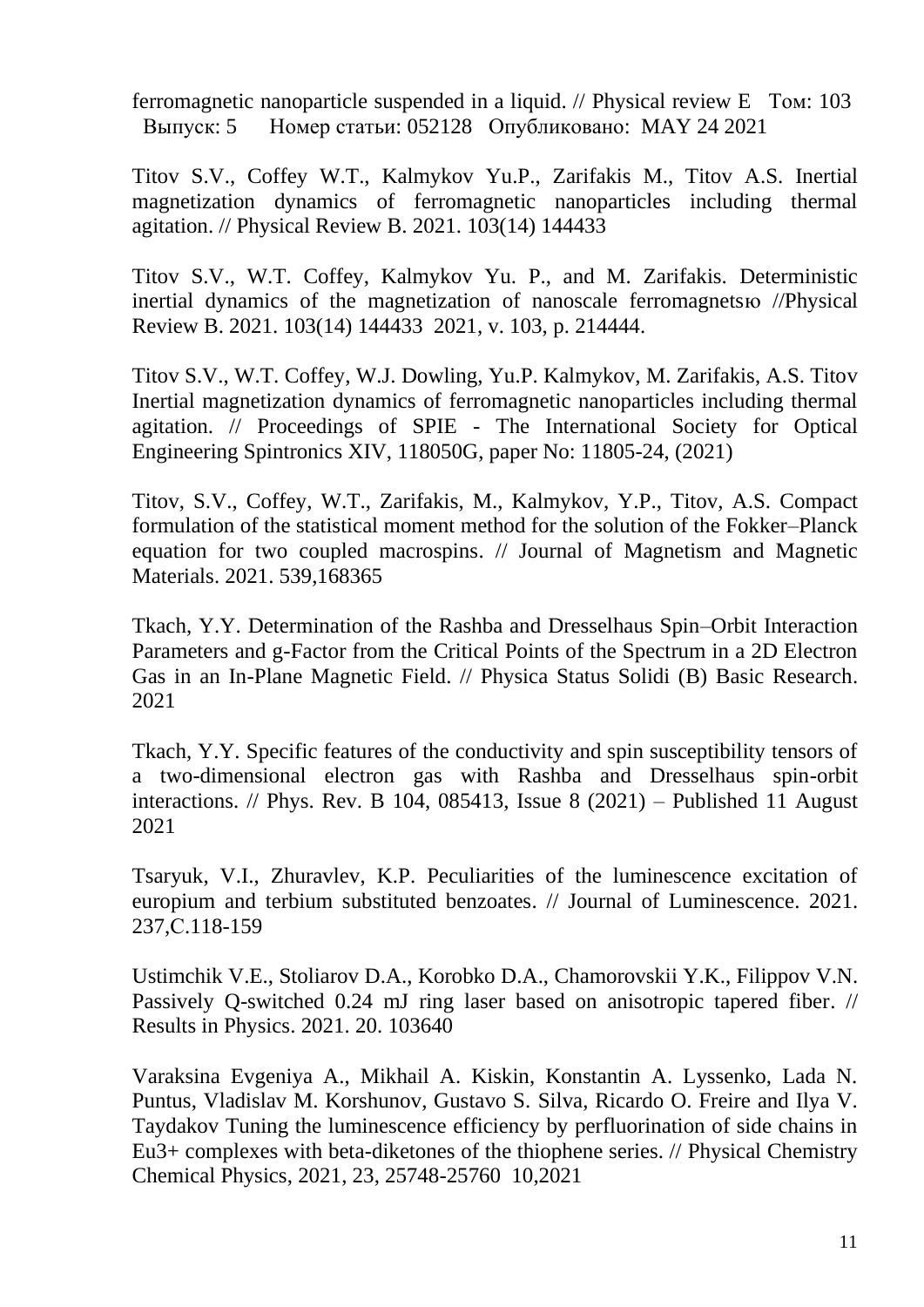Varotsos C.A., Krapivin V.F. Xue Y., Soldatov V., Voronova T. [COVID-19](http://apps.webofknowledge.com/full_record.do?product=WOS&search_mode=GeneralSearch&qid=3&SID=D6GOdDn8jUiRu6e4PII&page=1&doc=1)  [pandemic decision support system for a population defense strategy and](http://apps.webofknowledge.com/full_record.do?product=WOS&search_mode=GeneralSearch&qid=3&SID=D6GOdDn8jUiRu6e4PII&page=1&doc=1)  [vaccination effectiveness.](http://apps.webofknowledge.com/full_record.do?product=WOS&search_mode=GeneralSearch&qid=3&SID=D6GOdDn8jUiRu6e4PII&page=1&doc=1) // [Safety science](javascript:;) Том: 142 Номер статьи: 105370 Опубликовано: OCT 2021

[Varotsos C.A.,](https://www.scopus.com/authid/detail.uri?origin=resultslist&authorId=7005233189&zone=) [Krapivin V.F.,](https://www.scopus.com/authid/detail.uri?origin=resultslist&authorId=6603854907&zone=) [Xue Y.](https://www.scopus.com/authid/detail.uri?origin=resultslist&authorId=7402270526&zone=) [Diagnostic model for the society safety](https://www.scopus.com/record/display.uri?eid=2-s2.0-85099777113&origin=resultslist&sort=plf-f&src=s&st1=&st2=&sid=82630a087b4360a257b9661ba1ab69e4&sot=b&sdt=b&sl=41&s=%28AFFILCITY+%28Fryazino%29%29+AND+PUBYEAR+%3e+2020&relpos=0&citeCnt=0&searchTerm=)  [under COVID-19 pandemic conditions.](https://www.scopus.com/record/display.uri?eid=2-s2.0-85099777113&origin=resultslist&sort=plf-f&src=s&st1=&st2=&sid=82630a087b4360a257b9661ba1ab69e4&sot=b&sdt=b&sl=41&s=%28AFFILCITY+%28Fryazino%29%29+AND+PUBYEAR+%3e+2020&relpos=0&citeCnt=0&searchTerm=) // [Safety Science.](https://www.scopus.com/sourceid/12332?origin=resultslist) 2021. 136,105164

[Varotsos](http://apps.webofknowledge.com/OutboundService.do?SID=D551XV3ZZZBkNzqyJzM&mode=rrcAuthorRecordService&action=go&product=WOS&lang=ru_RU&daisIds=42853291) Costas, [Krapivin](http://apps.webofknowledge.com/OutboundService.do?SID=D551XV3ZZZBkNzqyJzM&mode=rrcAuthorRecordService&action=go&product=WOS&lang=ru_RU&daisIds=841714) Vladimir, [Mkrtchyan](http://apps.webofknowledge.com/OutboundService.do?SID=D551XV3ZZZBkNzqyJzM&mode=rrcAuthorRecordService&action=go&product=WOS&lang=ru_RU&daisIds=2389134) Ferdenant, [Xue Y.](https://www.scopus.com/authid/detail.uri?origin=resultslist&authorId=7402270526&zone=) Optical Spectral Tools for Diagnosing Water Media Quality: A Case Study on the Angara/Yenisey River System in the Siberian Region. // Land, March 2021, Vol.10, Issue 4, Article 342.

[Varotsos](http://apps.webofknowledge.com/OutboundService.do?SID=D551XV3ZZZBkNzqyJzM&mode=rrcAuthorRecordService&action=go&product=WOS&lang=ru_RU&daisIds=42853291) Costas, [Krapivin](http://apps.webofknowledge.com/OutboundService.do?SID=D551XV3ZZZBkNzqyJzM&mode=rrcAuthorRecordService&action=go&product=WOS&lang=ru_RU&daisIds=841714) Vladimir, [Mkrtchyan](http://apps.webofknowledge.com/OutboundService.do?SID=D551XV3ZZZBkNzqyJzM&mode=rrcAuthorRecordService&action=go&product=WOS&lang=ru_RU&daisIds=2389134) Ferdenant, [Zhou](http://apps.webofknowledge.com/OutboundService.do?SID=D551XV3ZZZBkNzqyJzM&mode=rrcAuthorRecordService&action=go&product=WOS&lang=ru_RU&daisIds=32286271) Xiran On the effects of aviation on carbon-methane cycles and climate change during the period 2015-2100. // Atmospheric pollution research. Том: 12 Выпуск: 1 Стр.: 184- 194 Опубликовано: JAN 2021

Vilkov E.A., Chigarev S.G., Malikov I.V., Fomin L.A. THz radiation spectra in magnetic Fe/Mo and Fe/Co2 FeAl junctions. // Journal of Physics: Conference Series 2036 012024

[Yurov](https://www.scopus.com/authid/detail.uri?authorId=7003373389&eid=2-s2.0-85100942635) V.Y., [Ralchenko](https://www.scopus.com/authid/detail.uri?authorId=7006576246&eid=2-s2.0-85100942635) V.G., [Martyanov](https://www.scopus.com/authid/detail.uri?authorId=57189246152&eid=2-s2.0-85100942635) A.K., [Antonova](https://www.scopus.com/authid/detail.uri?authorId=57038392800&eid=2-s2.0-85100942635) I.A., [Sedov](https://www.scopus.com/authid/detail.uri?authorId=54387527700&eid=2-s2.0-85100942635) V.S., [Khomich](https://www.scopus.com/authid/detail.uri?authorId=56973657100&eid=2-s2.0-85100942635) A.A., [Voronov](https://www.scopus.com/authid/detail.uri?authorId=7101822002&eid=2-s2.0-85100942635) V.V., [Savin](https://www.scopus.com/authid/detail.uri?authorId=56496508700&eid=2-s2.0-85100942635) S.S., [Shevchenko](https://www.scopus.com/authid/detail.uri?authorId=55234106200&eid=2-s2.0-85100942635) M.Y., [Bolshakov](https://www.scopus.com/authid/detail.uri?authorId=7003875502&eid=2-s2.0-85100942635) A.P. [Epitaxial growth of 3C-SiC film by microwave plasma chemical vapor deposition](https://www.scopus.com/record/display.uri?eid=2-s2.0-85100942635&origin=resultslist&sort=plf-f&src=s&st1=&st2=&sid=4b98c4a71432da476f7edb7643a61aff&sot=b&sdt=b&sl=39&s=AFFILCITY+%28Fryazino%29+AND+PUBYEAR+%3e+2020&relpos=3&citeCnt=0&searchTerm=)  in  $H_2$ -CH<sub>4</sub>-SiH<sub>4</sub>[mixtures: Optical emission spectroscopy study.](https://www.scopus.com/record/display.uri?eid=2-s2.0-85100942635&origin=resultslist&sort=plf-f&src=s&st1=&st2=&sid=4b98c4a71432da476f7edb7643a61aff&sot=b&sdt=b&sl=39&s=AFFILCITY+%28Fryazino%29+AND+PUBYEAR+%3e+2020&relpos=3&citeCnt=0&searchTerm=) // Journal of [Vacuum Science and Technology A: Vacuum, Surfaces and Films](https://www.scopus.com/sourceid/28596?origin=resultslist) 39(2),023002. 2021.

Zagorskiy D. L., Doludenko I.M., Chigarev S.G., Vilkov E. A, Kanevskii V.M., Panas A.I. Ensembles of layered Nanowires, obtained by matrix synthesis technique, for generation of THz irradiation. // IEEE Transactions on Magnetics, pp 1-1.

Zakharov A., Zakharova L. Monitoring of Norilsk TPP-3 fuel tanks dynamics using Sentinel-1 SAR data. // Journal of Physics: Conference Series, Vol. 1991, No. 119, August 2021, pp. 1-5

Zakharov A., Zakharova L., Sinilo V., Ivanychev E. Distributed natural areas of Earth covers as verification tool of spaceborne SAR radiometric stability. // Journal of Physics: Conference Series, Vol. 1991, No. 119, August 2021, pp. 1-5

Аверин С.В., Кузнецов П.И., Житов В.А., Захаров Л.Ю., Котов В.М. [Узкополосный МПМ-детектор видимой части спектра на основе](https://www.elibrary.ru/item.asp?id=44596097)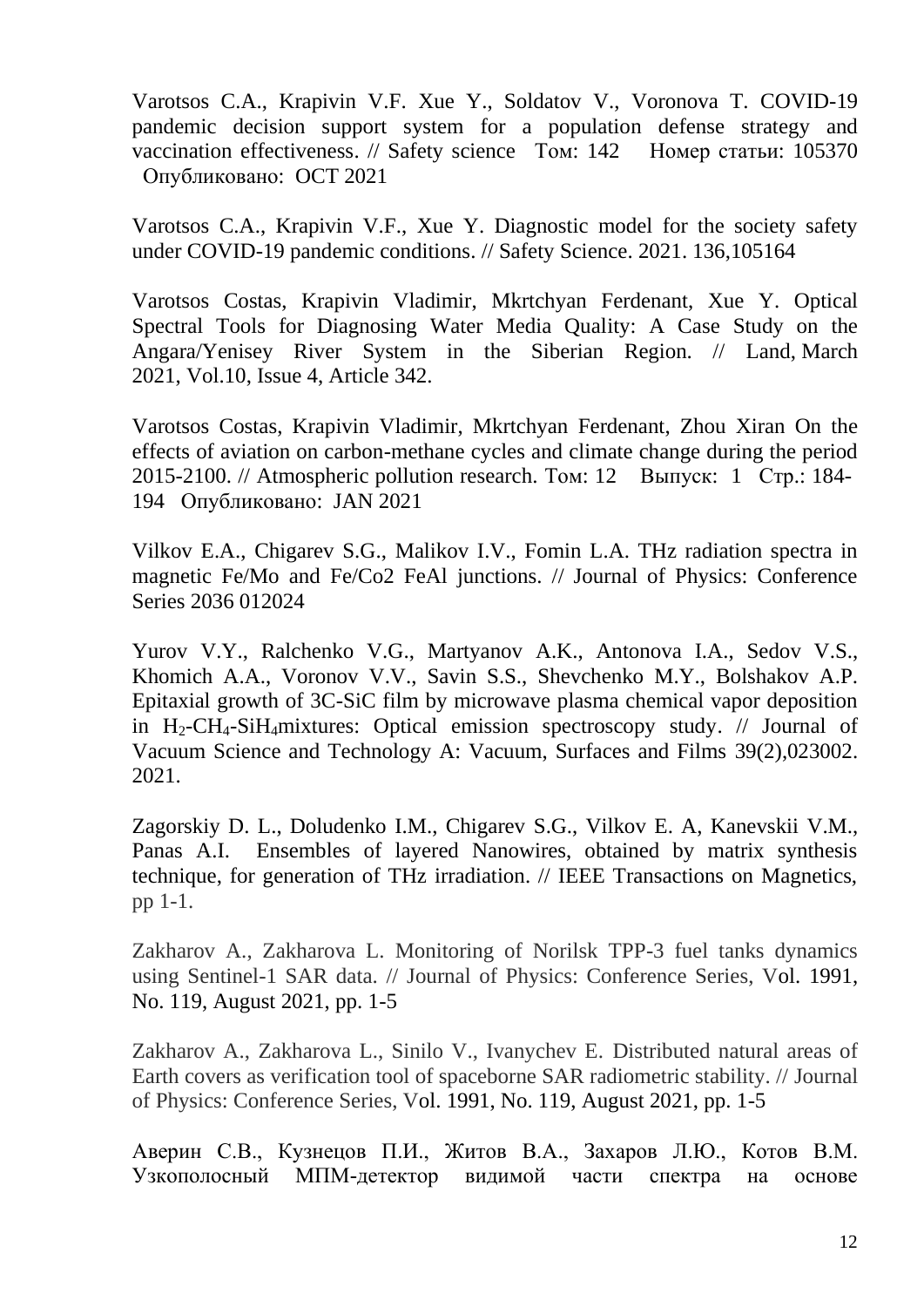[гетероструктуры ZNCDSE/ZNSSE/GAAS.](https://www.elibrary.ru/item.asp?id=44596097) // [Радиотехника и электроника.](https://www.elibrary.ru/title_about.asp?id=7980) 2021. Т.66. №2. С.181-184.

Антонов С.Н., Резвов Ю.Г. [Акустооптический поляризационно](https://elibrary.ru/item.asp?id=44811399)[нечувствительный двухкоординатный дефлектор.](https://elibrary.ru/item.asp?id=44811399) // [Акустический журнал.](https://elibrary.ru/title_about.asp?id=7658) 2021. Т. 67. №2. С.138-144

Антонов С.Н. [Акустооптический сумматор-модулятор излучения лазеров.](https://www.elibrary.ru/item.asp?id=46153367) // [Приборы и техника эксперимента.](https://www.elibrary.ru/contents.asp?id=46153359) 2021. [№](https://www.elibrary.ru/contents.asp?id=46153359&selid=46153367) 4. С. 51-53.

Антонов С.Н., Резвов Ю.Г. [Акустооптический дефлектор на парателлурите –](https://elibrary.ru/item.asp?id=46386400) [повышение тепловой стабильности параметров.](https://elibrary.ru/item.asp?id=46386400) // [Приборы и техника](https://elibrary.ru/title_about.asp?id=7954)  [эксперимента.](https://elibrary.ru/title_about.asp?id=7954) 2021. №5. С.100-104

Антонов С.Н., Резвов Ю.Г. [Акустооптический модулятор для лазерных](https://www.elibrary.ru/item.asp?id=46386401)  [доплеровских анемометров потоков жидкости и газа.](https://www.elibrary.ru/item.asp?id=46386401) // [Приборы и техника](https://elibrary.ru/title_about.asp?id=7954)  [эксперимента.](https://elibrary.ru/title_about.asp?id=7954) 2021. №5. С.105-109

Антонов С.Н., Резвов Ю.Г. [Акустооптическое управление энергетическим](https://journals.ioffe.ru/articles/51104)  [2D-профилем лазерного луча.](https://journals.ioffe.ru/articles/51104) // Журнал технической физики. 2021. Т.91. № 8. С.1269-1276

Анютин А. П. [Плазмонные резонансы в выпукло-вогнутом наноцилиндре из](https://elibrary.ru/item.asp?id=45682789) [серебра.](https://elibrary.ru/item.asp?id=45682789) // [Радиотехника и электроника.](https://elibrary.ru/title_about.asp?id=7980) 2021. №6. С.559-564

Анютин А.П. [Плазмонные резонансы в кластере, образованном выпукло](https://www.elibrary.ru/item.asp?id=46589297)[вогнутым наноцилиндром из серебра с двумя цилиндрическими вставками из](https://www.elibrary.ru/item.asp?id=46589297)  [стекла.](https://www.elibrary.ru/item.asp?id=46589297) // [Радиотехника и электроника.](https://elibrary.ru/title_about.asp?id=7980) 2021. №10. С.951-958

Анютин А.П. [Плазмонные резонансы в круглом и эллиптическом](https://elibrary.ru/item.asp?id=44652057)  [наноцилиндрах из благородных металлов.](https://elibrary.ru/item.asp?id=44652057) // [Радиотехника и электроника.](https://www.elibrary.ru/title_about.asp?id=7980) 2021. Т.66. №3. С245-252.

Анютин А.П., Ходыкина Т.М. Вэйвлет анализ динамики волн заражения коронавирусом во Франции, Швеции и Китае. // Журнал радиоэлектроники [электронный журнал]. 2021. №8.

Анютин А.П., Ходыкина Т.М. Вэйвлет анализ первой волны динамики заражения коронавирусом в Италии, Германии и Великобритании. // Журнал радиоэлектроники. 2021. № 8.

Афанасьев М.С., Белорусов Д.А., Киселев Д.А., Сивов А.А., Чучева Г.В. [Влияние буферного слоя PZT на электрофизические свойства МДМ-структур](https://journals.ioffe.ru/articles/51594)  [с пленкой BST.](https://journals.ioffe.ru/articles/51594) // Физика твердого тела. 2021, том 63, выпуск 11. С. 1895- 1901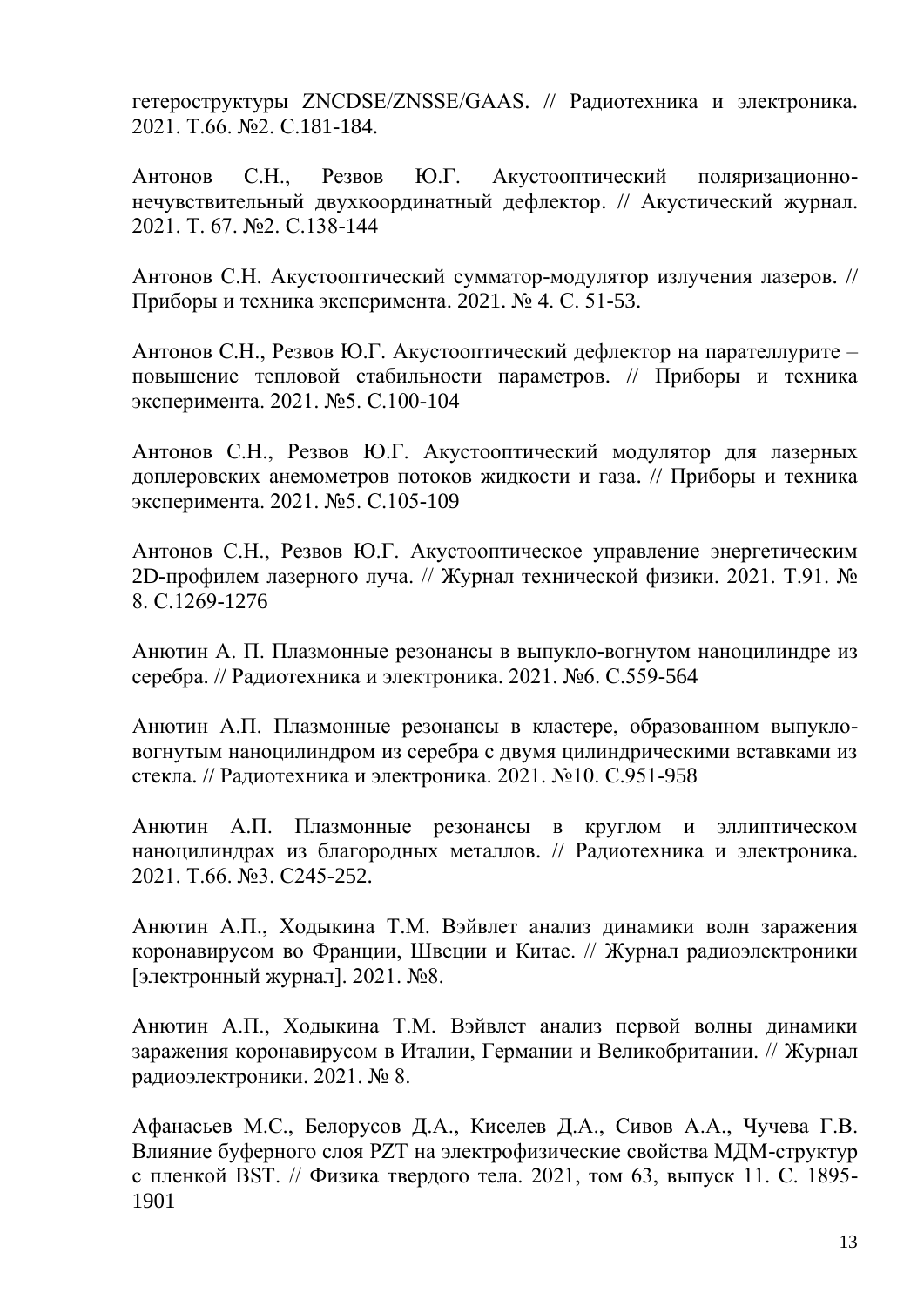Афанасьев М.С., Егоров Е.В., Егоров В.К., Чучева Г.В. [Элементный анализ](https://www.elibrary.ru/item.asp?id=45797659)  [материалов методами ионно-пучковой диагностики.](https://www.elibrary.ru/item.asp?id=45797659) // [Поверхность.](https://www.elibrary.ru/title_about.asp?id=9739)  [Рентгеновские, синхротронные и нейтронные исследования.](https://www.elibrary.ru/title_about.asp?id=9739) 2021. №7. С. 73- 77.

Батанов В.В., Назаров Л.Е. Оценивание вероятностных характеристик приема КАМ-сигналов при распространении по трансионосферным радиолиниям. // Физические основы приборостроения. 2021. Т.10. №2(40) Стр. 42-48 Батанов В.В., Назаров Л.Е. Алгоритмы компенсации искажений сигналов при распространении по спутниковым ионосферным радиолиниям. // Журнал радиоэлектроники. 2021. №6.

Батанов В.В., Назаров Л.Е. Статистические модели замираний сигналов при распространении по спутниковым ионосферным радиолиниям. // Успехи современной радиоэлектроники. 2021. №6. Стр. 34-43

Батанов В.В., Назаров Л.Е*.* Статистические модели трансионосферных радиолиний с амплитудным замиранием сигналов. // Электромагнитные волны и электронные системы. 2021. Т. 26. № 5. С. 15−22.

Батура Е.О., Богданович М.В., Григорьев А.В., Дудиков В.Н., Ланцов К.И., Рябцев А.Г., Рябцев Г.И., Шпак П.В., Тепляшин Л.Л., Щемелев М.А., Садовский П.И. [Одночастотный yb,er-лазер с поперечной диодной накачкой](https://elibrary.ru/item.asp?id=44611073)  [и пассивной модуляцией добротности.](https://elibrary.ru/item.asp?id=44611073) // [Журнал прикладной спектроскопии.](https://elibrary.ru/title_about.asp?id=7318) 2021. №1. С57-64

Белорусов Д.А., Гольдман Е.И., Нарышкина В.Г., Чучева Г.В. [Устойчивые к](https://journals.ioffe.ru/articles/50379)  [полевым повреждениям структуры кремний-сверхтонкий окисел \(42 нм\)](https://journals.ioffe.ru/articles/50379) [поликремний.](https://journals.ioffe.ru/articles/50379) // Физика и техника полупроводников. 2021. Т.55. № 1.

Белорусов Д.А., Гольдман Е.И., Чучева Г.В. [Слабое проявление эффекта поля](https://journals.ioffe.ru/articles/51592)  [в структурах металл--диэлектрик--полупроводник с сегнетоэлектрическим](https://journals.ioffe.ru/articles/51592)  изолирующим слоем  $Ba_xSr_{1-x}TiO_3$ . // Физика твердого тела, 2021, том 63, выпуск 11. С.1887-1890

Бенгальский Д.М., Харасов Д.Р., Фомиряков Э.А., Наний О.Е., Никитин С.П., Трещиков В.Н. Сравнение работы когерентного двухимульсного рефлектометра с дифференциальной фазовой модуляцией с лазерами различных типов. // Фотон-экспресс, №6, С. 256-257. DOI: [10.24412/2308-](https://doi.org/10.24412/2308-6920-2021-6-256-257) [6920-2021-6-256-257](https://doi.org/10.24412/2308-6920-2021-6-256-257) Октябрь 2021 г.

Бирюков А.Н., Моисеев В.В., Соколовский А.А. [О контроле мощности](https://www.elibrary.ru/item.asp?id=45824778)  [лазерных излучателей с волоконным выходом по току встроенного](https://www.elibrary.ru/item.asp?id=45824778)  [фотодиода.](https://www.elibrary.ru/item.asp?id=45824778) // [Физические основы приборостроения.](https://www.elibrary.ru/title_about.asp?id=37911) 2021. №1. С.2-8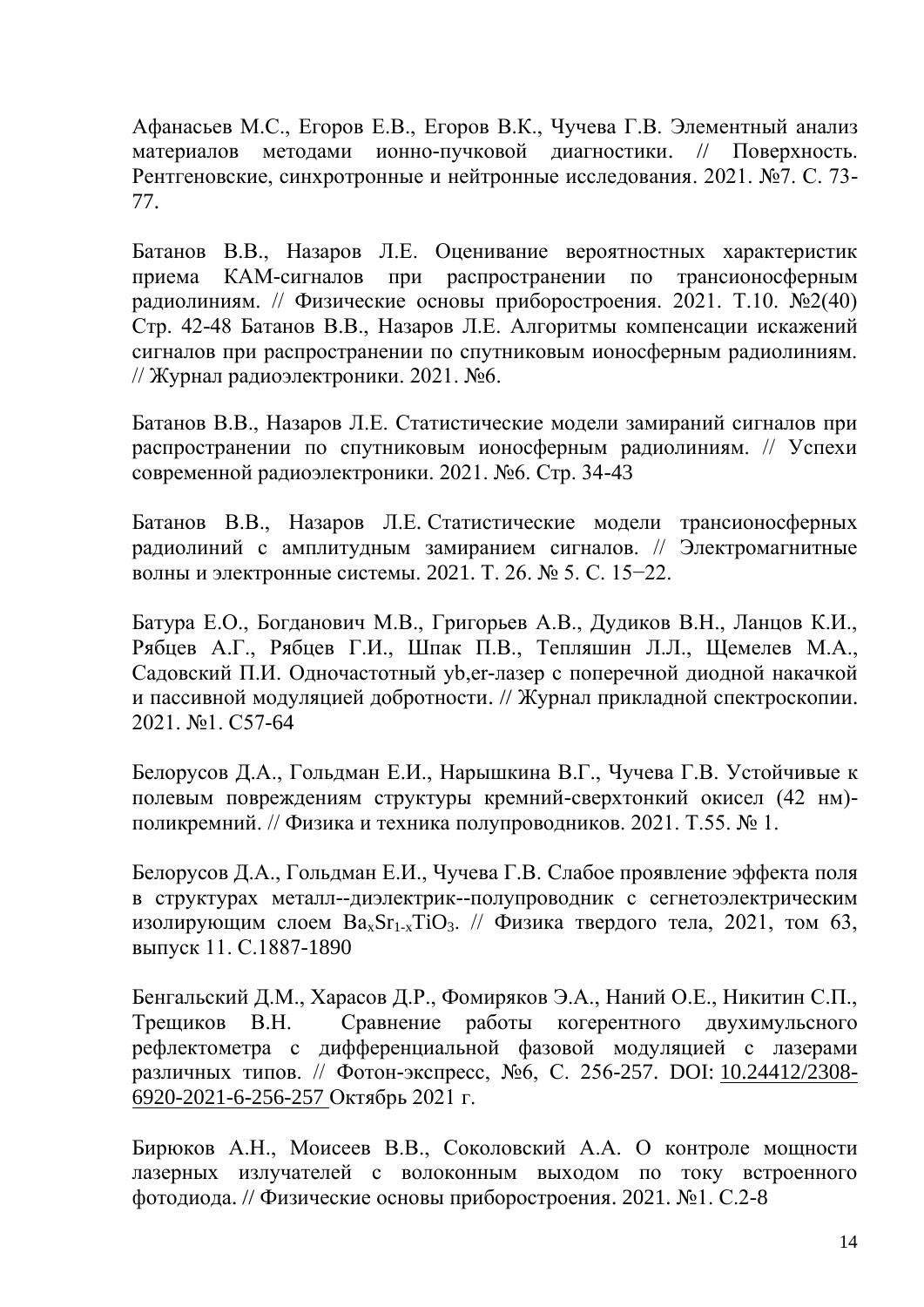Брянцева Т.А., Гуляев Ю.В., Любченко В.Е., Марков И.А., Тен Ю.А. [Влияние](https://www.elibrary.ru/item.asp?id=46621818)  [финишной обработки поверхности GAAS на свойства границ раздела AU–](https://www.elibrary.ru/item.asp?id=46621818) [GAAS.](https://www.elibrary.ru/item.asp?id=46621818) // [Радиотехника и электроника.](https://www.elibrary.ru/title_about.asp?id=7980) 2021. Т.66. №11. С.1125-1132.

Брянцева Т.А., Марков И.А., Тен Ю.А. [Исследованиe трансформации](https://elibrary.ru/item.asp?id=45067018) [приповерхностных слоев арсенида галлия под воздействием света с помощью](https://elibrary.ru/item.asp?id=45067018)  [поверхностных акустических волн.](https://elibrary.ru/item.asp?id=45067018) // [Радиотехника и электроника.](https://www.elibrary.ru/title_about.asp?id=7980) 2021. Т.66. №5. С.490-499.

Варотсос К.А., Крапивин В.Ф., Мкртчян Ф.А. Состояние и перспектива модельной оценки выживания системы «Климат–Биосфера–Общество». // Экологические системы и приборы. №8. 2021. С. 3-22.

Васильев В.С., Панова О.Ю., Саворский В.П. Информационная инфраструктура, обеспечивающая виртуальную интеграцию спутникового СВЧ-радиометрического зондирования. // Известия Вузов. Радиофизика, №8- 9 2021. С. 698

Вилков Е.А., Чигарев С.Г., Маликов И.В., Фомин Л.А. [THz-излучение в](https://journals.ioffe.ru/articles/51237)  [магнитном переходе Fe/Mo.](https://journals.ioffe.ru/articles/51237) // Физика твердого тела, 2021, том 63, выпуск 9. С.1193-1197.

Вилков Е.А., Чигарев С.Г., Маликов И.В., Черных А.В., Марышев С.Н. [Излучение электромагнитных волн при спиновой инжекции током в](https://www.elibrary.ru/item.asp?id=44811284)  [тунельном магнитном переходе со спейсером из NIO.](https://www.elibrary.ru/item.asp?id=44811284) // [Радиотехника и](https://www.elibrary.ru/title_about.asp?id=7980)  [электроника.](https://www.elibrary.ru/title_about.asp?id=7980) 2021. Т.66. №4. С.395-401.

Г.А.Крафтмахер, В.С.Бутылкин, Ю.Н.Казанцев, В.П.Мальцев, П.С.Фишер Трансформация микроволновых резонансных свойств метаструктурс CdS и CdSe при одно- и двухфотонном возбуждении. // Письма в ЖЭТФ −2021 −Т. 114 −вып. 9 –С.586–595. DOI: 10.31857/S1234567821210023

Габриелян Б.К., Геворкян С.А., Мкртчян Ф.А. Новый подход к оценке состояния озера Севан с использованием оптических инструментов и средств моделирования. // Проблемы окружающей среды и природных ресурсов. 2021, № 3, с.21 -31.

Герус С.В., Дементиенко В.В. Инженерное решение задачи контроля состояния водителя. **//** Журнал радиоэлектроники. 2021. № 10.

Герус С.В., Локк Э.Г., Анненков А.Ю. [Влияние однородности магнитного](https://elibrary.ru/item.asp?id=47115636)  [поля, намагничивающего ферритовую пленку, на точность измерения](https://elibrary.ru/item.asp?id=47115636)  [характеристик спиновых волн.](https://elibrary.ru/item.asp?id=47115636) // [Радиотехника и электроника.](https://www.elibrary.ru/title_about.asp?id=7980) 2021.Т.66. №12. С.1216-1223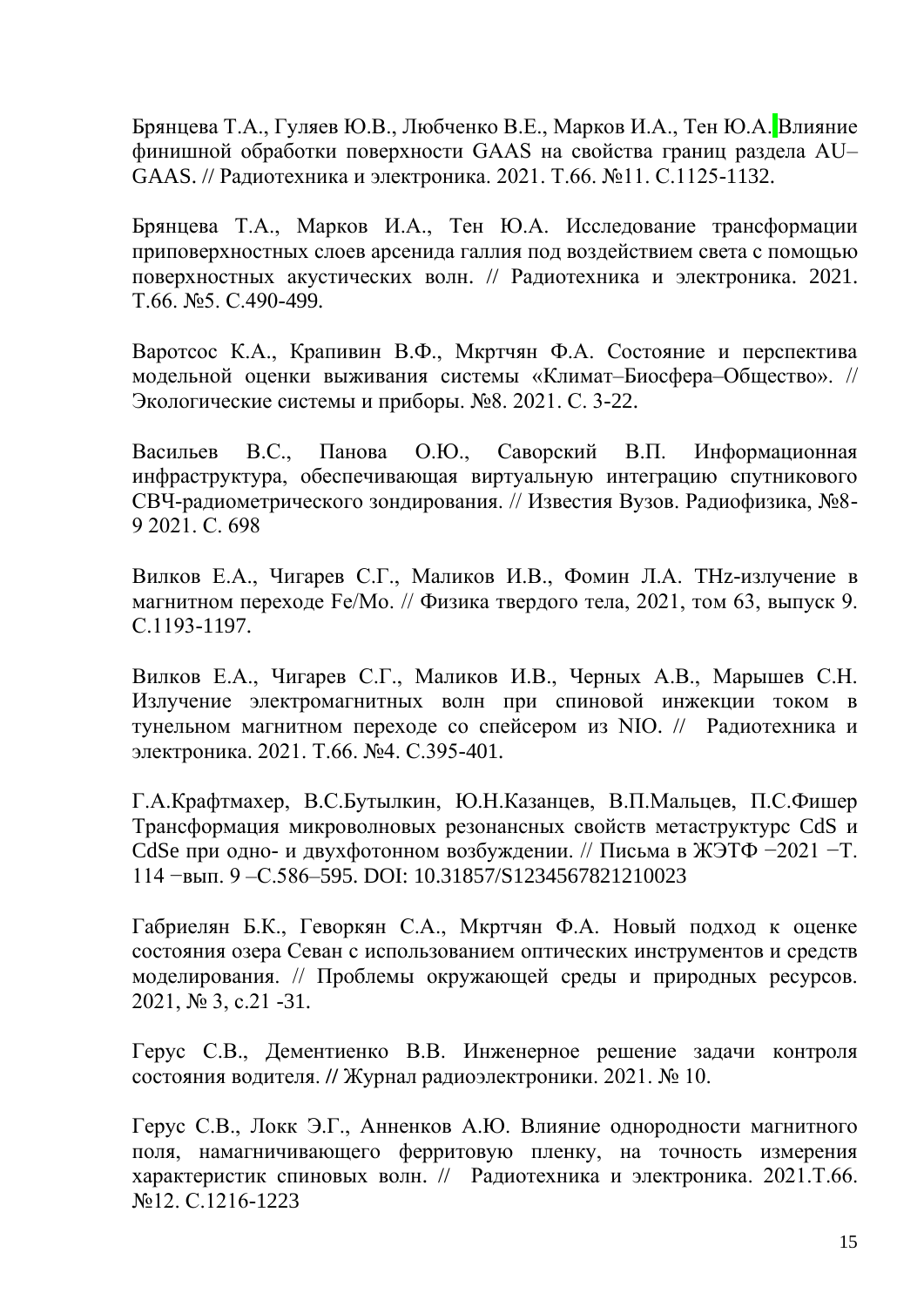Герус С.В., Локк Э.Г., Анненков А.Ю. [Система, создающая](https://elibrary.ru/item.asp?id=46688074) [высокооднородное магнитное поле между полюсами двухполюсного](https://elibrary.ru/item.asp?id=46688074)  [магнита.](https://elibrary.ru/item.asp?id=46688074) // Известия Российской Академии наук. Серия физическая. 2021. Т.85. №11. С.1538-1541

Голунов В.А. Спектральные особенности микроволнового излучения крупнозернистого и слоистого снега, ограничивающие возможности современных алгоритмов восстановления толщины снежного покрова методом пассивного дистанционного зондирования из космоса. // Современные проблемы дистанционного зондирования Земли из космоса. 2021.V 18.-N 6. P. 57-72.

Голунов В.А., Гордеев К.В., Рыков К.Н. [Пассивные измерения показателя](https://elibrary.ru/item.asp?id=47433071)  [преломления жидкого азота и сыпучих веществ методом призмы в](https://elibrary.ru/item.asp?id=47433071)  [миллиметровом диапазоне волн.](https://elibrary.ru/item.asp?id=47433071) // РЭНСИТ, том 13, №4. С.435-442. Горбунов Ю.Н**.,** Хаотизация обработки и формирования сигналов в радиоканалах систем радиолокации и РЭП. Журнал «Радиотехника», 2021г., т. 85, №5, с.64-77, ISSN: 0033-8486

Гранков А.Г. [О связи полей влажности атмосферы в мексиканском заливе с](https://www.elibrary.ru/item.asp?id=46321730)  [процессами зарождения и развития ураганов.](https://www.elibrary.ru/item.asp?id=46321730) // [Известия Российской](https://www.elibrary.ru/title_about.asp?id=7831)  [Академии Наук. Физика атмосферы и океана.](https://www.elibrary.ru/title_about.asp?id=7831) 2021. Т.57. №4. С.495-506. Гранков А.Г., Мильшин А.А. [О влиянии регулярности спутниковых СВЧ](https://www.elibrary.ru/item.asp?id=45961467)[радиометрических измерений на точность воспроизведения яркостной](https://www.elibrary.ru/item.asp?id=45961467)  [температуры в зонах тропических циклонов.](https://www.elibrary.ru/item.asp?id=45961467) // [Метеорология и гидрология.](https://www.elibrary.ru/contents.asp?id=45961457) 2021. [№](https://www.elibrary.ru/contents.asp?id=45961457&selid=45961467) 4. С. 78-85.

Гранков А.Г., Мильшин А.А., Новичихин Е.П., Шелобанова Н.К. Водяной пар атмосферы как характеристика ее теплового взаимодействия с поверхностью океана. // Проблемы окружающей среды и природных ресурсов. 2021, № 6, с.122 -129

Гранков А.Г., Мильшин А.А., Новичихин Е.П., Шелобанова Н.К., Солдатов В.Ю. Оценка высотного распределения температуры и влажности атмосферы по данным спутниковых и полигонных измерений в тропических широтах океана. // Экологические системы и приборы. 2021. №2. С.29-35.

Гранков А.Г., Мильшин А.А. Шелобанова Н.К., Ямпольская Е.А. [Глобальные](https://www.elibrary.ru/item.asp?id=46667984)  [вариации угла поворота плоскости поляризации в дециметровом диапазоне.](https://www.elibrary.ru/item.asp?id=46667984) // Проблемы окружающей среды и природных ресурсов, 2021, №8, с.30-35.

Григорьевский В. И., Тезадов Я.А. [Повышение выходной мощности](https://www.elibrary.ru/item.asp?id=47192747)  [излучения с длиной волны около 1650 нм методом двухполяризационного](https://www.elibrary.ru/item.asp?id=47192747)  [рамановского усиления.](https://www.elibrary.ru/item.asp?id=47192747) // Квантовая электроника. 2021. №11. С.983-986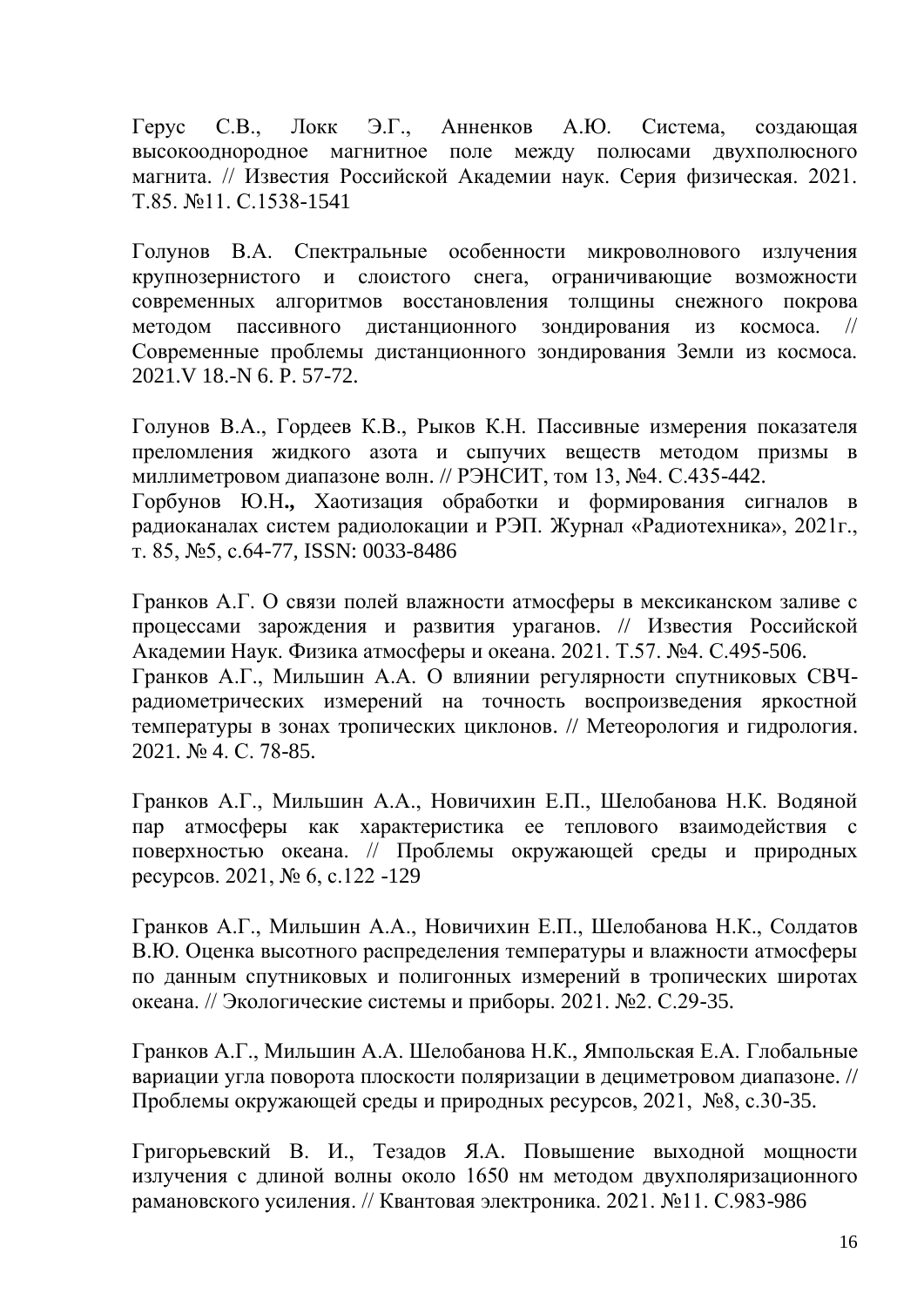Григорьевский В.И., Садовников В.П., Элбакидзе А.В. Измерения фоновой концентрации метана дистанционным лидаром на километровых трассах в районе Московской области. **//** Журнал радиоэлектроники. 2021. № 9.

Григорьевский В.И., Тезадов Я.А. Двухполяризационное усиление оптического излучения на эффекте Рамана для передатчика лидара. **//** Журнал радиоэлектроники. 2021. № 9.

Григорьевский В.И., Тезадов Я.А. [Лидарный метод уточнения вертикального](https://www.elibrary.ru/item.asp?id=46120235)  [профиля фоновой концентрации метана в условиях замутненной атмосферы.](https://www.elibrary.ru/item.asp?id=46120235) // [Радиотехника и электроника.](https://www.elibrary.ru/title_about.asp?id=7980) 2021.Т.60. №7. С.654-661

Губенко В.Н., Андреев В.Е., Кириллович И.А., Губенко Т.В. Павельев А.А. [Вариации параметров радиоволн в высокоширотной ионосфере Земли на](https://sciencejournals.ru/view-article/?j=kosiss&y=2021&v=59&n=3&a=KosIss2103005Gubenko)  [трассах спутник–спутник во время геомагнитной бури 22–23.VI.2015.](https://sciencejournals.ru/view-article/?j=kosiss&y=2021&v=59&n=3&a=KosIss2103005Gubenko) // Космические исследования. 2021. Т.59. №3. С.191-195.

Губенко В.Н., Андреев В.Е., Кириллович И.А., Губенко Т.В., Павельев А.А., Губенко Д.В. [Радиозатменные исследования возмущений в ионосфере Земли](https://www.elibrary.ru/item.asp?id=47115612)  [во время магнитной бури 22–23 июня 2015 года.](https://www.elibrary.ru/item.asp?id=47115612) // [Геомагнетизм и](https://www.elibrary.ru/title_about.asp?id=7765)  [аэрономия.](https://www.elibrary.ru/title_about.asp?id=7765) 2021. Т.61. №6. С.713-722.

Губенко В.Н., Кириллович И.А., Губенко Д.В., Андреев В.Е., Губенко Т.В. [Активность мелкомасштабных внутренних волн в северной полярной](https://sciencejournals.ru/view-article/?j=astvest&y=2021&v=55&n=1&a=AstVest2101004Gubenko)  [атмосфере Венеры путем использования радиозатменных измерений](https://sciencejournals.ru/view-article/?j=astvest&y=2021&v=55&n=1&a=AstVest2101004Gubenko)  интенсивности сигналов ( $\lambda = 32$  см) со спутников Венера-15 и -16. // [Астрономический вестник.](https://sciencejournals.ru/list-issues/astvest/) 2021. №1. С.3-12.

Дровосеков А.Б., Крейнес Н.М., Паршина Л.С., О.Д. Храмова, Д.С. Гусев, О.А. Новодворский, А.Н. Талденков, К.Ю. Черноглазов, В.В. Рыльков Влияние кристаллической структуры подложки на магнитную анизотропию плёнок Mn*x*Si1-*<sup>x</sup>* (*x* ≈ 0.5). // ФТТ*,* том 63, вып. 10, 1525-1529 (2021)

Егоров В.К., Егоров Е.В., Калин Б.А., Сафонов Д.А. [Неразрушающая](https://www.elibrary.ru/item.asp?id=44652349)  [элементная диагностика поврехности оболочек твэлов ионно-пучковыми и](https://www.elibrary.ru/item.asp?id=44652349)  [рентгеновскими аналитическими методами.](https://www.elibrary.ru/item.asp?id=44652349) // [Приборы и техника](https://www.elibrary.ru/title_about.asp?id=7954)  [эксперимента.](https://www.elibrary.ru/title_about.asp?id=7954) 2021. №1. С72-80.

Егоров Е.В (3 афф.), В.К.Егоров, А.А. Галицын Элементный анализ планарных наноструктур на базе рентгеновской эмиссии, индуцированной высокоэнергетическим возбуждением. // Современная электроника № 5, с.46- 54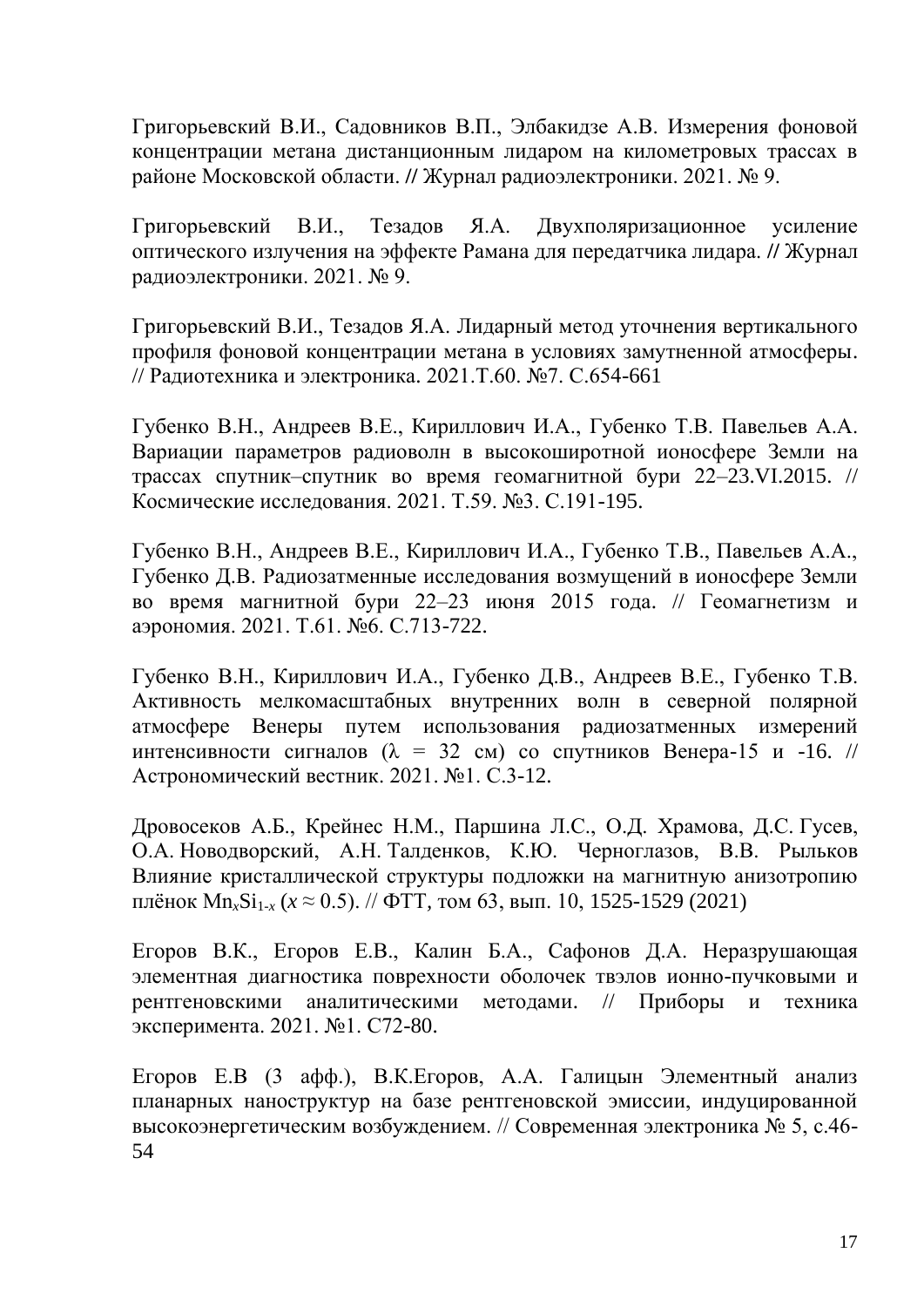Ермаков Д.М., Деменев А.Д., Мещерякова О.Ю., Березина О.А. Особенности разработки регионального водного индекса для мониторинга воздействия изливов кислых шахтных вод на речные системы. // Современные проблемы дистанционного зондирования Земли из космоса. 2021. Т. 18. №6. С. 222–237

Ермаков Д.М., Кузьмин А.В., Мазуров А.А., Пашинов Е.В., Садовский И.Н., Сазонов Д.С., Стерлядкин В.В., Чернушич А.П., Черный И.В., Стрельцов А.М., Шарков Е.А., Екимов Н.С. Концепция потоковой обработки данных российских спутниковых свч-радиометров серии МТВЗА на базе ЦКП «ИКИ-мониторинг». // Современные проблемы дистанционного зондирования Земли из космоса. 2021. Т. 18. № 4. С. 298-303. 08.2021

Ефимов А.И, Луканина Л.А., Смирнов В.М., Чашей И.В., Бёрд М.К., Петцольд М. [Детектирование области повышенной турбулентности](https://www.elibrary.ru/item.asp?id=45692875)  [сверхкороны солнца с использованием спутников VENUS EXPRESS и MARS](https://www.elibrary.ru/item.asp?id=45692875)  [EXPRESS.](https://www.elibrary.ru/item.asp?id=45692875) // [Геомагнетизм и аэрономия.](https://www.elibrary.ru/contents.asp?id=45692874) 2021. Т. 61. [№](https://www.elibrary.ru/contents.asp?id=45692874&selid=45692875) 3. С. 275-281.

Загорский Д.Л., Долуденко И.М., Чигарев С.Г., Вилков Е.А., Муслимов А.Э., Черкасов Д.А., Панас А.И. Слоевые нанопроволоки: синтез, микроскопия и применение для генерации ТГЦ-излучения. // Известия РAН. Серия физическая. № 8, том 85, 2021

Ильясов А.И., Емельянов А.В., Никируй К.Э., Миннеханов А.А., Кукуева Е.В., Суражевский И.А., Ситников А.В., Рыльков В.В., Демин В.А. [Частотно](https://journals.ioffe.ru/articles/51112)[кодированное управление проводимостью мемристоров на базе](https://journals.ioffe.ru/articles/51112)  [наноразмерных слоев LiNbO](https://journals.ioffe.ru/articles/51112)<sub>3</sub> и композита  $(Co_{40}Fe_{40}B_{20})_{x}$ (LiNbO<sub>3</sub>)<sub>100-х</sub> в [обучаемых импульсных нейроморфных сетях](https://journals.ioffe.ru/articles/51112) . // [Письма в журнал](https://journals.ioffe.ru/journals/4)  [технической физики.](https://journals.ioffe.ru/journals/4) [2021. №13.](https://journals.ioffe.ru/issues/2064)

Исаев В.А., Судас Д.П., Базакуца А.П., Попов С.М., Голант К.М., Чаморовский Ю.К. [Технология изготовления кварцевых световодов,](https://elibrary.ru/item.asp?id=46695476)  [легированных ионами гадолиния методом плазменного поверхностного](https://elibrary.ru/item.asp?id=46695476)  [осаждения.](https://elibrary.ru/item.asp?id=46695476) // [Фотон-экспресс.](https://elibrary.ru/contents.asp?id=46695268) 2021. № 6 [\(174\).](https://elibrary.ru/contents.asp?id=46695268&selid=46695318) С. 391-392.

Кабыченков А.Ф., Лисовский Ф.В. [Нелинейные упругие волны в](https://www.elibrary.ru/item.asp?id=44596083)  [магнитоупорядоченных кристаллах при ориентационных .](https://www.elibrary.ru/item.asp?id=44596083) // [Радиотехника и](https://www.elibrary.ru/title_about.asp?id=7980)  [электроника.](https://www.elibrary.ru/title_about.asp?id=7980) 2021. Т.66. №1. С. 69-91

Каевицер В.И, Кривцов А.П, Смольянинов И.В., Элбакидзе А.В. Параметрический эхолот-профилограф с линейной частотной модуляцией зондирующего сигнала. **//** Журнал радиоэлектроники. 2021. № 11

Каевицер В.И., Кривцов А.П., Смольянинов И.В., Элбакидзе А.В. Частотный метод измерения угловых координат подводного аппарата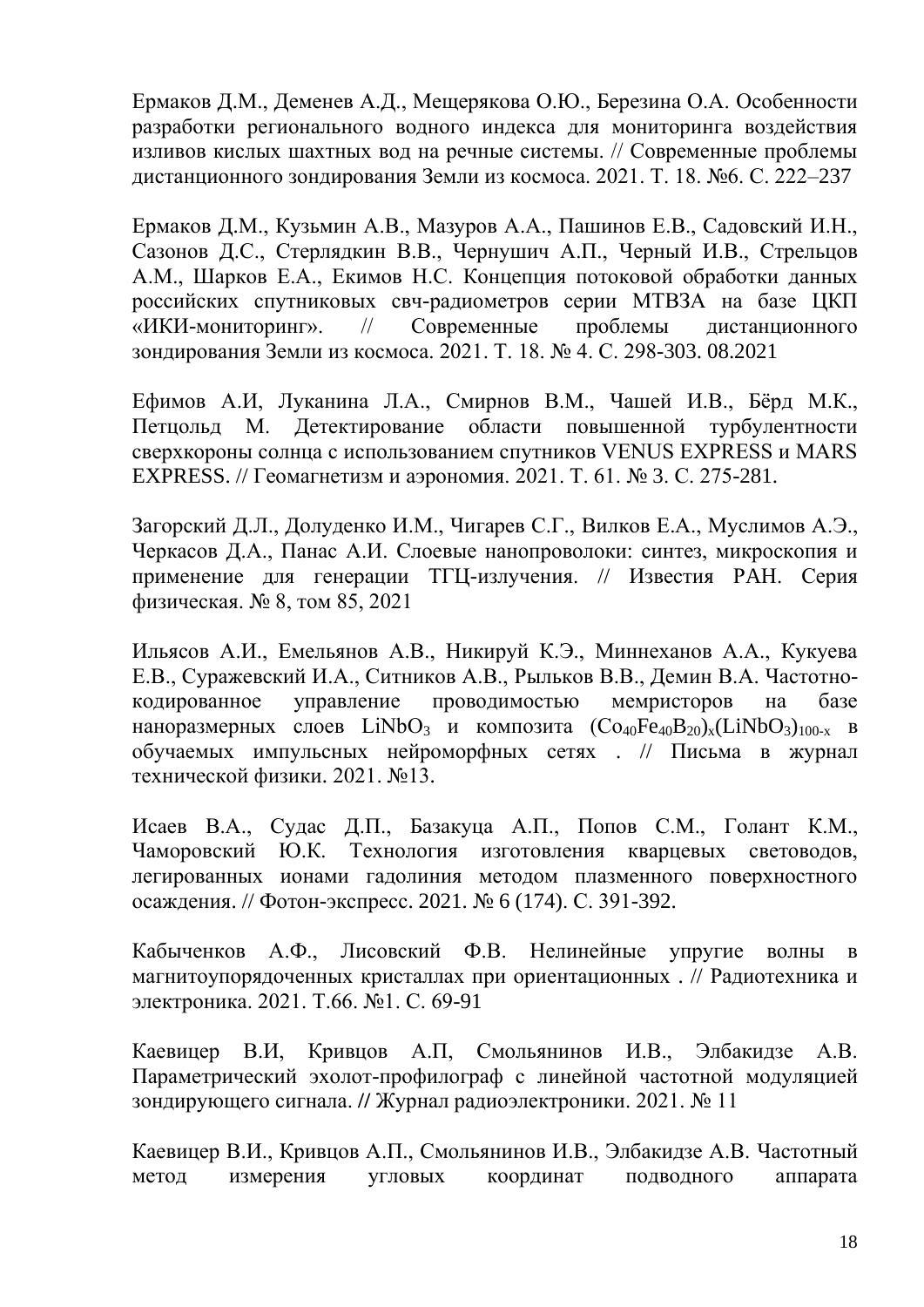гидроакустической системой локального позиционирования. // Журнал радиоэлектроники. 2021. №3.

Каевицер В.И., Назаров Л.Е., Смольянинов И.В. [Методы повышения](https://www.elibrary.ru/item.asp?id=46370683)  [точности вычисления разности фаз сигналов интерферометрического](https://www.elibrary.ru/item.asp?id=46370683)  [гидролокатора бокового обзора.](https://www.elibrary.ru/item.asp?id=46370683) // [Радиотехника и электроника.](https://www.elibrary.ru/title_about.asp?id=7980) 2021. Т.66. №8. С.791-797.

Казанцев Ю.Н., Бабаян В.А., Казанцева Н.Е., Крафтмахер Г.А., Мальцев В.П., Солосин В.С. [Управление частотой согласования резонансного](https://www.elibrary.ru/item.asp?id=44811269)  [радиопоглотителя со свободным пространством.](https://www.elibrary.ru/item.asp?id=44811269) // [Радиотехника и](https://www.elibrary.ru/title_about.asp?id=7980)  [электроника.](https://www.elibrary.ru/title_about.asp?id=7980) 2021. Т.66. №4. С.327-332

Казаринов К.Д. Особенности реакции клеток крови на микроволновое излучение. CВЧ-техника. // Электронная техника. 2021. № 3. С. 26-32.

Казаринов К.Д., Полников И.Г. Микроволновое излучение способно стимулировать движение внутриклеточной жидкости. // Электронная техника. Техника-СВЧ. 2021. Вып. 1. С. 45-52.

Казаринов К.Д., Полников И.Г., Власова И.И., Михальчик Е.В., Гусев А.А., Баранова О.А., Щелконогов В.А., Чеканов А.В. Изучение радикалгенерирующей способности активированных нейтрофилов в эксперименте in vitro в условиях микроволнового облучения. // Актуальные вопросы биологической физики и химии. 2021. Т.6., № 1. С. 137-141.

Калентьева И.Л., Вихрова О.В, Данилов Ю.А., Здоровейщев А.В., Дорохин М.В., Дудин Ю.А., Кудрин А.В., Темирязева М.П., Темирязев А.Г., Никитов С.А., Садовников А.В. Влияние ионного облучения на магнитные свойства пленок CoPt. // Физика твердого тела, 2021, том 63, вып. 3 стр. 324-332.

Калинин В.И., Бышевский-Конопко О.А Корреляционная оценка при передаче дискретной информации на основе шумовых хаотических сигналов с временными окнами. // Журнал радиоэлектроники [электронный журнал]. 2021. No8

Калинин В.И., Чапурский В.В., Черепенин В.А. [Сверхразрешение в системах](https://elibrary.ru/item.asp?id=45682810)  [радиолокации и радиоголографии на основе MIMO антенных решеток с](https://elibrary.ru/item.asp?id=45682810)  [рециркуляцией сигналов.](https://elibrary.ru/item.asp?id=45682810) // [Радиотехника и электроника.](https://www.elibrary.ru/title_about.asp?id=7980) 2021. Т.66. №6. С.614-624

Климов В.В. Алгоритм редукции в задачах принятия решений в условиях неопределённости. // Проблемы окружающей среды и природных ресурсов. 2021, № 5, с.38 -44.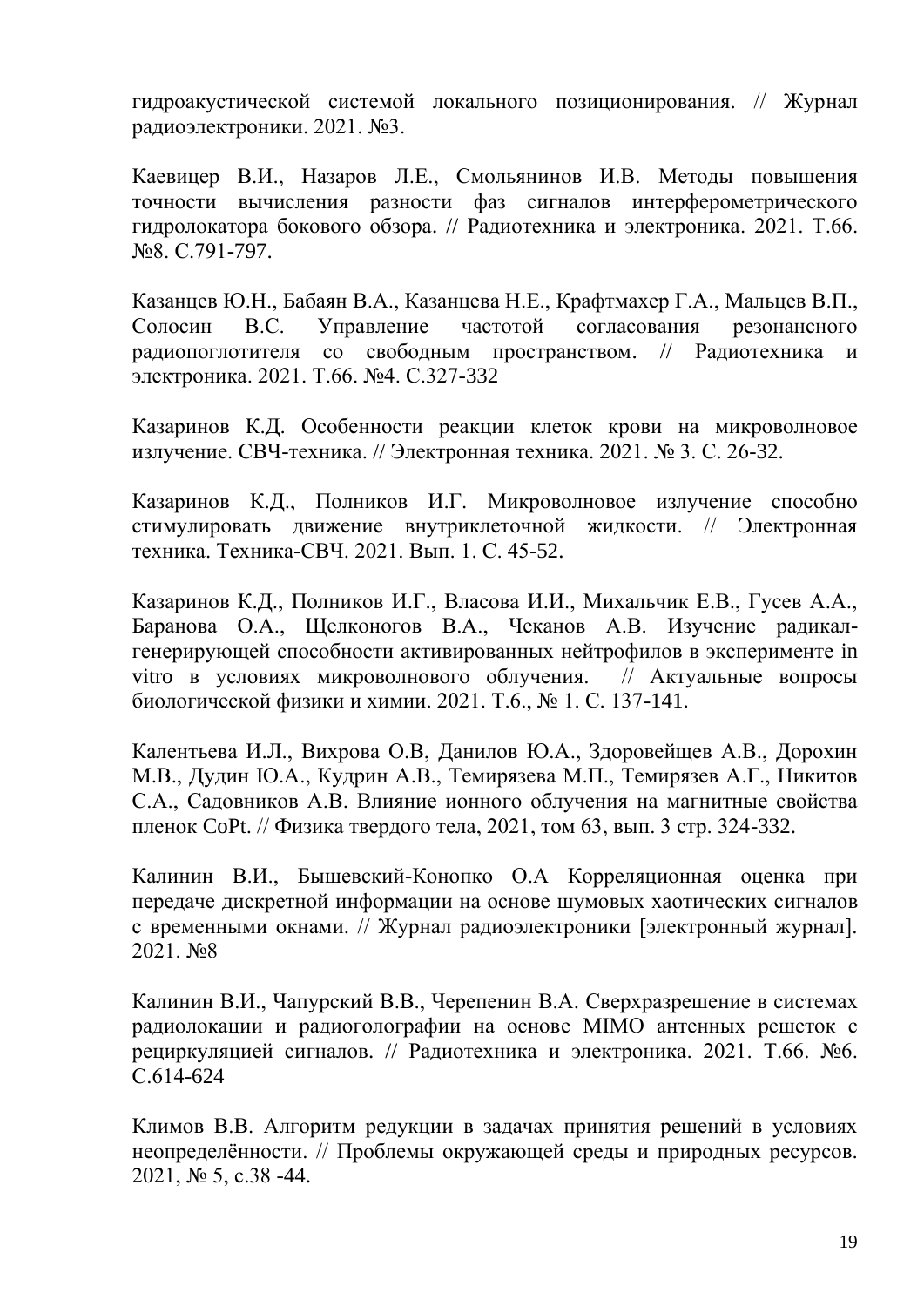Климов В.В. Исследование спектральной стеуктуры кусочно стертых процессов. // Экологическая экспертиза, 2021, №3, с.118-125.

Климов В.В. [Исследование спектральной структуры кусочно стёртых](https://www.elibrary.ru/item.asp?id=46667989)  [процессов.](https://www.elibrary.ru/item.asp?id=46667989) // Проблемы окружающей среды и природных ресурсов, 2021, №8, с.108-114.

Климов В.В. Методика решения радиометрических задач при исследовании природных ресурсов. // Проблемы окружающей среды и природных ресурсов. 2021, № 4, с.42 -53

Климов В.В. [Оценка спектральных параметров сигнала по выборке](https://www.elibrary.ru/item.asp?id=46667991)  [ограниченного объёма.](https://www.elibrary.ru/item.asp?id=46667991) // Проблемы окружающей среды и природных ресурсов, 2021, №8, с.121-127.

Климов В.В. [Построение](https://www.elibrary.ru/item.asp?id=46667990) решающих процедур в условиях неопределенности. // Проблемы окружающей среды и природных ресурсов, 2021, №8, с.115-120.

Климов В.В. Современные представления о законах мироздания и месте в нём человека и земли. // Проблемы окружающей среды и природных ресурсов,2021, №11, с.61-67.

Климов В.В. Энергоинформационные технологии эндоэкологической безопасности. // Проблемы окружающей среды и природных ресурсов,2021, №12, с.47-57.

Коваленко Н.В., Совин К.В., Рябушкин О.А. Математическое моделирование электрической проводимости биологических тканей на основе уравнений электродиффузии ионов. // Нелинейный мир. 2021. Т. 19. № 2. С. 10−13.

Кокошкин А.В., Новичихин Е.П., Смольянинов И.В. Применение методов спектральной и пространственной обработки к изображениям, полученным с помощью гидролокатора. // РЭНСИТ, том 13, №3

[Котов](http://www.mathnet.ru/php/person.phtml?option_lang=rus&personid=84796) В. М. Выделение двумерного контура изображения с использованием фильтра пространственных частот двухцветного излучения. // Квантовая электроника. 2021. Т. [51,](http://www.mathnet.ru/php/archive.phtml?wshow=contents&option_lang=rus&jrnid=qe&vl=51&yl=2021&series=0#showvolume) №4. С.348–352

Котов В.М., Аверин С.В., Воронко А.И. Формирование вращающегося вектора поляризации двухцветного излучения с использованием одной ячейки Брэгга. // Оптический журнал 2021. Т88. №6. С. 3-10.

Котов В.М., Воронко А.И. [Акустооптический фильтр пространственных](https://www.elibrary.ru/item.asp?id=46153368)  [частот двухцветного излучения, оперирующий в первом дифракционном](https://www.elibrary.ru/item.asp?id=46153368)  [порядке.](https://www.elibrary.ru/item.asp?id=46153368) // [Приборы и техника эксперимента.](https://www.elibrary.ru/contents.asp?id=46153359) 2021. [№](https://www.elibrary.ru/contents.asp?id=46153359&selid=46153368) 4. С. 54-59.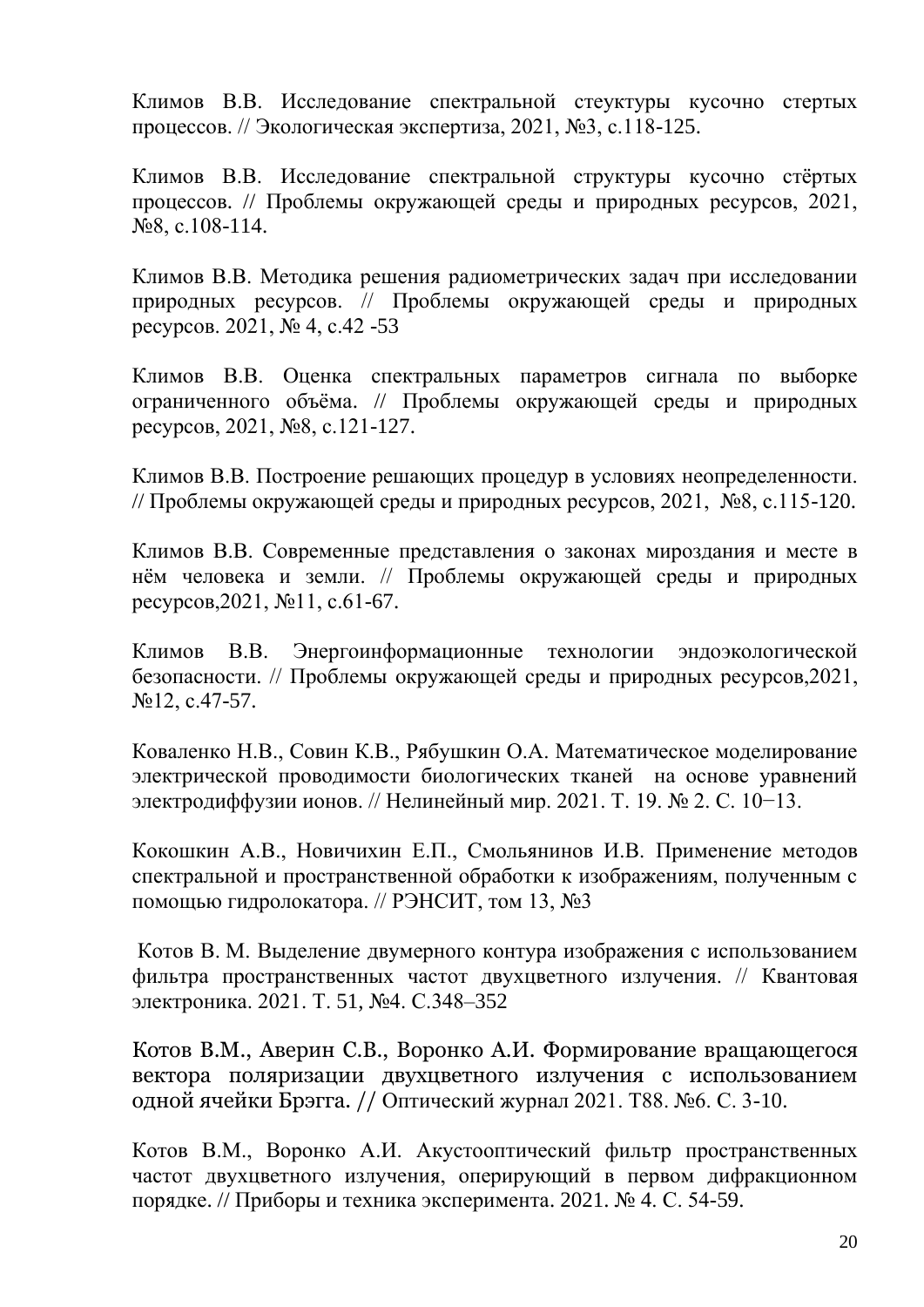Кочмарев Л.Ю., Шилов И.П. Осаждение планарных волноведущих структур со фторсиликатной оболочкой на кремниевые и кварцевые подложки в локальном СВЧ-разряде пониженного давления. **//** Журнал радиоэлектроники. №4.

Крапивин В.Ф., Мкртчян Ф.А. [О решении обратной задачи](https://www.elibrary.ru/item.asp?id=46667983)  [спектрофотометрии и спектроэллипсометрии](https://www.elibrary.ru/item.asp?id=46667983) // Проблемы окружающей среды и природных ресурсов, 2021, №8, с.19-29.

Крапивин В.Ф., Мкртчян Ф.А. [Об оценках рисков и принятия решений при](https://www.elibrary.ru/item.asp?id=47149016)  [мониторинге окружающей среды.](https://www.elibrary.ru/item.asp?id=47149016) // [Экологические системы и приборы.](https://www.elibrary.ru/title_about.asp?id=8274) 2021. №10. С 20-35

Крапивин В.Ф., Мкртчян Ф.А., Солдатов В.Ю Развитие нового эффективного метода решения обратной задачи многоканальной спектроэллипсометрии, основанного на векторном преобразовании спектрального пространства. // Проблемы окружающей среды и природных ресурсов, 2021, №8, с.36-45.

Крапивин В.Ф., Потапов И.И. Глобальное изменение климата: дистанционное зондирование лесов. // Проблемы окружающей среды и природных ресурсов. 2021, № 4, с.3 -24.

Крапивин В.Ф., Потапов И.И. Эволюционные процессы в системе природаобщество и национальная безопасность. // Проблемы окружающей среды и природных ресурсов , 2021, № 5, с.3 -37.

Крапивин В.Ф., Потапов И.И., Солдатов В.Ю. Анализ проблем устойчивого развития системы «КЛИМАТ–ОБЩЕСТВО». // [Экологические системы и](https://www.elibrary.ru/title_about.asp?id=8274)  [приборы.](https://www.elibrary.ru/title_about.asp?id=8274) 2021. №4. С 10-23

Крапивин В.Ф., Потапов И.И., Солдатов В.Ю. [Информационно](https://www.elibrary.ru/item.asp?id=46667986)[моделирующая система для оценки выживания человечества.](https://www.elibrary.ru/item.asp?id=46667986) // Проблемы окружающей среды и природных ресурсов, 2021, №8, с.46-70.

Крапивин В.Ф., Потапов И.И., Солдатов В.Ю. Новые методы, технологии и устройства для диагностики растительных покровов. // Проблемы окружающей среды и природных ресурсов. 2021, № 6, с.3 -12.

Крапивин В.Ф., Потапов И.И., Солдатов В.Ю. Оценки последствий реализации антропогенных сценариев. // Экологическая экспертиза, 2021, №3, с.18-44.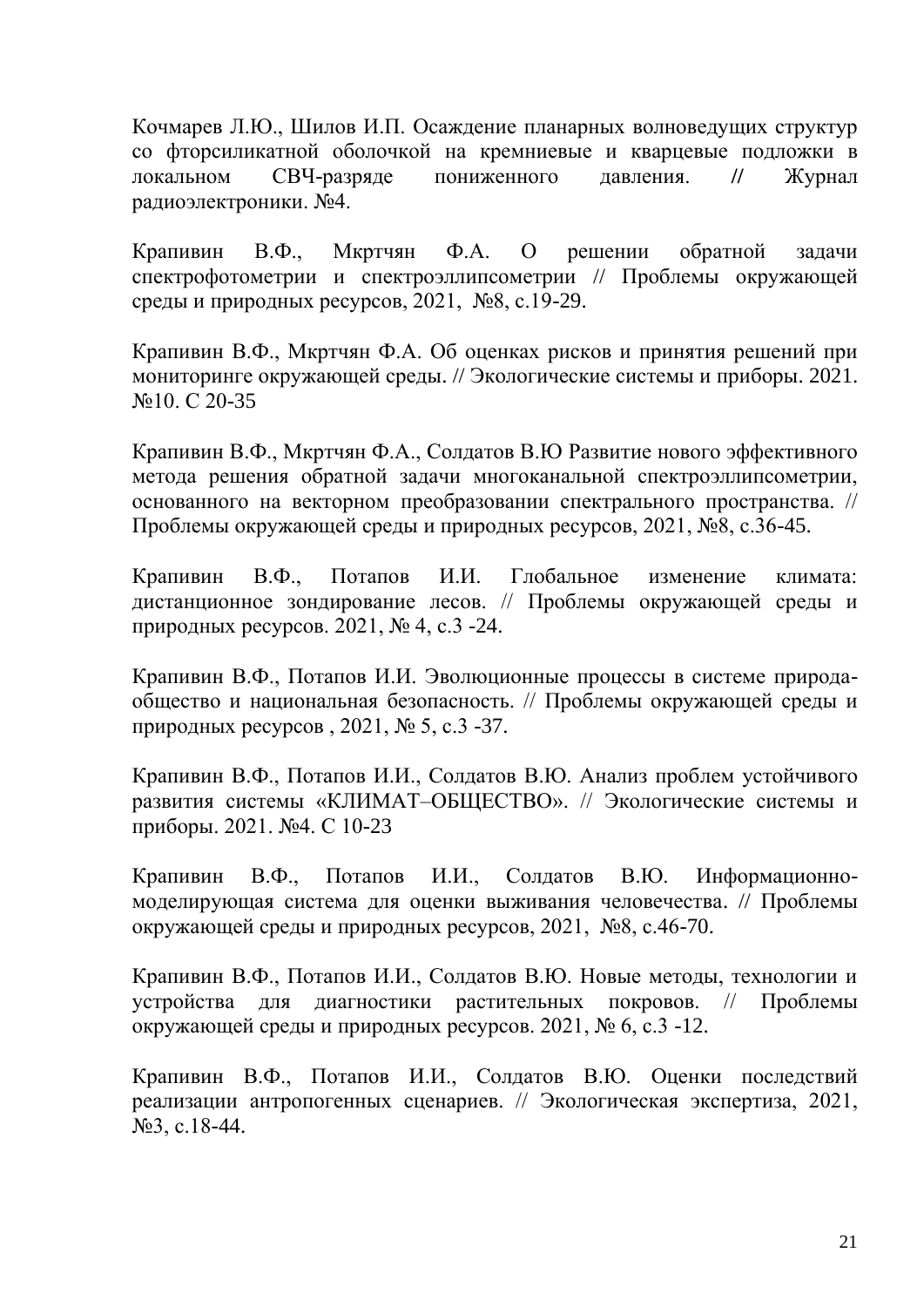Крапивин В.Ф., Солдатов В.Ю. Потапов И.И. [Анализ последствий](https://www.elibrary.ru/item.asp?id=44883423)  [воздействия аэропортов на природную среду и человека.](https://www.elibrary.ru/item.asp?id=44883423) // [Экологические](https://www.elibrary.ru/title_about.asp?id=8274)  [системы и приборы.](https://www.elibrary.ru/title_about.asp?id=8274) 2021. №3. С 28-36

Крапивин В.Ф., Солдатов В.Ю., Потапов И.И Модель системы климатприрода-общество. // Проблемы окружающей среды и природных ресурсов. 2021, № 2, с. 3 -25.

Крафтмахер Г.А., Бутылкин В.С., Казанцев Ю.Н., Каленов Д.С., Мальцев В.П. [Воздействие резонансных откликов пространственно разнесенных и](https://elibrary.ru/item.asp?id=47115626)  [независимо электрически управляемых метаструктур с варакторами на](https://elibrary.ru/item.asp?id=47115626)  [микроволновую интерферограмму мета-интерферометра.](https://elibrary.ru/item.asp?id=47115626) // [Радиотехника и](https://www.elibrary.ru/title_about.asp?id=7980)  [электроника.](https://www.elibrary.ru/title_about.asp?id=7980) 2021. Т.66. №12. С.1147-1154.

Крафтмахер Г.А., Бутылкин В.С., Казанцев Ю.Н., Мальцев В.П., Никитин И.П. [Управление интерферограммой в мета-интерферометре с](https://www.elibrary.ru/item.asp?id=44596078)  [метаструктурой из линейных проводов в качестве отражателя резонатора](https://www.elibrary.ru/item.asp?id=44596078)  [Фабри–Перо.](https://www.elibrary.ru/item.asp?id=44596078) // [Радиотехника и электроника.](https://www.elibrary.ru/title_about.asp?id=7980) 2021. Т.66. №1. С.3-17.

Крафтмахер Г.А., Бутылкин В.С., Казанцев Ю.Н., Мальцев В.П., Никитин И.П. [Многоканальная фильтрация микроволн с дипольными и киральными](https://www.elibrary.ru/item.asp?id=44596089)  [элементами в мета-интерферометре с резонатором Фабри–Перо.](https://www.elibrary.ru/item.asp?id=44596089) // [Радиотехника и электроника.](https://www.elibrary.ru/title_about.asp?id=7980) 2021. Т.66. №2. С.105-121.

Крысанов Д. В., Кюркчан А. Г., Маненков С. А. [Два подхода к решению](https://elibrary.ru/item.asp?id=44811398)  [задачи дифракции на сфере Януса.](https://elibrary.ru/item.asp?id=44811398) // [Акустический журнал.](https://elibrary.ru/title_about.asp?id=7658) 2021. Т. 67. №2. С.126-137.

Крысанов Д.В., Кюркчан А.Г., Маненков С.А. [Решение задачи дифракции на](https://elibrary.ru/item.asp?id=44652056)  [круговом неоднородном цилиндре, частично покрытом отражающим](https://elibrary.ru/item.asp?id=44652056)  [экраном.](https://elibrary.ru/item.asp?id=44652056) // [Радиотехника и электроника.](https://www.elibrary.ru/title_about.asp?id=7980) 2021. Т.66. №3. С.236-244

Крышталь Р.Г., Медведь А.В. [Динамические магнонные кристаллы для](https://www.elibrary.ru/item.asp?id=44652358)  [измерения дисперсии объемных магнитостатических спиновых волн,](https://www.elibrary.ru/item.asp?id=44652358)  [обусловленных магнитной анизотропией в пленках железоиттриевого](https://www.elibrary.ru/item.asp?id=44652358)  [граната.](https://www.elibrary.ru/item.asp?id=44652358) // [Приборы и техника эксперимента.](https://www.elibrary.ru/title_about.asp?id=7954) 2021. №1. С.116-122.

Кюркчан А.Г., Маненков С.А. [Применение метода диаграммных уравнений к](https://elibrary.ru/item.asp?id=44652055)  [задаче дифракции на группе случайно расположенных малых рассеивателей.](https://elibrary.ru/item.asp?id=44652055) // [Радиотехника и электроника.](https://www.elibrary.ru/title_about.asp?id=7980) 2021. Т.66. №3. С.226-235

Кюркчан А.Г., Маненков С.А. [Применение модифицированного метода](https://journals.ioffe.ru/articles/51343)  дискретных [источников и метода диаграммных уравнений к решению задачи](https://journals.ioffe.ru/articles/51343)  [дифракции волн на теле с шероховатой границей.](https://journals.ioffe.ru/articles/51343) // Оптика и спектроскопия, 2021, том 129, выпуск 9. С.1156-1166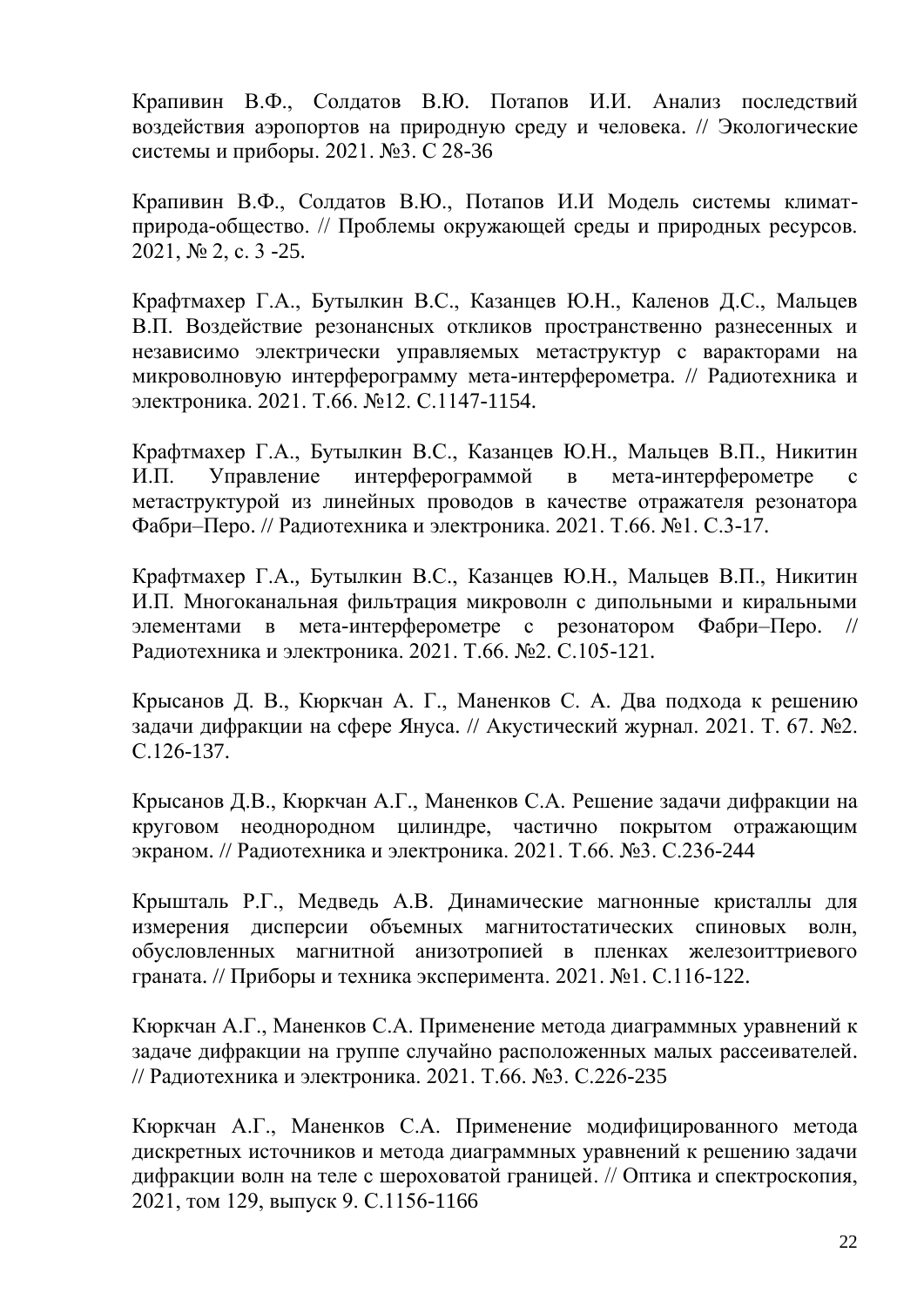Локк Э.Г., Луговской А.В., Герус С.В. [Взаимосвязь между вектором](https://www.elibrary.ru/item.asp?id=46120236)  [пойнтинга и вектором групповой скорости электромагнитных волн в](https://www.elibrary.ru/item.asp?id=46120236)  [бигиротропной среде.](https://www.elibrary.ru/item.asp?id=46120236) // [Радиотехника и электроника.](https://www.elibrary.ru/title_about.asp?id=7980) 2021. Т.66. №7 С.662- 672

Локк Э.Г., Луговской А.В., Герус С.В., Анненков А.Ю. [Отношение вектора](https://elibrary.ru/item.asp?id=46688079)  [пойнтинга и вектора групповой скорости электромагнитных волн в](https://elibrary.ru/item.asp?id=46688079)  [неограниченной ферромагнитной среде.](https://elibrary.ru/item.asp?id=46688079) // Известия Российской Академии наук. Серия физическая. 2021. Т.85. №11. С.1546-1549.

Маковецкий А.А. [Влияние геометрии и модового состава излучения на](https://journals.ioffe.ru/articles/51351)  [рассеивающие свойства кварц-полимерного оптического волокна со](https://journals.ioffe.ru/articles/51351)  [светоотражающей оболочкой Tefzel.](https://journals.ioffe.ru/articles/51351) // Оптика и спектроскопия, 2021, том 129, выпуск 9.

Маковецкий А.А., Замятин А.А., Ряховский Д.В. [Рассеивающие свойства](https://elibrary.ru/item.asp?id=44652061)  [оптического волокна с кварцевой световедущей сердцевиной и со](https://elibrary.ru/item.asp?id=44652061)  [светоотражающей оболочкой из фторированного термопластичного](https://elibrary.ru/item.asp?id=44652061)  [полимера.](https://elibrary.ru/item.asp?id=44652061) // [Радиотехника и электроника.](https://www.elibrary.ru/title_about.asp?id=7980) 2021. Т.66. №3. С.

Маковецкий А.А., Замятин А.А., Ряховский Д.В., Шилов И.П. [Рассеивающие](https://elibrary.ru/item.asp?id=46695293)  [свойства многомодовых оптических волокон со светоотражающими](https://elibrary.ru/item.asp?id=46695293)  [фторполимерными оболочками: влияние геометрии волокна, модового](https://elibrary.ru/item.asp?id=46695293)  [состава излучения и режимов нанесения оболочки.](https://elibrary.ru/item.asp?id=46695293) // [Фотон-экспресс.](https://elibrary.ru/contents.asp?id=46695268) 2021. № 6 [\(174\).](https://elibrary.ru/contents.asp?id=46695268&selid=46695318) С. 61-62.

Максименко В.Г. [Вращающийся электрод в датчике электрического поля.](https://elibrary.ru/item.asp?id=45066977) // [Радиотехника и электроника.](https://www.elibrary.ru/title_about.asp?id=7980) 2021. Т.66. №5. С.436-442

Маречек С.В. [Снижение рисков за счет использования радиометров L](https://elibrary.ru/item.asp?id=44576572)[диапазона в системах мониторинга районов зарождения тропических](https://elibrary.ru/item.asp?id=44576572)  [циклонов.](https://elibrary.ru/item.asp?id=44576572) // [Экологические системы и приборы.](https://elibrary.ru/title_about.asp?id=8274) 2021. №1. С.9-17.

Матюгов С.С., Яковлев О.И., Павельев А.А. [Нижняя ионосфера Арктики в](https://sciencejournals.ru/view-article/?j=kosiss&y=2021&v=59&n=2&a=KosIss2102006Matyugov)  [июне 2015 г. при сильной магнитной буре и солнечных рентгеновских](https://sciencejournals.ru/view-article/?j=kosiss&y=2021&v=59&n=2&a=KosIss2102006Matyugov)  [вспышках по данным затменного радиозондирования на межспутниковых](https://sciencejournals.ru/view-article/?j=kosiss&y=2021&v=59&n=2&a=KosIss2102006Matyugov)  [трассах GPS –](https://sciencejournals.ru/view-article/?j=kosiss&y=2021&v=59&n=2&a=KosIss2102006Matyugov) Formosat. // Космические исследования. 2021. Т.59. №2. С118- 125.

Минин И.Б. Александров Д.В., Дубров М.Н., Федоров М.В. Investigation of High-Precision Laser Instrument for Fabrication of Integrated Circuits and Monitoring of Seismic and Gravitational Processes. // Проблемы разработки перспективных микро- и наноэлектронных систем" (МЭС). 2021. № 4. С. 182- 186.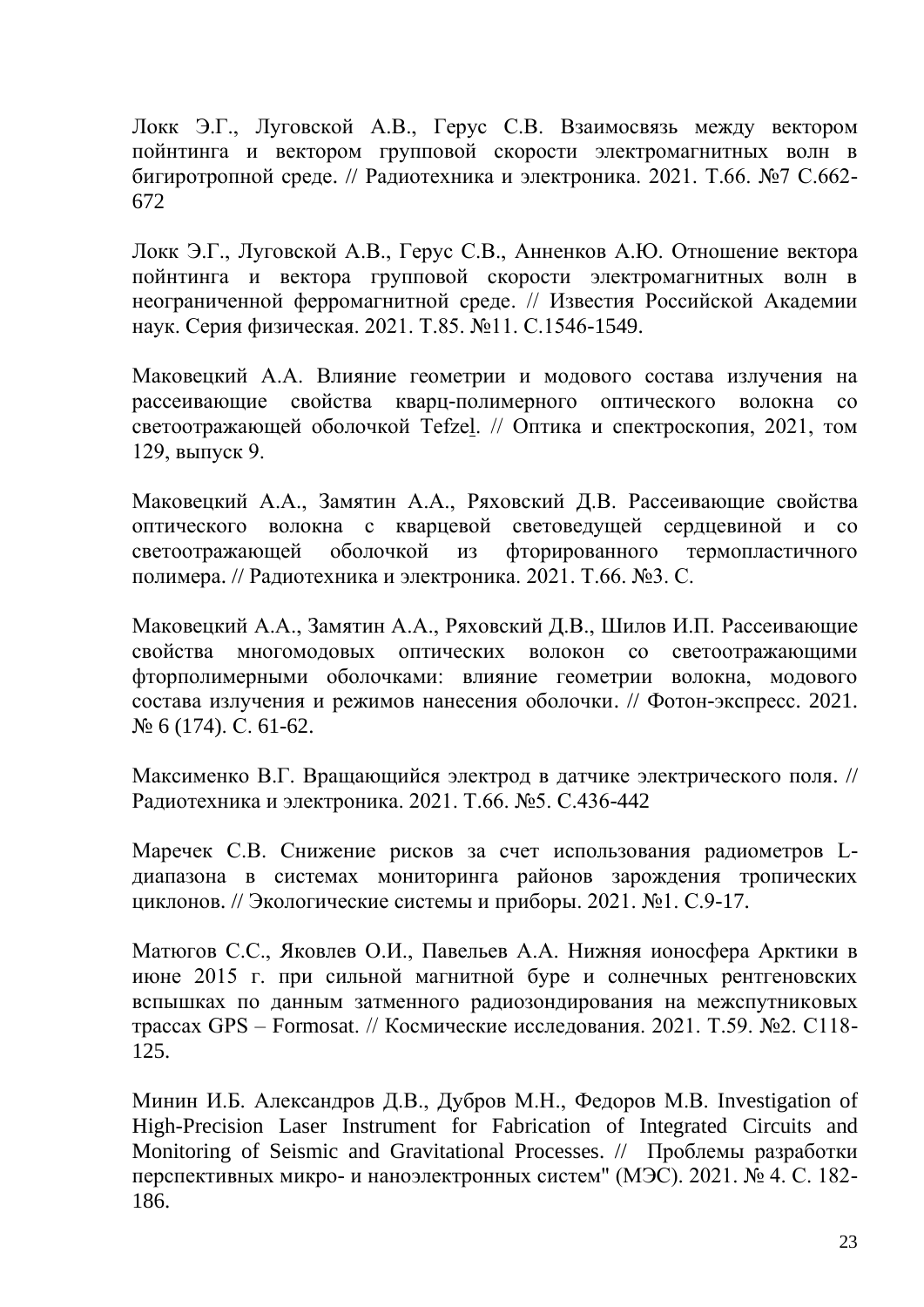Миргородский В.И., Герасимов В.В., Герус А.В., Пешин С.В., Жучкова С.М. [Регистрация сигналов дыхания человека с](https://elibrary.ru/item.asp?id=46322080) височных областей головы. // [Акустический журнал.](https://elibrary.ru/title_about.asp?id=7658) 2021. Т.67. №4. С.450-453

Мкртчян Ф.А. Математические модели "пятнистости" фоновых характеристик и программные модули их визуализации для задач геоинформационного мониторинга. // Проблемы окружающей среды и природных ресурсов. 2021, № 4, с.25 -41.

Мкртчян Ф.А. О дистанционной микроволновой технологии для оценки состояния водных систем. // Проблемы окружающей среды и природных ресурсов. 2021, № 3, с.3 -19.

Мкртчян Ф.А. Развитие методов принятия статистических решений в условиях ограниченного объема наблюдений. Проблемы окружающей среды и природных ресурсов,2021, №11, с.49-60.

Мкртчян Ф.А., Климов В.В., Солдатов В.Ю. Адаптивный идентификатор и его применение в гидрохимических исследованиях. // Проблемы окружающей среды и природных ресурсов, 2021, № 6, с.115 -121.

Мкртчян Ф.А., Климов В.В., Солдатов В.Ю., Алешина О.В. Дистанционные методы мониторинга водной среды с использованием средств СВЧрадиометрии и спектроэллипсометрии. // Проблемы окружающей среды и природных ресурсов, 2021, №11, с.3-30.

Мкртчян Ф.А., Климов В.В., Солдатов В.Ю., Потапов И.И. Применение технологии открытых систем при обработке данных геоинформационного мониторинга Применение технологии открытых систем при обработке данных геоинформационного мониторинга. // Проблемы окружающей среды и природных ресурсов,2021, №11, с.31-48.

Мкртчян Ф.А., Солдатов В.Ю, Потапов И.И. Об одной концепции регионального экологического мониторинга. // Проблемы окружающей среды и природных ресурсов,2021, №12, с.38-46.

Мкртчян Ф.А., Солдатов В.Ю. Об алгоритмах обработки данных многоканальных измерений. // Проблемы окружающей среды и природных ресурсов,2021, №12, с.24-37.

Морозова Л.А., Савельев С.В. Метод измерения радиотеплового излучения водных растворов. // Успехи современной радиоэлектроники. 2021. T. 75. № 8. С. 12–19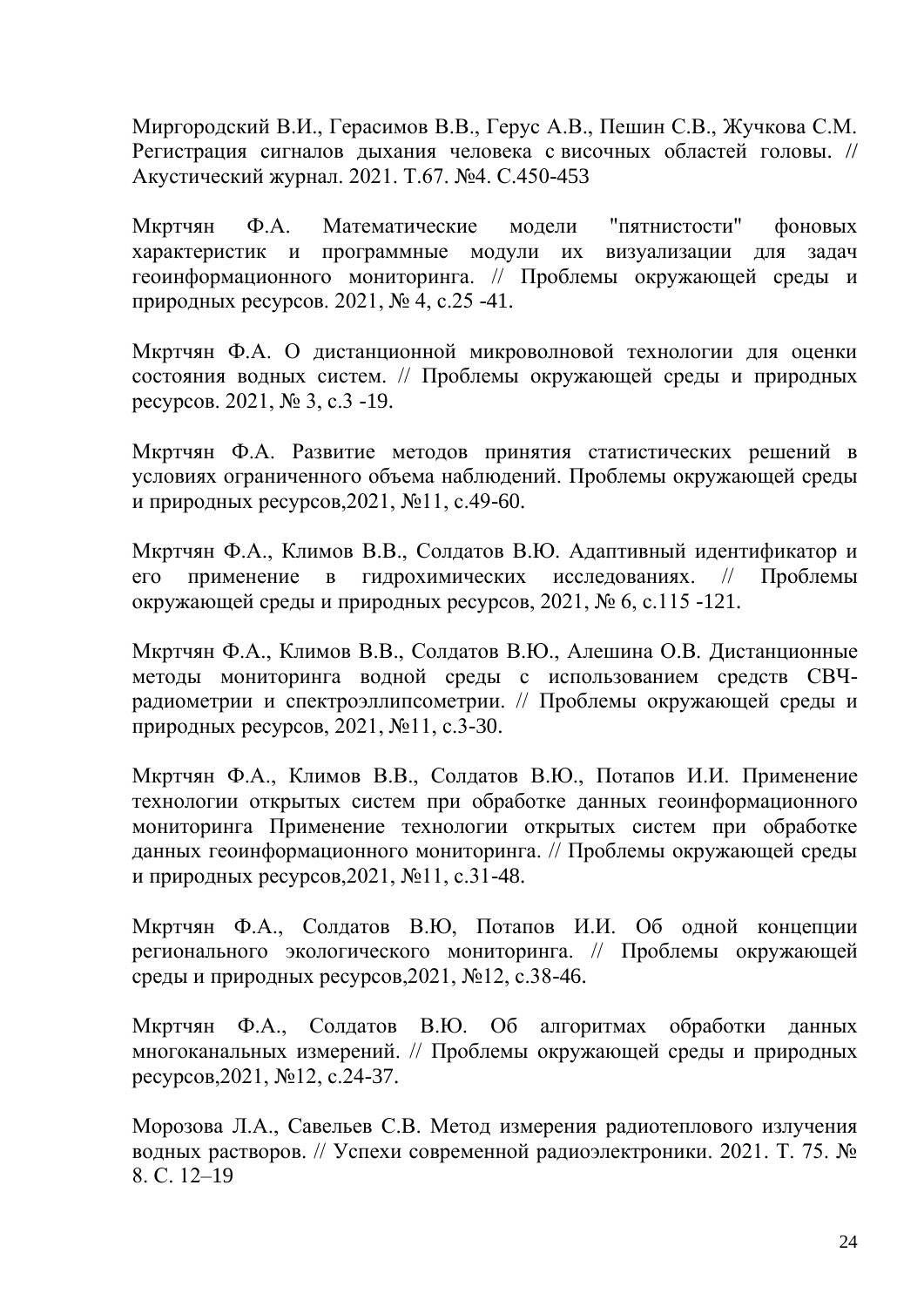Морозова Л.А., Савельев С.В. Физические свойства водных растворов при высоких разведениях базовых веществ // Биомедицинская радиоэлектроника. 2021. T. 24. № 2. С. 39−46. DOI: [https://doi.org/10.18127/j15604136-202102-05 .](https://doi.org/10.18127/j15604136-202102-05%20.)

Моршнев С.К., Старостин Н.И., Пржиялковский Я.В., Сазонов А.И. Нелинейная зависимость константы Верде от концентрации парамагнитных примесей в сердцевине волоконного световода. // Фотон-Экспресс. 2021(октябрь) №6(174). – C.36-37.

Моршнев С.К., Старостин Н.И., Пржиялковский Я.В., Сазонов А.И. [Однородное уширение в эрбиевом волоконном излучателе.](https://elibrary.ru/item.asp?id=46695318) // [Фотон](https://elibrary.ru/contents.asp?id=46695268)[экспресс.](https://elibrary.ru/contents.asp?id=46695268) 2021. № 6 [\(174\).](https://elibrary.ru/contents.asp?id=46695268&selid=46695318) С. 110-111.

Моршнев С.К., Старостин Н.И., Пржиялковский Я.В.,Сазонов А.И. Нелинейная зависимость константы Верде от концентрации парамагнитных примесей в сердцевине волоконного световода. // Фотоника, 2021, т.15, №7(ноябрь),стр578-59

Мясин Е.А. Генерация шума в одночастотном генераторе на лавиннопролетном диоде миллиметрового диапазона длин волн под воздействием низкочастотного гармонического колебания. // [Письма в журнал технической](http://journals.ioffe.ru/journals/4)  [физики.](http://journals.ioffe.ru/journals/4) [2021. Т. 47 № 22](http://journals.ioffe.ru/issues/2090)[. С. 33](http://journals.ioffe.ru/articles/51724)

Мясин Е.А. Генерация шума в одночастотном ЛПД - генераторе миллиметропого диапазона волн под воздейсвием низкочастотного гармонического колебания // СВЧ- электроника. 2021. №1. С. 24 -26

Мясин Е.А., Соловьев А.Н. [Об особенности свойств открытого резонатора](https://www.elibrary.ru/item.asp?id=46120237)  [оротрона с двухрядной периодической структурой.](https://www.elibrary.ru/item.asp?id=46120237) // [Радиотехника и](https://www.elibrary.ru/title_about.asp?id=7980)  [электроника.](https://www.elibrary.ru/title_about.asp?id=7980) 2021. Т.66. №7. С.673-681

Назаров Л.Е. Итеративный алгоритм посимвольного приема OFDM сигнальных конструкций при наличии сосредоточенных по спектру помех. **//**  Журнал радиоэлектроники. №12.

Назаров Л.Е., Зудилин А.С., Каевицер В.И., Смольянинов И.В. [Алгоритмы](https://www.elibrary.ru/item.asp?id=44596082)  [формирования и приема OFDM-сигналов на основе манипуляции с](https://www.elibrary.ru/item.asp?id=44596082)  [минимальным сдвигом частоты.](https://www.elibrary.ru/item.asp?id=44596082) // [Радиотехника и электроника.](https://www.elibrary.ru/title_about.asp?id=7980) 2021. Т.66. №1. С.62-68.

Нефёдов Е.И., Заярный В.П., Пономарев И.Н. [Теоретическое и](https://www.elibrary.ru/item.asp?id=44811277)  [экспериментальное исследование электродинамических свойств плоских](https://www.elibrary.ru/item.asp?id=44811277)  [щелевых антенн микроволнового диапазона.](https://www.elibrary.ru/item.asp?id=44811277) // [Радиотехника и электроника.](https://www.elibrary.ru/title_about.asp?id=7980) 2021. Т.66. №4. С.365-372.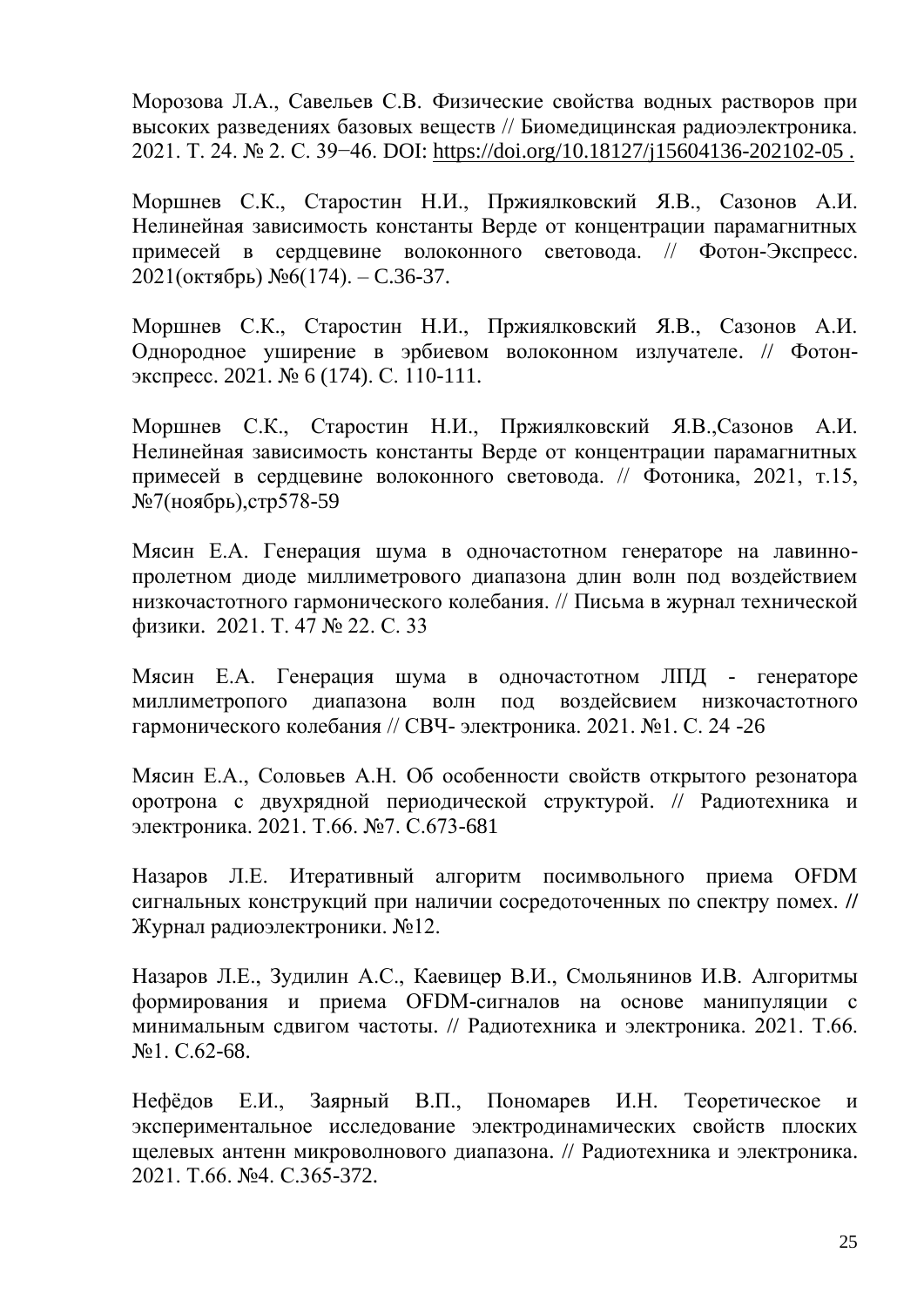Нефёдов Е.И., Пономарев И.Н., Заярный В.П. Исследование излучательной способности идеально проводящей полуплоскости, которая возбуждается перпендикулярной ее краю щелью. // Известия вузов. Радиофизика. 2021, Т.  $64,$  N<sup>o</sup> 5, c. 384-394.

Никируй К.Э., Емельянов А.В., Ситников А.В., Рыльков В.В., Демин В.А. [Временное кодирование бинарных образов для обучения импульсных](https://elibrary.ru/item.asp?id=47188580)  [нейроморфных систем на основе нанокомпозитных мемристоров.](https://elibrary.ru/item.asp?id=47188580) // Российские нанотехнологии, 2021, том 16, № 6, с.761-766

Николаев С.Н., Веденеев А.С., Лузанов В.А., Емельянов В.А., Козлов А.М., Бугаев А.С., РыльковВ.В. Неомическая проводимость высокоомных слоев алмазоподобного углерода. // Радиотехника и электроника, 2021, Т. 66, № 10, стр. 1024-1028

Остапив А.Ю., Ларионов И.А., Коняшкин А.В., Рябушкин О.А. Определение коэффициента поглощения кристалла LiNbO3 с регулярной доменной структурой на длине волны. // Нелинейный мир. 2021. Т. 19. № 2. С. 39−42.

Ползикова Н.И., Алексеев С.Г., Раевский А.О. [Параметрическая накачка](https://www.elibrary.ru/item.asp?id=46621819)  [магнонов в гибридном магнон-фононном резонаторе.](https://www.elibrary.ru/item.asp?id=46621819) // Радиотехника и электроника, 2021, T. 66, № 11. С. 1133-1139

[Попов](https://www.quantum-electron.ru/php/author_rus.phtml?jrnid=qe&authorid=46893) С.М., [Бутов](https://www.quantum-electron.ru/php/author_rus.phtml?jrnid=qe&authorid=7932) О.В., [Колосовский](https://www.quantum-electron.ru/php/author_rus.phtml?jrnid=qe&authorid=46894) А.О., [Волошин](https://www.quantum-electron.ru/php/author_rus.phtml?jrnid=qe&authorid=46895) В.В., [Воробьёв](https://www.quantum-electron.ru/php/author_rus.phtml?jrnid=qe&authorid=11382) И.Л., [Исаев](https://www.quantum-electron.ru/php/author_rus.phtml?jrnid=qe&authorid=19189) В.А., [Ряховский](https://www.quantum-electron.ru/php/author_rus.phtml?jrnid=qe&authorid=48151) Д.В., [Вяткин](https://www.quantum-electron.ru/php/author_rus.phtml?jrnid=qe&authorid=15212) М.Ю., [Рыбалтовский](https://www.quantum-electron.ru/php/author_rus.phtml?jrnid=qe&authorid=11416) А.А., [Фотиади](https://www.quantum-electron.ru/php/author_rus.phtml?jrnid=qe&authorid=12428) А.А., [Ли Ся,](https://www.quantum-electron.ru/php/author_rus.phtml?jrnid=qe&authorid=48152) [Чжоин Ван,](https://www.quantum-electron.ru/php/author_rus.phtml?jrnid=qe&authorid=48153) [Липатов](https://www.quantum-electron.ru/php/author_rus.phtml?jrnid=qe&authorid=36377) Д.С., [Чаморовский](https://www.quantum-electron.ru/php/author_rus.phtml?jrnid=qe&authorid=13903) Ю.К. Оптические волокна с массивом волоконных брэгговских решеток для сенсорных систем и случайных лазеров. // Квантовая Электроника, 2021, Том 51, № 12, с. 1101- 1106.

Попов С.М., Бутов О.В., Колосовский А.О., Волошин В.В., Воробьёв И.Л., Исаев В.А., Вяткин М.Ю., Рыбалтовский А.А., Фотиади А.А., Li X., Zhuoying W., Чаморовский Ю.К. [Искусственные рэлеевские волокна для задач](https://elibrary.ru/item.asp?id=46695278)  [прикладной фотоники.](https://elibrary.ru/item.asp?id=46695278) // [Фотон-экспресс.](https://elibrary.ru/contents.asp?id=46695268) 2021. № 6 [\(174\).](https://elibrary.ru/contents.asp?id=46695268&selid=46695318) С. 32-33.

Попов С.М., Ряховский Д.В., Колосовский А.О., Волошин В.В., Воробьёв И.Л., Исаев В.А., Чаморовский Ю.К. [Металлизированное](https://elibrary.ru/item.asp?id=46695295)  [микроструктурированное оптическое волокно.](https://elibrary.ru/item.asp?id=46695295) // [Фотон-экспресс.](https://elibrary.ru/contents.asp?id=46695268) 2021. № 6 [\(174\).](https://elibrary.ru/contents.asp?id=46695268&selid=46695318) С. 65-66.

Потапов А.В., Заволоков Е.В., Кондратьев А.А., Пхайко Н.А., Сорокин И.А., Гончаренко Б.Г., Лузанов В.А., Салов В.Д., Генерация сверхширокополосного электромагнитного излучения вакуумным фотодиодом с анодом на входном сапфировом окне. // [«Журнал технической](https://journals.ioffe.ru/journals/3)  [физики](https://journals.ioffe.ru/journals/3) » [2021, №3](https://journals.ioffe.ru/issues/2031) [Статья стр. 505](https://journals.ioffe.ru/articles/50530)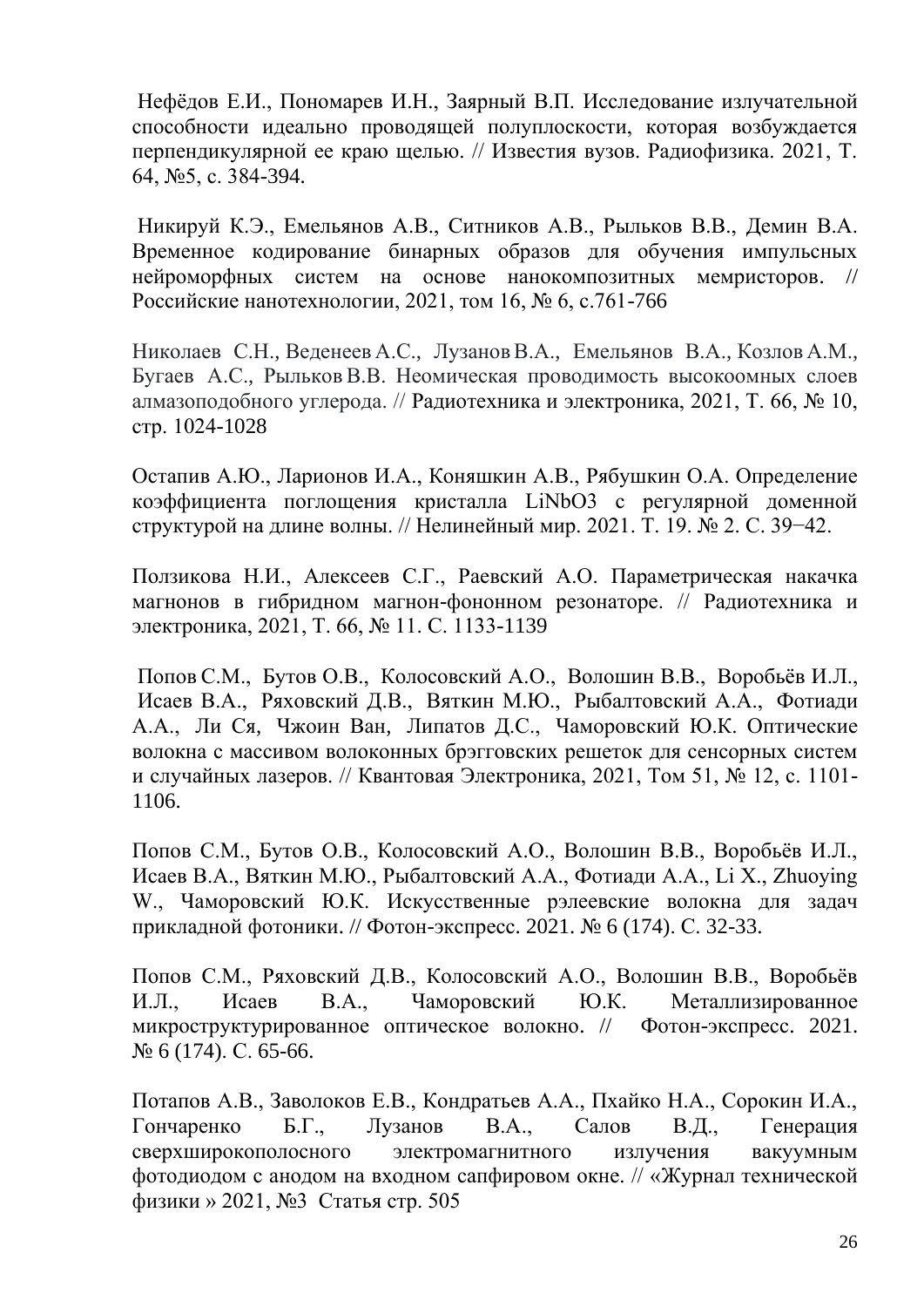Потапов В.Т., Жамалетдинов Н.М. Возможности повышения точности измерений абсолютных расстояний методом спектральной низкокогерентной интерферометрии. // Приборы и техника эксперимента, № 4, с.47-50, 2021

Потапов И.И., Миронов А.С., Солдатов В.Ю. Мониторинг лесов и раннее обнаружение пожароопасных территорий. // Проблемы окружающей среды и природных ресурсов. 2021. № 3. С.122 -142.

Потапов И.И., Солдатов В.Ю [Искусственный](https://www.elibrary.ru/item.asp?id=46667982) интеллект: Проблемы и перспективы. // Проблемы окружающей среды и природных ресурсов. 2021, №8, с.3-18.

Потапов И.И., Солдатов В.Ю. Стихийные бедствия и катастрофы антропогенного происхожения природные катастрофы. // Проблемы окружающей среды и природных ресурсов, 2021, №12, с.58-136.

Пржиялковский Я. В. Непрерывные измерения в вероятностном представлении квантовой механики. // Труды МИАН, **313** (2021), 208–218

Пржиялковский Я.В., Старостин Н.И., Моршнев С.К., Сазонов А.И. [Особенности подавления избыточного шума в волоконно-оптическом](https://elibrary.ru/item.asp?id=46695417)  [датчике электрического тока.](https://elibrary.ru/item.asp?id=46695417) // [Фотон-экспресс.](https://elibrary.ru/contents.asp?id=46695268) 2021. № 6 [\(174\).](https://elibrary.ru/contents.asp?id=46695268&selid=46695318) С.284-285

Ростами Х.Р., Никитин И.П., Лузанов В.А. Способ создания высокочувствительных двухступенчатых холловских магнитометров с повышенными линейностью и пространственным разрешением. // Радиотехника и электроника. 2021, T. 66, № 10, стр. 1029-1038

Савельев Е.А., Кузнецов П.И., Судас Д.П., Якушева Г.Г., Захаров Л.Ю. Явление [резонанса затухающей моды в волоконных световодах.](https://elibrary.ru/item.asp?id=46695292) // [Фотон](https://elibrary.ru/contents.asp?id=46695268)[экспресс.](https://elibrary.ru/contents.asp?id=46695268) 2021. № 6 [\(174\).](https://elibrary.ru/contents.asp?id=46695268&selid=46695318) С. 60.

Савельев С.В., Морозова Л.А. Генератор хаоса с высоким энергетическим потенциалом. Успехи современной радиоэлектроники. 2021. T. 75. № 7. С. 64–68. DOI: 10.18127/j20700784-202107-05.

Савченко Е.В., Маклаков С.М. Возможности исследования наводнений с использованием данных спутника Meteosat. **//** Журнал радиоэлектроники.  $\mathcal{N}$ <sup>0</sup>12.

Смирнов В.М., Смирнова Е.В. [О возможности детектирования локальных](http://jr.rse.cosmos.ru/article.aspx?id=2299)  [особенностей зоны главного ионосферного провала по данным](http://jr.rse.cosmos.ru/article.aspx?id=2299)  [навигационных спутниковых систем.](http://jr.rse.cosmos.ru/article.aspx?id=2299) // Современные проблемы дистанционного зондирования Земли из космоса. 2021. №1. С.229-240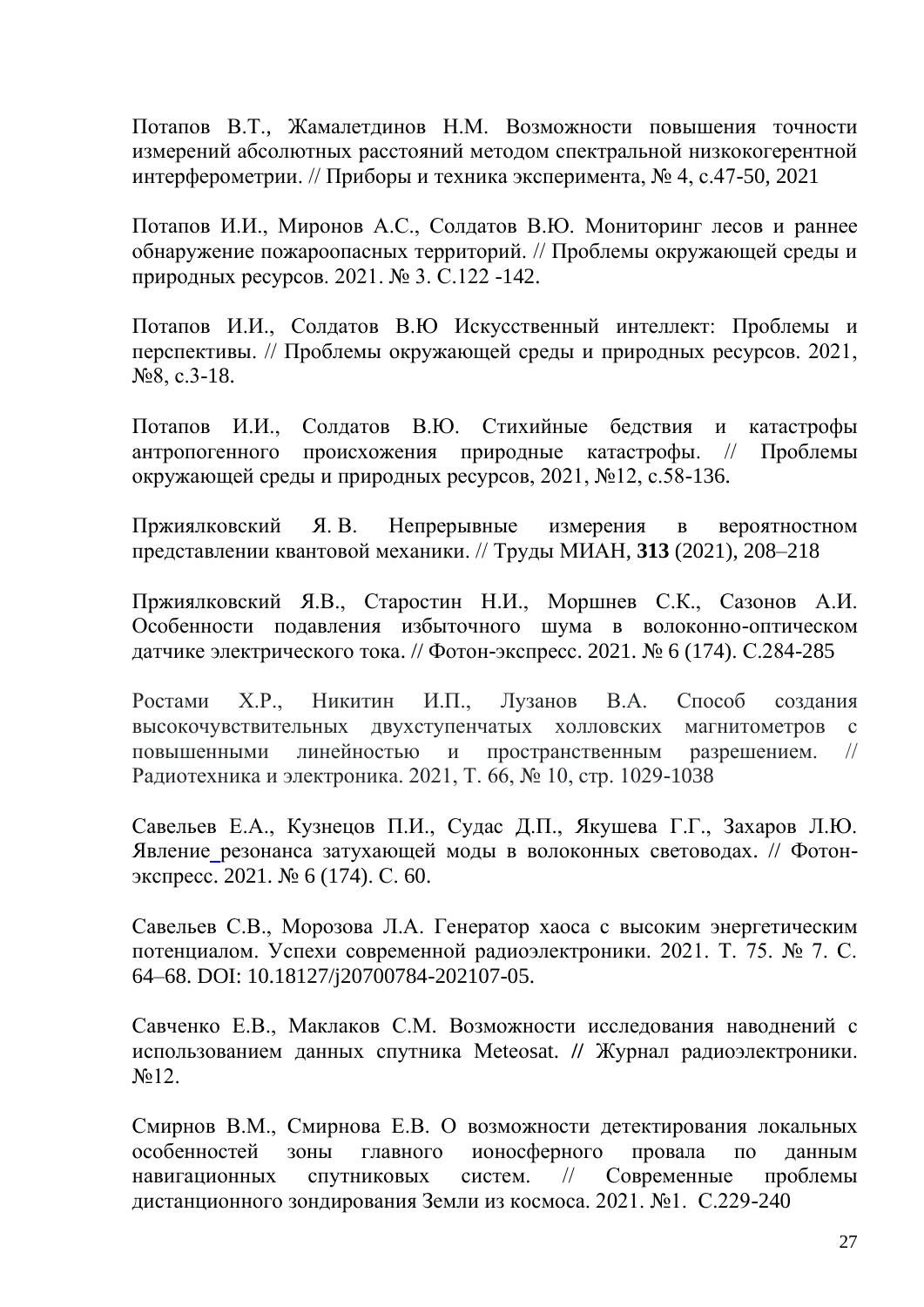Соколовский А.А., Моисеев В.В. [Гибридные волоконно-оптические](https://elibrary.ru/item.asp?id=46695414)  [измерительные системы.](https://elibrary.ru/item.asp?id=46695414) // [Фотон-экспресс.](https://elibrary.ru/contents.asp?id=46695268) 2021. № 6 [\(174\).](https://elibrary.ru/contents.asp?id=46695268&selid=46695318) С. 278-279

Соколовский А.А., Моисеев В.В. [Фотовольтаические характеристики](https://journals.ioffe.ru/articles/50459)  [светодиодов с двумя последовательными p-n-переходами.](https://journals.ioffe.ru/articles/50459) // Письма в журнал технической физики. 2021. Т. 47. № 1. C. 47-50.

Солдатов В.Ю., Потапов И.И. Глобальный цикл азота. // Проблемы окружающей среды и природных ресурсов, 2021, №8, с.95-107.

Солдатов В.Ю., Потапов И.И. Конструктивная информационная технология диагностики сложных систем. // Проблемы окружающей среды и природных ресурсов. 2021, № 2, с. 25-48.

Солдатов В.Ю., Потапов И.И. [Мониторинг и природные катастрофы.](https://www.elibrary.ru/item.asp?id=44834520) // Проблемы окружающей среды и природных ресурсов. 2021. №1. С.133-157.

Степушкин М.В., Сизов В.Е., Здоровейщев А.В., Калентьева И.Л., Миргородская Е.Н., Темирязев А.Г., Темирязева М.П. [Исследование](https://www.elibrary.ru/item.asp?id=46120240)  [транспортных свойств и доменной структуры тонких пленок copt,](https://www.elibrary.ru/item.asp?id=46120240)  [полученных методом электронного испарения.](https://www.elibrary.ru/item.asp?id=46120240) // [Радиотехника и](https://www.elibrary.ru/title_about.asp?id=7980)  [электроника.](https://www.elibrary.ru/title_about.asp?id=7980) 2021. Т.66. №7. С698-702

Стирманов Ю.С., И.В. Грищенко А.В. Коняшкин О.А. Рябушкин Исследование рассеяния мощного лазерного излучения в кристаллах трибората лития методом пьезорезонансной спектроскопии. // Нелинейный мир, Т. 4, с. 46-49.

Судас Д.П., Кузнецов П.И., Якушева Г.Г., Савельев Е.А. [Волоконно](https://elibrary.ru/item.asp?id=46695418)[оптические сенсоры на основе резонанса затухающей моды для агрессивных](https://elibrary.ru/item.asp?id=46695418)  [жидкостей.](https://elibrary.ru/item.asp?id=46695418) // [Фотон-экспресс.](https://elibrary.ru/contents.asp?id=46695268) 2021. № 6 [\(174\).](https://elibrary.ru/contents.asp?id=46695268&selid=46695318) С.286-287

Филатов А.Л. [Экспериментальное исследование многополосной](https://journals.ioffe.ru/articles/50452)  [акустооптической фильтрации при декодировании спектрально](https://journals.ioffe.ru/articles/50452)[кодированных сигналов в некогерентных системах OCDMA.](https://journals.ioffe.ru/articles/50452) // Письма в журнал технической физики. 2021. Т. 47. № 1. C20-23.

Фомин Л.А., Черных А.В., Березин В.А., Вилков Е.А. [Исследование](https://elibrary.ru/item.asp?id=44514615)  [морфологии и магнитных свойств островковых пленок Fe с](https://elibrary.ru/item.asp?id=44514615)  [антиферромагнитным слоем.](https://elibrary.ru/item.asp?id=44514615) // [Поверхность. Рентгеновские, синхротронные](https://elibrary.ru/contents.asp?id=44514611)  [и нейтронные исследования.](https://elibrary.ru/contents.asp?id=44514611) 2021. [№](https://elibrary.ru/contents.asp?id=44514611&selid=44514615) 2. С. 34-44.

Фомиряков Э.А., Харасов Д.Р., Никитин С.П., Наний О.Е., Трещиков В.Н. Влияние фазовых шумов лазера на чувствительность когерентных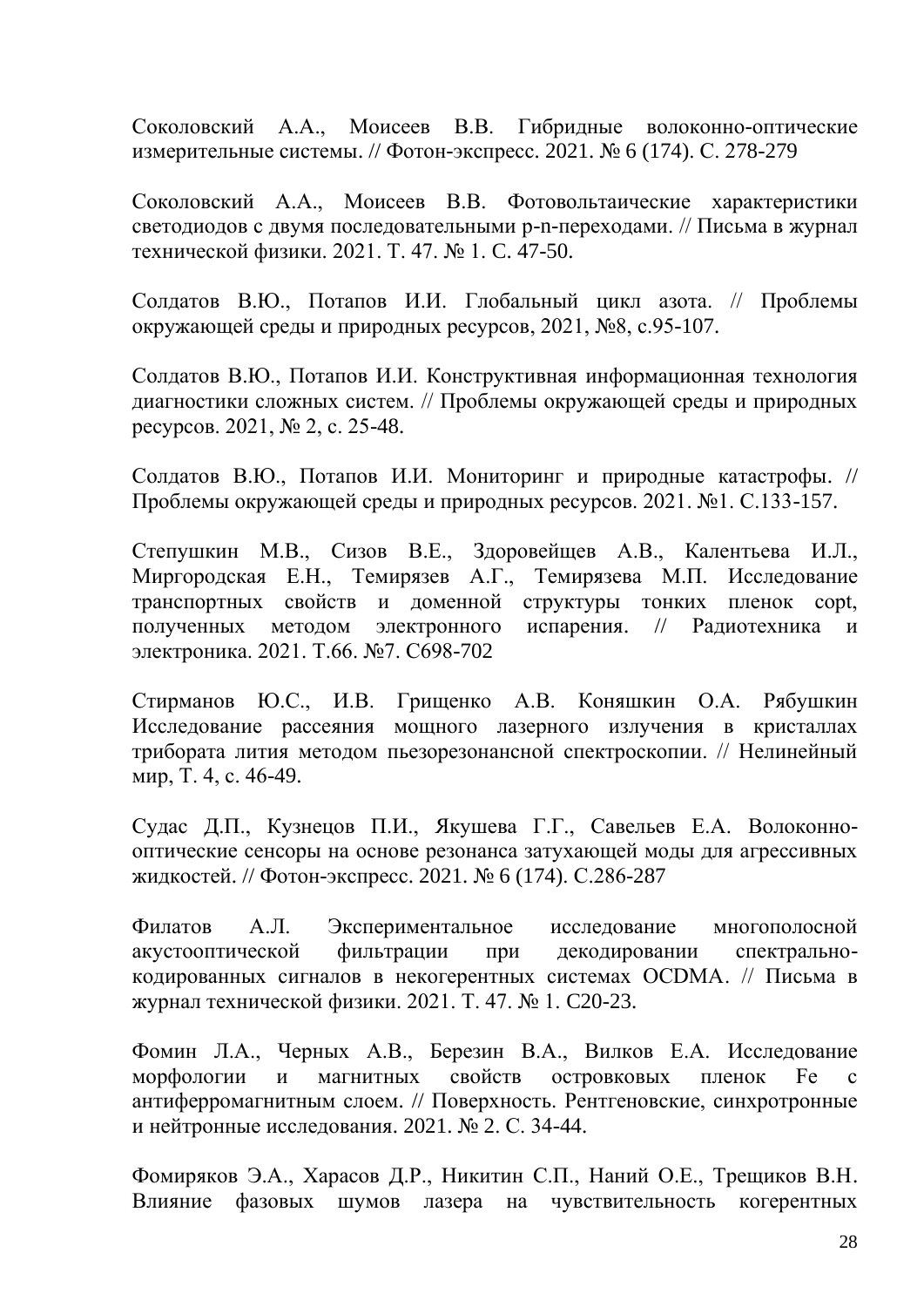рефлектометров рэлея с усреднением сигнала. // Фотон-экспресс, №6, С. 252- 253, 2021 DOI: [10.24412/2308-6920-2021-6-252-253](https://doi.org/10.24412/2308-6920-2021-6-252-253) Октябрь 2021 г.

Фролов А.В., Орлов А.П., Темирязев А.Г. Оптические свойства атомнотонких пленок топологического изолятора Bi2Se3. // Нелинейный мир. – Т.  $19. - N_2 2. - C. 48-51. (2021)$ 

Хохлов Г.И., Денисюк Р.Н. [СВЧ-Модуль миллиметрового диапазона для](https://elibrary.ru/item.asp?id=47433072)  [подповерхностного зондирования.](https://elibrary.ru/item.asp?id=47433072) // РЭНСИТ, том 13, №4. С.443-448.

Хутиева А.Б., Садовников А.В., Анненков А.Ю., Герус С.В., Локк Э.Г. [Дифракция сверхнаправленного луча поверхностной спиновой волны на](https://elibrary.ru/item.asp?id=46688076)  [слабоконтрастном магнонном кристалле.](https://elibrary.ru/item.asp?id=46688076) // Известия Российской Академии наук. Серия физическая. 2021. Т.85. №11. С.1542-1545.

Швецов Б.С., Емельянов А.В., Миннеханов А.А., Рыльков В.В., Демин В.А. Сплавы серебра и меди для верхних электродов мемристивных структур на основе поли-*п*-ксилилена. // Российские нанотехнологии, 2021, том 16, № 6, с. 810–815

Шилов И.П., Даниелян Г.Л., Маречек С.В., Кочмарев Л.Ю. [Устройство](https://www.elibrary.ru/item.asp?id=44596085)  [приема сигнала люминесценции для онкофлуориметрии ближнего](https://www.elibrary.ru/item.asp?id=44596085)  [инфракрасного спектрального диапазона.](https://www.elibrary.ru/item.asp?id=44596085) // [Радиотехника и электроника.](https://www.elibrary.ru/title_about.asp?id=7980) 2021. Т.66. №1. С.91-96.

Шилов И.П., Замятин А.А., Маковецкий А.А., Кочмарев Л.Ю. Световоды типа кварц-кварц с малыми потерями и тонкой полимерной оболочкой для ближнего ИК-спектрального диапазона. **//** Журнал радиоэлектроники. №9.

Шустин Е.Г. [Пучково-плазменный разряд в космосе и в лаборатории.](https://sciencejournals.ru/view-article/?j=fizplaz&y=2021&v=47&n=6&a=FizPlaz2106014Shustin) // [Физика плазмы.](https://www.elibrary.ru/contents.asp?id=42862738) 2021. Т.47. №6. С.518-530.

Щелконогов В.А., Дарнотук Е.С., Чеканов А.В., Баранова О.А., Казаринов К.Д., Шастина Н.С., Стволинский С.Л., Федорова Т.Н., Соловьева Э.Ю., Федин А.И., Сорокоумова Г.М. [Липосомальный препарат с карнозином и](https://elibrary.ru/item.asp?id=44743612)  [липоевой кислотой: получение, антиоксидантные и антиагрегантные](https://elibrary.ru/item.asp?id=44743612)  [свойства.](https://elibrary.ru/item.asp?id=44743612) // [Биофизика.](https://elibrary.ru/contents.asp?id=44743598) 2021. Т. 66. [№](https://elibrary.ru/contents.asp?id=44743598&selid=44743612) 2. С. 329-337.

Юневич Е.О. В.И. Калинин В.Е. Любченко С.В. Маречек Д.Е. Радченко Стохастизация СВЧ колебаний в микрополосковой логопериодической антенне-генераторе в условиях модуляции низкочастотным шумовым сигналом. // Журнал радиоэлектроники, ISSN 1684-1719, №11, 2021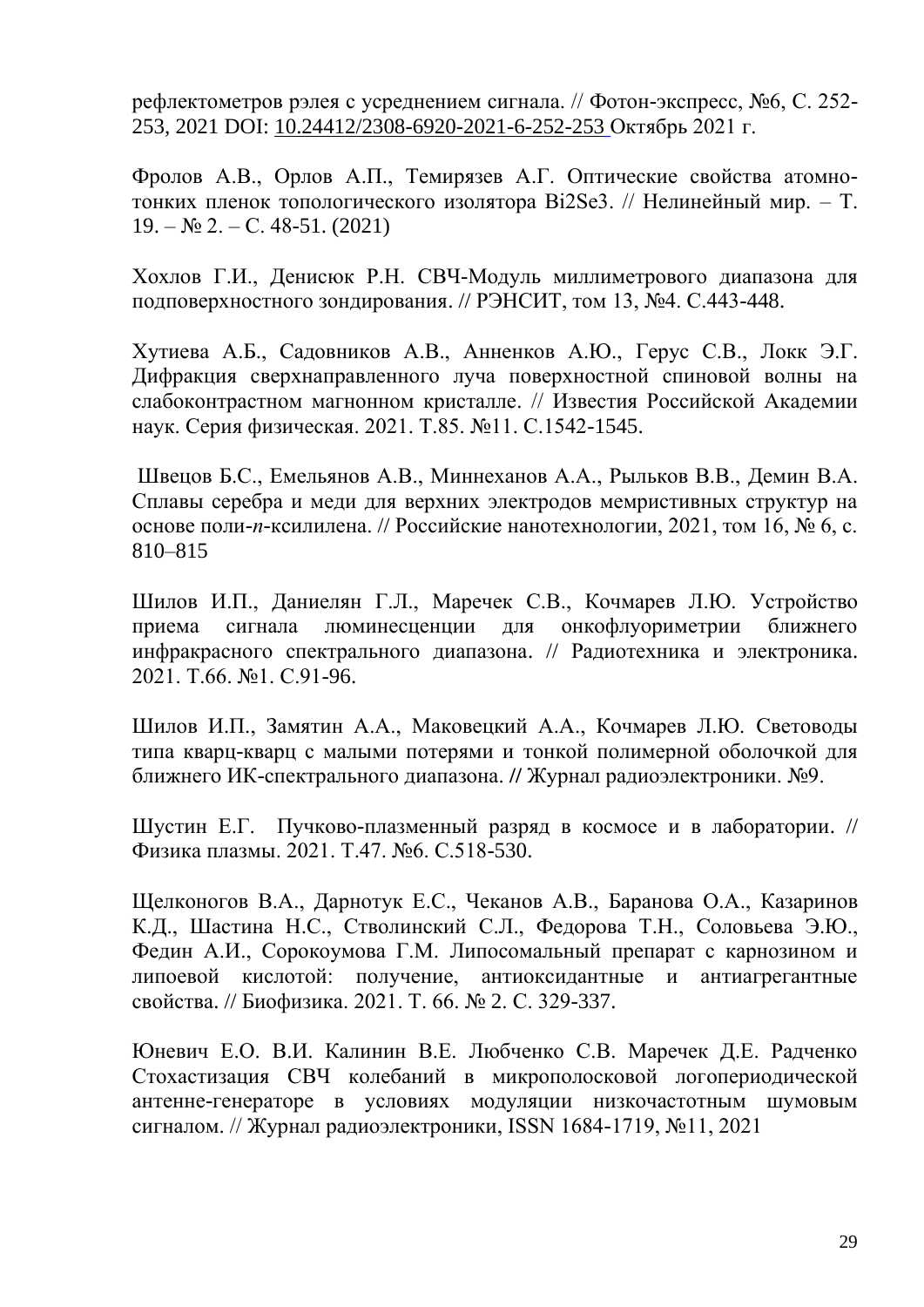#### **ДОКЛАДЫ**

Belorusov D.A., E.I. Goldman, G.V. Chucheva Reasons for the weak manifestation of the field effect in metal-Ba1-хSrхTiO3-Si structures. // 4-я Межд.конф. "Микро - и наноэлектроника – 2021" (ICMNE-2021) 4-8октября , 2021.Звенигород, Моск. обл., Россия. P2-02. С. 164

Egorov V.K., E.V. Egorov , A.A. Galitsin X-Ray Emission Induced by High Energy Excitation for Element Analysis of Nanostructures. // Proceeding of the 25 International Conference «Ion – Surface Interactional» ISI - 2021 т.25, № 1

Fomin L.A., Krishtop V.G., E.N. Zhukova, D.L. Zagorsky, S.G. Chigarev, E.A. Vilkov Investigations of the transmission and reflection spectra of THz radiation of magnetic metallic nanowires  $// 4-A$  Межд.конф. "Микро - и наноэлектроника – 2021" (ICMNE-2021) 4-8октября, 2021.Звенигород, Моск. обл., Россия. P2-02. С. 164

Gan'shina E.A., Golik L.L., Kun'kova Z.E., Pripechenkov I.M., Rukovishnikov A.I., Markin Yu.V., Magneto-optical studies of nanostructured InAs:Fe layers. // Book of abstracts, International Conference "Functional Materials", ICFM-2021, p. 221. October 4 – 8, 2021. Russia, Crimea, Alushta

Goldman E.I., Shusharin I.A., Chucheva G.V. The shape of the relief of the insulating potential, created by ultrathin layers of the oxide. // 14-я Межд.конф. "Микро - и наноэлектроника – 2021" (ICMNE-2021) 4-8октября , 2021.Звенигород, Моск. обл., Россия. P2-02. С. 164

Khramov I., R Shaidullin, N Kovalenko, R Ismagilova, T Karpova. Modeling of optical absorption and scattering of laser radiation in silicone polymers used in fiber. Proc. SPIE 11783, Modeling Aspects in Optical Metrology VIII, 1178306 (20 June 2021).

Kiselev D.A., M.S. Afanasiev, G.V. Chucheva The temperature dependence of the local piezoresponse and thesurface potential in the Ba1-xSrxTiO3 ferroelectric thin film. // 4-я Межд.конф. "Микро - и наноэлектроника – 2021" (ICMNE-2021) 4- 8октября , 2021.Звенигород, Моск. обл., Россия. P2-02. С. 164

Kosakowskaja Ja., S.V. von Gratowski, V.V. Koledov, M.P. Parkchomenko, A.M. Smolovich, D.S. Kalenov, R.N. Denisjuk CREATING CNT BASED DEVICES NANO-DEVICES FOR NANO-OPTICS USING NANO-MANIPULATION. // ) RAMAN OPTRONICS WEBINAR SERIES (ROWS) 2021 (07.11.2021 - 07.12.2021). P. 6

Kosakowskaja Z.J., S.V. Gratowski, V.V. Koledov, M. P. Parkchomenko, A. M. Smolovich, S. Samkararaman, D. S. Kalenov**,** R. N. Denisjuk. Creating CNT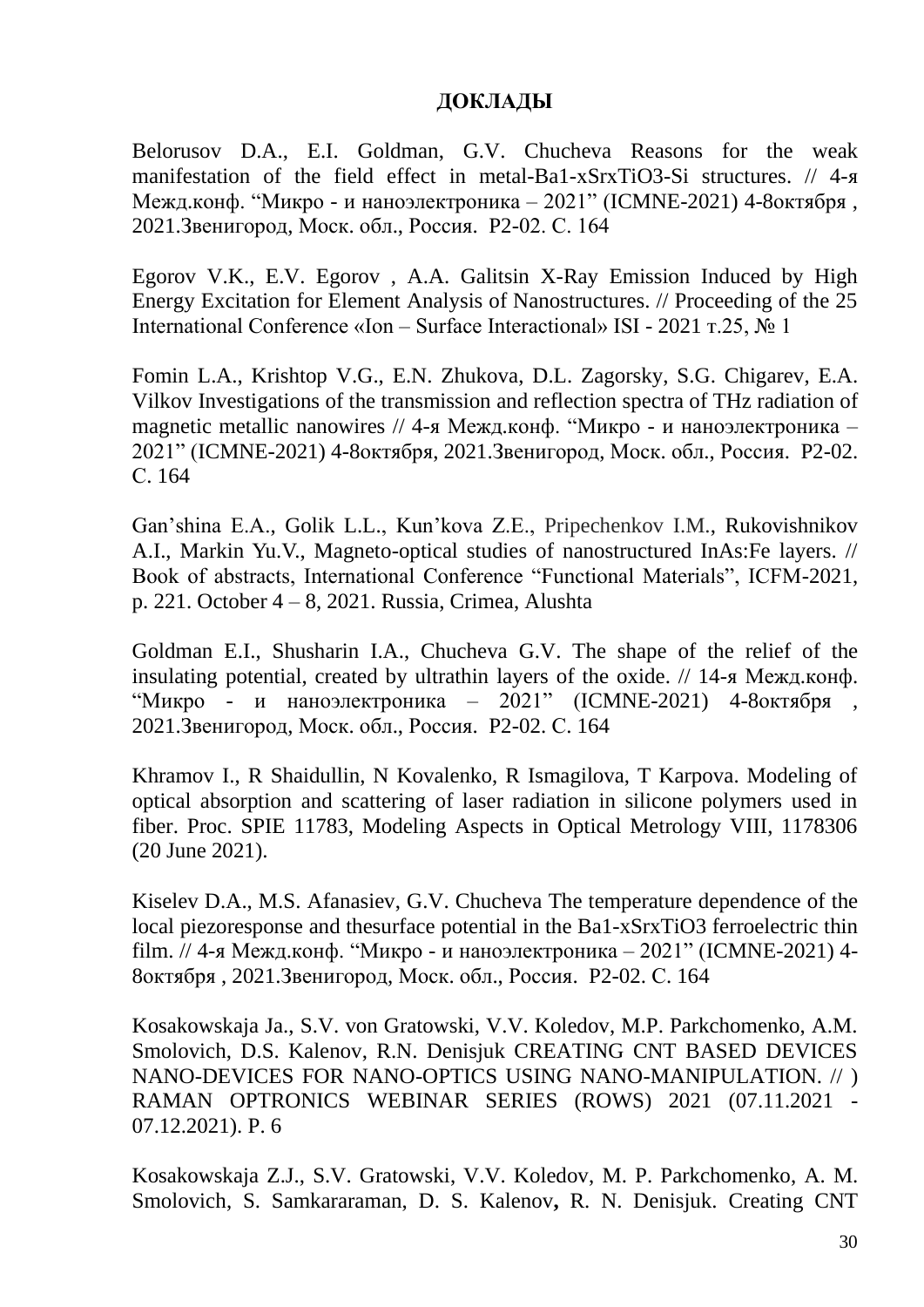Based Devices for Nanophotonics, Nanoplasmonics, Metasurfaces, THz Generation Using Nano-Manipulation. // 3rd International Congress on Photonics Research INTERPHOTONICS 2021. Oludeniz/Mugla – Turkey October 17-23, 2021.

Kuznetsov K., Kuznetsov P., Safronenkov D., Ezhov A., Yakushcheva G. and Kitaeva G. Photoconductive terahertz antennas based on topological insulators Bi2−xSbxTe3−ySey. *//* 7th All-Russian Microwave Conference (RMC)*,* Moscow, Russia, 2020, pp. 12-14 Date Added to IEEE Xplore: 08 January 2021

Minin I, I. Bulatov, N. Korobov, M. Dubrov, M. Fedorov Investigation of High-Precision Laser Instrument for Distance and Displacement Measurements. Frontiers in Optics+Laser Science (FiO LS) conference, 01 – 04 November 2021, Washington, DC, United States, Optica (OSA), 2021, Poster JTu1A.108

Mkrtchyan F.A. About problems of the biocomplexity of marine ecosystems on the example of the Okhotsk Sea. // Book of Abstracts PICES 2021 Virtual Annual Meeting, 18-28 October 2021, Victoria, BC, Canada, pp. 79

Mkrtchyan F.A., Krapivin V.F. About Remote Monitoring Arctic Zone According to Microwave and Optical Measurements. // Abstracts of the Joimt International Seminar on Okhotsk Sea & Polar Oceans , 8 March 2021, Mombetsu, Hokkaido, Japan.

Mkrtchyan F.A., V.Yu. Soldatov. Big data processing algorithms and environmental indicators in multi –channel monitoring systems. // Book of Abstracts PICES 2021 Virtual Annual Meeting, 18-28 October 2021, Victoria, BC, Canada, pp. 77

Nitu C., Mkrtchyan F.A., Soldatov V. Yu. Methods for risk assessment and statistical decision making in remote monitoring of the environment. // Доклады РНТОРЭС им. А.С. Попова, Серия: Инженерная экология, Выпуск XI, Москва, 1-3 декабря 2021, с.18-34.

Petkov D., Borisova D., Dimitrov V., Nikolov H., Savorskiy V.P., Ermakov D.M. Optical and microwave data from synergetic remote sensing system in [monitoring](http://conf.rse.geosmis.ru/files/books/2021/8908.htm) of land [covers.](http://conf.rse.geosmis.ru/files/books/2021/8908.htm) // Материалы 19-ой Международной конференции «Современные проблемы дистанционного зондирования Земли из космоса» Москва, ИКИ РАН, 15-19 ноября 2021 г. С.9

Phuong C.V., Hieu C.V., Quang T.L., Tuyet D.V., Man N.X., Mkrthyan F.A., Klimov V.V., Soldatov V.Yu. [An adaptive spectroellipsometric and](https://elibrary.ru/item.asp?id=46657453)  [spectrophotometric technologies for monitoring aquatic systems in vietnam](https://elibrary.ru/item.asp?id=46657453) В сборнике: Инженерная экология - 2021. Доклады международного симпозиума. Москва, 2021. С. 100-105.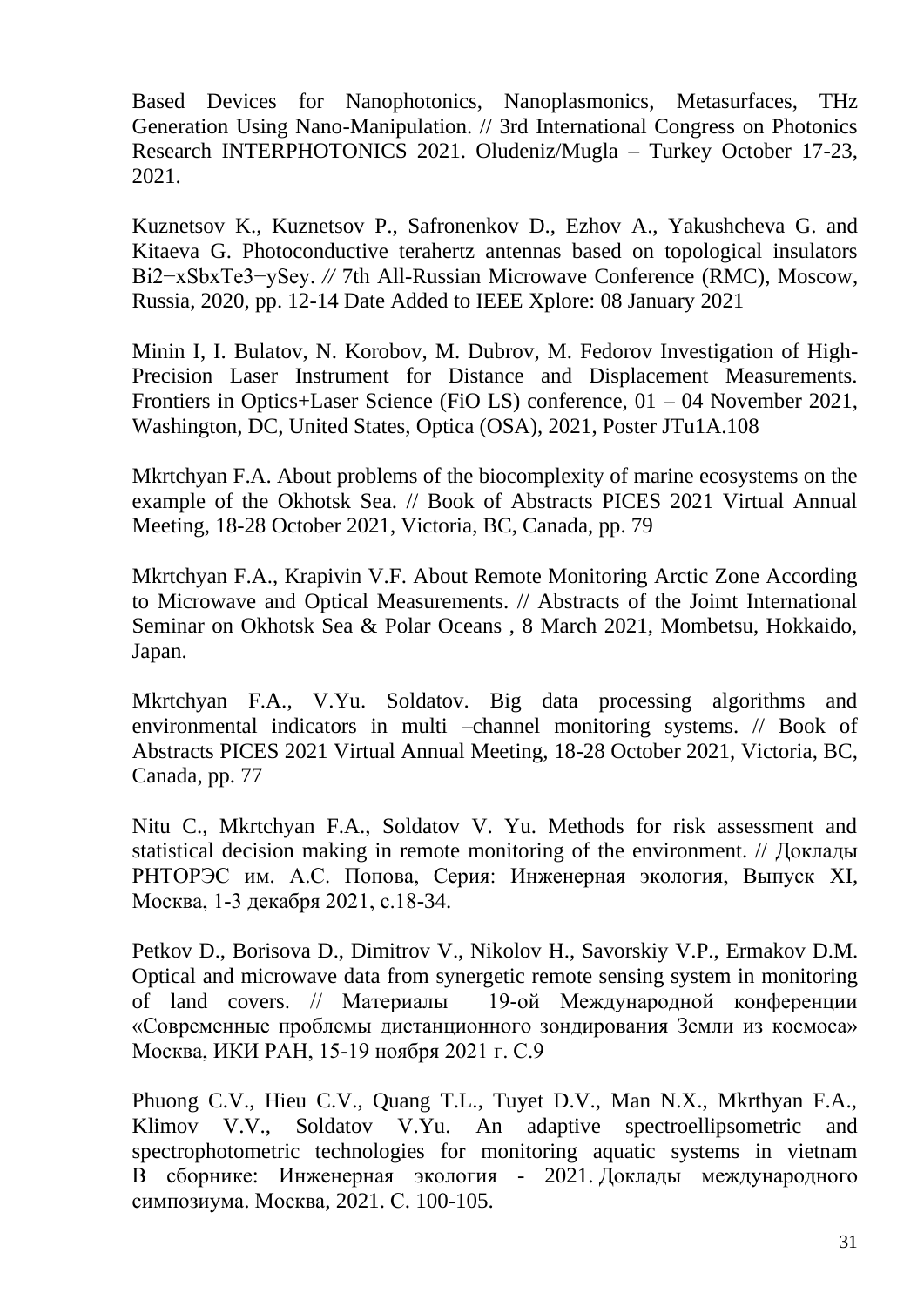Rodionova N. V. Satellite monitoring of the environment in the area of the Iskitim coal mines in 2013-2020. Proceedings of the All-Russian Conference with International Participation "Spatial Data Processing for Monitoring of Natural and Anthropogenic Processes" (SDM-2021), Novosibirsk, Russia, August 24-27, 2021. CEUR Workshop Proceedings, vol. 3006, pp.353-365

Ustimchik V.; D. Saharovs; A. Grishchenko; Y. Chamorovskii; V. Filippov. Bend Insensitive W-type Single Mode Fiber with 30µm Mode Field Diameter. // Conference: 2021 Conference on Lasers and Electro-Optics Europe & European Quantum Electronics Conference (CLEO/Europe-EQEC) June 2021

Varotsos C.A., Soldatov V.Yu**.** About instability indicator of the ocean-atmosphere system. // Доклады РНТОРЭС им. А.С. Попова, Серия: Инженерная экология, Выпуск XI, Москва, 1-3 декабря 2021, с.110-114.

Volkov V.A., Dubrov M.N., J. Mrlina and V. Polák Investigation of seismic activity by means of spaced tide-recording systems. // 19th International Symposium on Geodynamics and Earth Tides, 22–26 June, 2021, Wuhan, China, Abstract book, p.32, Poster 2.7 (2.8) с. 171-174

Аквилонова А.Б., Благодарный А.В., Кибардина И.Н., Панова О.Ю., Саворский В.П. Перспективные всепогодные СВЧ-радиометрические системы влажностного зондирования атмосферы. // Отраслевая научнопрактическая конференция «Космонавтика ХХI века» (ЦНИИмаш.) Май 2021.

Аквилонова А.Б., Смирнов М.Т., Кутуза Б.Г., Егоров Д.П. [Спектральные](http://conf.rse.geosmis.ru/files/books/2021/8728.htm)  [измерения пространственно-временной изменчивости нисходящего](http://conf.rse.geosmis.ru/files/books/2021/8728.htm)  [радиоизлучения облачной атмосферы в K-диапазоне.](http://conf.rse.geosmis.ru/files/books/2021/8728.htm) // Материалы 19-ой Международной конференции «Современные проблемы дистанционного зондирования Земли из космоса» Москва, ИКИ РАН, 15-19 ноября 2021 г. С. 145.

Александров Д.В., Дубров М.Н., Ларионов И.А. Сравнение интерферометров разных типов при построении разнесенной системы регистрации глобальных геофизических явлений. // Лазерно-информационные технологии: труды XXIX Международной Конференции (13 – 18 сентября 2021 г.) / ФГБОУ ВО «Белгородский государственный технологический университет им. В.Г. Шухова». – Новороссийск: НФ ФГБОУ ВО «БГТУ», 2021.

Андреев В.Е., Губенко В.Н., Кириллович И.А. Решение обратной задачи о поглощении ДМ-радиоволн в ионосфере Земли во время геомагнитной бури в июне 2015г. // Всероссийские Армандовские чтения. Труды Всероссийской научной конференции «Современные проблемы дистанционного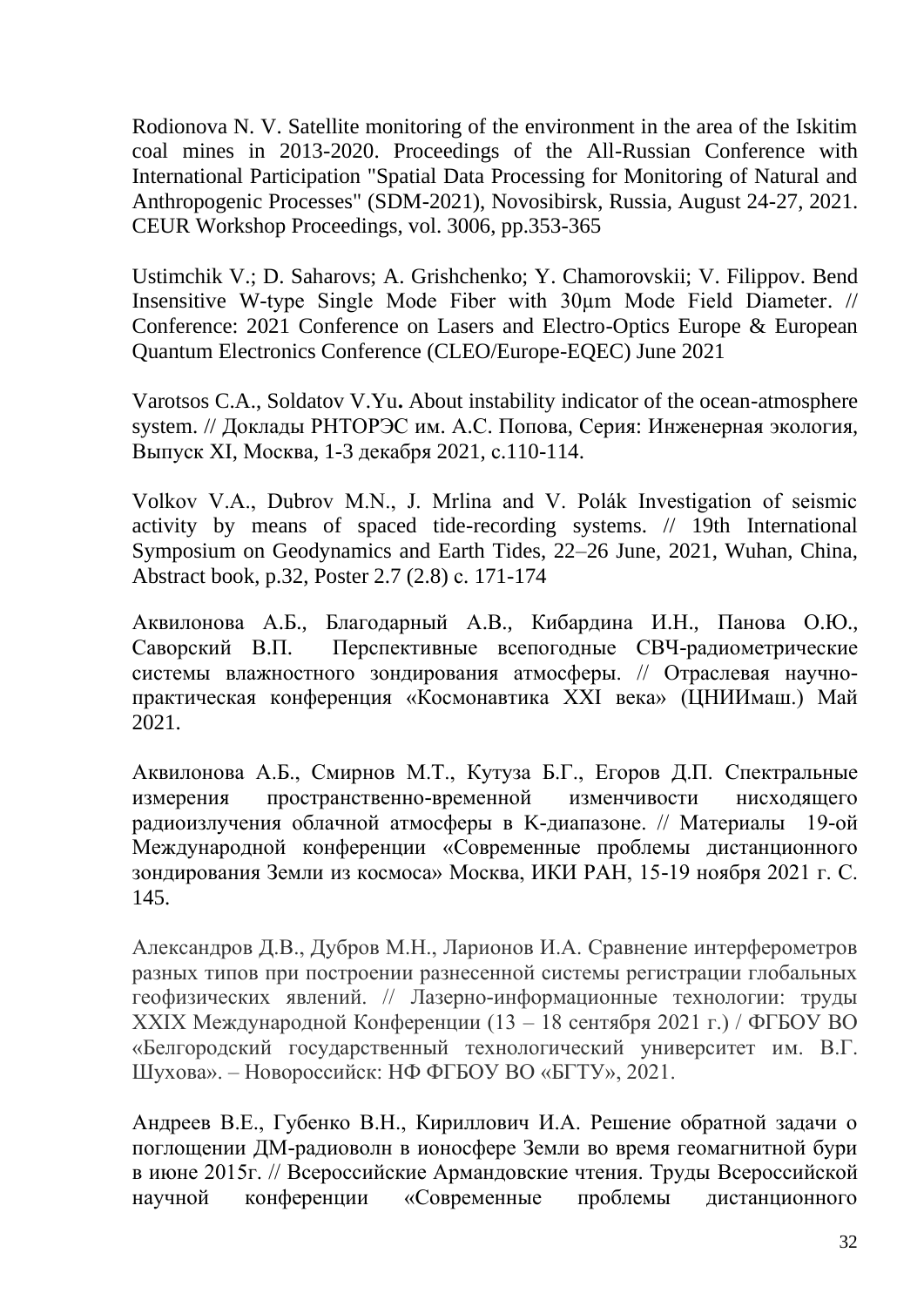зондирования, радиолокации, распространения и дифракции волн», Муром, 25–27 мая 2021 г., С. 105–112, (CD-ROM)

Анненков А.Ю., Герус С.В., Локк Э.Г., Хутиева А.Б., Садовников А.В., Луговской А.В. «Дифракция сверхнаправленного луча поверхностной спиновой волны на сквозном отверстии в ферритовой пластине» XXIX Международная конференция «Электромагнитное поле и материалы (фундаментальные физические исследования)». 26 ноября 2021 г., Москва, Россия, НИУ «МЭИ». Сборник трудов конференции, с. 50-55. М: Издательство МЭИ, 2021 г. – 221с.

Балашов В.В., Безотосный В.В., Захаров Л.Ю, Инюшкин А.В., Канаев А.Ю., Козлов А.Б, Козлова С.М., Коромыслов А.Л., Лопухин К.В., Лузанов В.А., Перваков К.С., Тупицын И.М., Чернодубов Д.А., Чешев А.Е. Сравнительное исследование легированной Yb (3+) лазерной керамики LuYAG: оптические, структурные и лазерные свойства. // VII Международная конференция «Лазерные, плазменные исследования и технологии ЛаПлаз 2021», 23-26 марта 2021

Белоусова А.С., Марков А.П., Филатов А.Л. Распознавание молний на полученных с геостационарной орбиты снимках с использованием нейронных сетей. // Сборник трудов XVI Всероссийской конференции молодых ученых. Саратов, 7-9 сентября 2021. С.8-9.

Булатов И.С., Н.А. Коробов, Ю.Б. Минин, М.Н. Дубров, М.В. Федоров. Исследование лазерного инструмента для высокоточного измерения длины и перемещений // 64-я Всероссийская научная конференция МФТИ 29 ноября – 3 декабря 2021, М.: МФТИ, 2021

Бухаров М.Н. Разработка онтологии по экологии. Доклады РНТОРЭС им. А.С. Попова, Серия: Инженерная экология, Выпуск XI, Москва, 1-3 декабря 2021, с.79-86.

Бухаров М.Н. Создание специализированных научных баз знаний как систем гибридного интеллекта. // Доклады РНТОРЭС им. А.С. Попова, Серия: Инженерная экология, Выпуск XI, Москва, 2021, с.72-76.

Васильев В.С., О.Ю. Панова, В.П. Саворский Информационная инфраструктура, обеспечивающая виртуальную интеграцию данных спутникового СВЧ-радиометрического зондирования. // XXVII Всероссийская открытая научная конференция «Распространение радиоволн». Калининград. 28.06.21 — 03.07.21гг

Веденеев А.А., Дроздов М.Н., Темирязева М.П. Морфология барьерного слоя AlGaAs/InGaAs/GaAs pHEMT. // МОКЕРОВСКИЕ ЧТЕНИЯ.12-я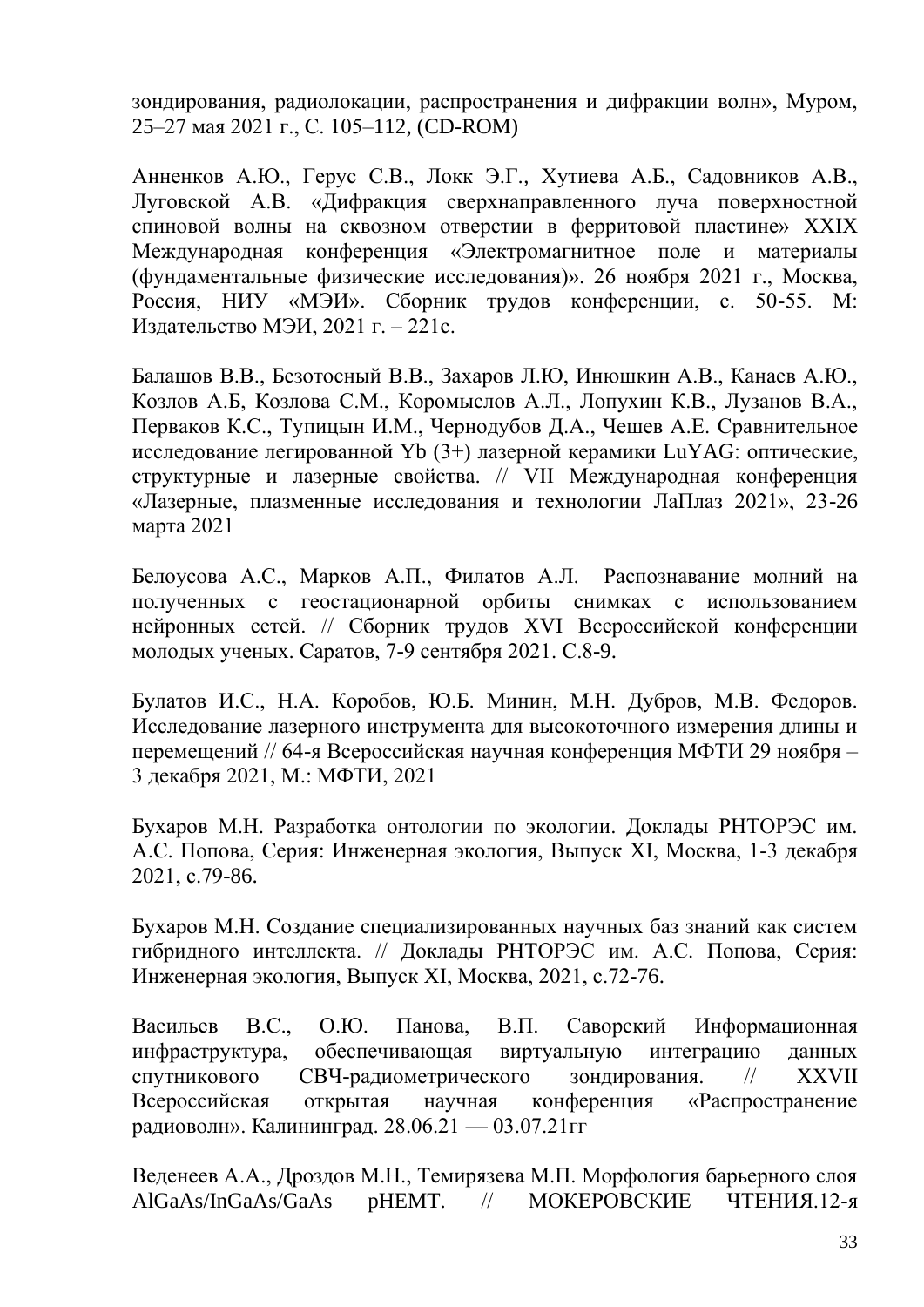Международная научно-практическая конференция по физике и технологии наногетероструктурной СВЧ-электроники. 19–20 мая 2021 года. СБОРНИК ТРУДОВ, стр 17,18.

Вилков Е.А., Чигарев С.Г., Маликов И.В., Фомин Л.А. [Спектры](https://www.elibrary.ru/item.asp?id=45698314) Тгц [излучения в магнитных переходах FE/MO И FE/CO2FEAL.](https://www.elibrary.ru/item.asp?id=45698314) // В сборнике: Лазерные, плазменные исследования и технологии - ЛАПЛАЗ-2021. Сборник научных трудов VII МЕЖДУНАРОДНОЙ КОНФЕРЕНЦИИ. Москва, 2021. С. 185-186.

Габриелян Б.К., Геворкян С.А., Мкртчян Ф.А. [Об оценке уязвимости](https://elibrary.ru/item.asp?id=46657328)  [биоразнообразия и биосложности озера Севан.](https://elibrary.ru/item.asp?id=46657328) // В сборнике: Инженерная экология - 2021. Доклады международного симпозиума. Москва, 2021. С. 201-207.

Герус С.В., Локк Э.Г., Анненков А.Ю. «Взаимодействие обратных объёмных спиновых волн со слабоконтрастным магнонным кристаллом». XXIX Международная конференция «Электромагнитное поле и материалы (фундаментальные физические исследования)». 26 ноября 2021 г., Москва, Россия, НИУ «МЭИ». Сборник трудов конференции, с. 56-61. М: Издательство МЭИ, 2021 г. – 221с. ISBN 978-5-7046-2518-6.

Герус С.В., Локк Э.Г., Анненков А.Ю. Визуализация дисперсионных зависимостей мод обратных объемных спиновых волн. XXIV Международная конференция «Новое в магнетизме и магнитных материалах» (НМММ-2021), 1 - 8 июля 2021 г., Москва, РТУ МИРЭА, Сб. трудов, 2021, С. 5-1 – 5-4.

Герус С.В., Локк Э.Г., Анненков А.Ю. Измерение дисперсионных характеристик спиновых волн с высокой точностью на основе Фурье-анализа распределения их комплексной амплитуды. // XXIV Международная конференция «Новое в магнетизме и магнитных материалах» (НМММ-2021), 1 - 8 июля 2021 г., Москва, РТУ МИРЭА, Сб. трудов, 2021, С. 5-24 – 5-27.

Герус С.В., Локк Э.Г., Анненков А.Ю. Магнитная система, создающая высокооднородное магнитное поле между полюсами двухполюсного магнита. // XXIV Международная конференция «Новое в магнетизме и магнитных материалах» (НМММ-2021), 1 - 8 июля 2021 г., Москва, РТУ МИРЭА, Сб. трудов, 2021, С. 2-9 – 2-12.

Гранков А.Г., Мильшин А.А. Анализ реакции характеристик атмосферы на зарождение ураганов в Мексиканском заливе на основе данных спутниковых СВЧ-радиометрических измерений. // Всероссийские открытые Армандовские чтения. Материалы Всероссийской открытой научной конференции «Современные проблемы дистанционного зондирования,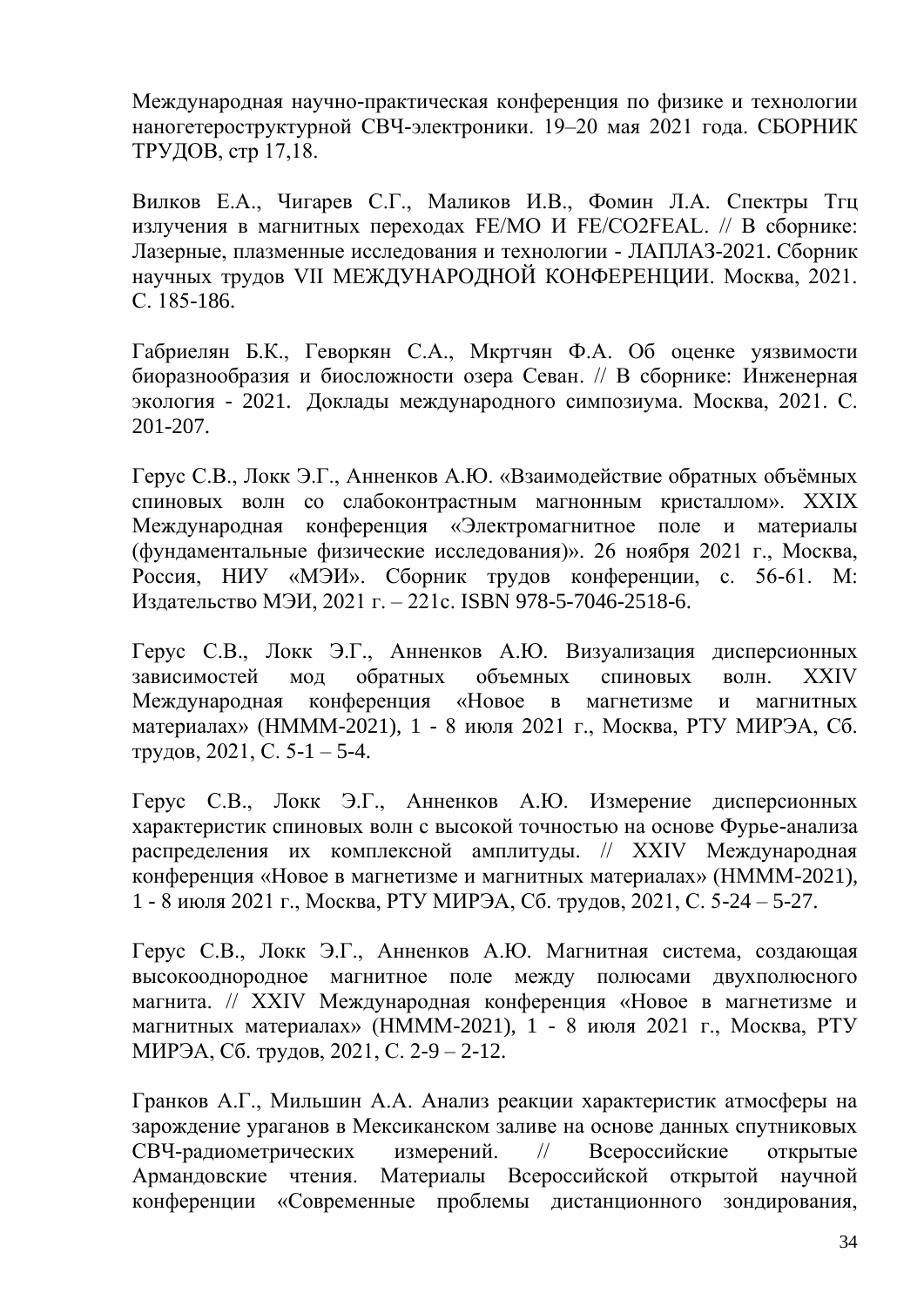радиолокации, распространения и дифракции волн» - «Муром 2021», Муром 25-27 мая 2021, с.280-287.

Гранков А.Г., Мильшин А.А., Шелобанова Н.К. Об использовании данных спутникового свч-радиометрического мониторинга для диагностики зарождения ураганов в Мексиканском заливе. // Доклады РНТОРЭС им. А.С. Попова, Серия: Инженерная экология, Выпуск XI, Москва, 1-3 декабря 2021, с.39-44.

Гранков А.Г., Мильшин А.А., Е.П. Новичихин, Н.К. Шелобанова. Анализ связи радиотепловых и метеорологических полей с процессами зарождения и развития ураганов в Мексиканском заливе. // Всероссийские открытые Армандовские чтения. Материалы Всероссийской открытой научной конференции «Современные проблемы дистанционного зондирования, радиолокации, распространения и дифракции волн» - «Муром 2021», Муром 25-27 мая 2021, с.164-175.

Гранков А.Г., Мильшин А.А., Шелобанова Н.К. Глобальное распределение растительной влаги в растительном покрове Земли по данным проекта SMAP. // Всероссийские открытые Армандовские чтения . Материалы Всероссийской открытой научной конференции «Современные проблемы дистанционного зондирования, радиолокации, распространения и дифракции волн» - «Муром 2021», Муром 25-27 мая 2021, с.296-301.

Гранков А.Г., Мильшин А.А., Шелобанова Н.К. Многолетний режим влажности почв Волжского бассейна по данным SMAP измерений в Lдиапазоне. // Всероссийские открытые Армандовские чтения. Материалы Всероссийской открытой научной конференции «Современные проблемы дистанционного зондирования, радиолокации, распространения и дифракции волн» - «Муром 2021», Муром 25-27 мая 2021, с.288-295.

Гранков А.Г., Мильшин А.А., Шелобанова Н.К. [Об использовании данных](https://elibrary.ru/item.asp?id=46657294)  [спутникового СВЧ-радиометрического мониторинга для диагностики](https://elibrary.ru/item.asp?id=46657294)  [зарождения ураганов в Мексиканском заливе.](https://elibrary.ru/item.asp?id=46657294) // В сборнике: Инженерная экология - 2021. Доклады международного симпозиума. Москва, 2021. С. 39- 43.

Грищенко И.В., Стирманов Ю.С., Коняшкин А.В., Рябушкин О.А. [Измерение](https://elibrary.ru/item.asp?id=46597571)  [коэффициентов оптического поглощения и рассеяния мощного лазерного](https://elibrary.ru/item.asp?id=46597571)  [излучения в кристаллах трибората лития.](https://elibrary.ru/item.asp?id=46597571) // В сборнике: X МЕЖДУНАРОДНАЯ КОНФЕРЕНЦИЯ ПО ФОТОНИКЕ И ИНФОРМАЦИОННОЙ ОПТИКЕ. Сборник научных трудов X Международной конференции по фотонике и информационной оптике. Москва, 2021. С. 49-50.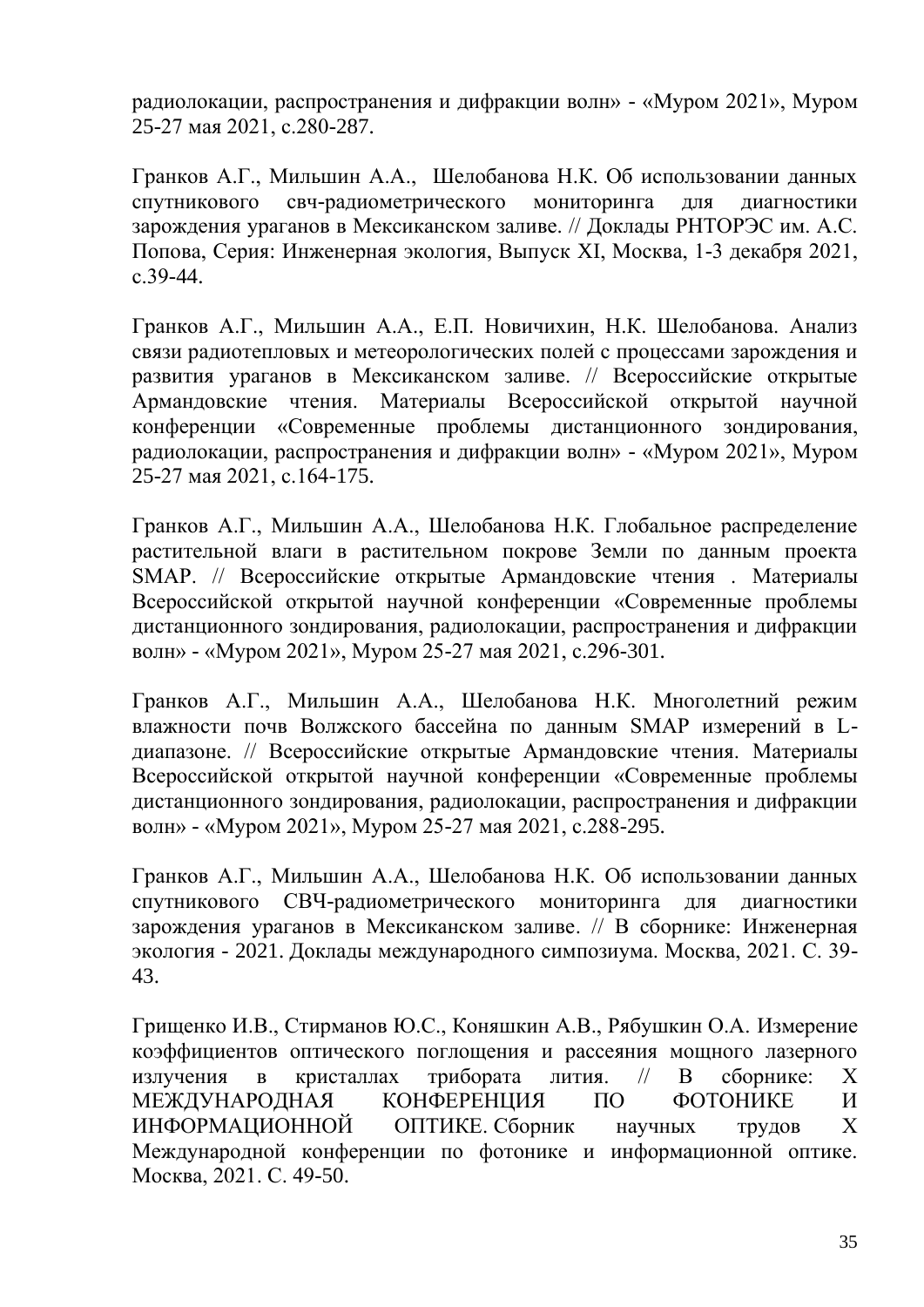Губенко В.Н. ,Кириллович И.А. [Определение характеристик внутренних](http://conf.rse.geosmis.ru/files/books/2021/8637.htm)  гравитационных [волн в атмосферах планет земной группы по данным](http://conf.rse.geosmis.ru/files/books/2021/8637.htm)  [анализа радиозатменных измерений.](http://conf.rse.geosmis.ru/files/books/2021/8637.htm) // Материалы 19-ой Международной конференции «Современные проблемы дистанционного зондирования Земли из космоса» Москва, ИКИ РАН, 15-19 ноября 2021 г. С.301.

Губенко В.Н., Андреев В.Е., Кириллович И.А., Губенко Т.В., Павельев А.А., Губенко Д.В. Радиозатменные исследования возмущений в ионосфере Земли во время геомагнитного шторма в июне 2015 года. // Шестнадцатая ежегодная конференция "Физика плазмы в солнечной системе"8-12 февраля 2021.

Губенко В.Н., Кириллович И.А, Андреев В.Е., Радиозондовые исследования внутренних волн в южной приэкваториальной атмосфере Земли. // Всероссийские Армандовские чтения. Труды Всероссийской научной конференции «Современные проблемы дистанционного зондирования, радиолокации, распространения и дифракции волн», Муром, 25–27 мая 2021 г., С. 194–203, ISSN 2304-0297 (CD-ROM)

Губенко В.Н., Кириллович И.А. Determining the characteristics of internal gravity waves in terrestrial atmospheres using an analysis of the vertical temperature or density profiles recovered from radio occultation satellite measurements. // Abstracts of presentations at the Twelfth Moscow Solar System Symposium, 12MS3-MS-PS-05, P. 70–75, Space Research Institute (IKI RAS), Moscow, Russia, 11–15 October 2021

Губенко В.Н., Кириллович И.А., Губенко Д.В., Андреев В.Е., Губенко Т.В., Павельев А.А. Изучение сезонных распределений потенциальной энергии ВГВ в атмосфере высоких широт Земли по радиозатменным данным. // Всероссийские Армандовские чтения. Труды Всероссийской научной конференции «Современные проблемы дистанционного зондирования, радиолокации, распространения и дифракции волн», Муром, 25–27 мая 2021 г., С. 269–274, ISSN 2304-0297 (CD-ROM)

Губенко В.Н., Кириллович И.А., Губенко Т.В., Андреев В.Е., Губенко Д.В., Исследование слоистых структур в атмосферах планет по радиозатменным данным. // Всероссийские Армандовские чтения. Труды Всероссийской научной конференции «Современные проблемы дистанционного зондирования, радиолокации, распространения и дифракции волн», Муром, 25–27 мая 2021 г., С. 275–279, ISSN 2304-0297 (CD-ROM)

Данилычев М.В. ,Весник М.В., Смирнов М.Т., Кутуза Б.Г. [Вклад](http://conf.rse.geosmis.ru/files/books/2021/8765.htm)  [радиоизлучения Солнца на частоте 1.42 ГГц в излучение морской](http://conf.rse.geosmis.ru/files/books/2021/8765.htm)  [поверхности. Сравнение результатов эксперимента и модельных расчетов.](http://conf.rse.geosmis.ru/files/books/2021/8765.htm) // Материалы 19-ой Международной конференции «Современные проблемы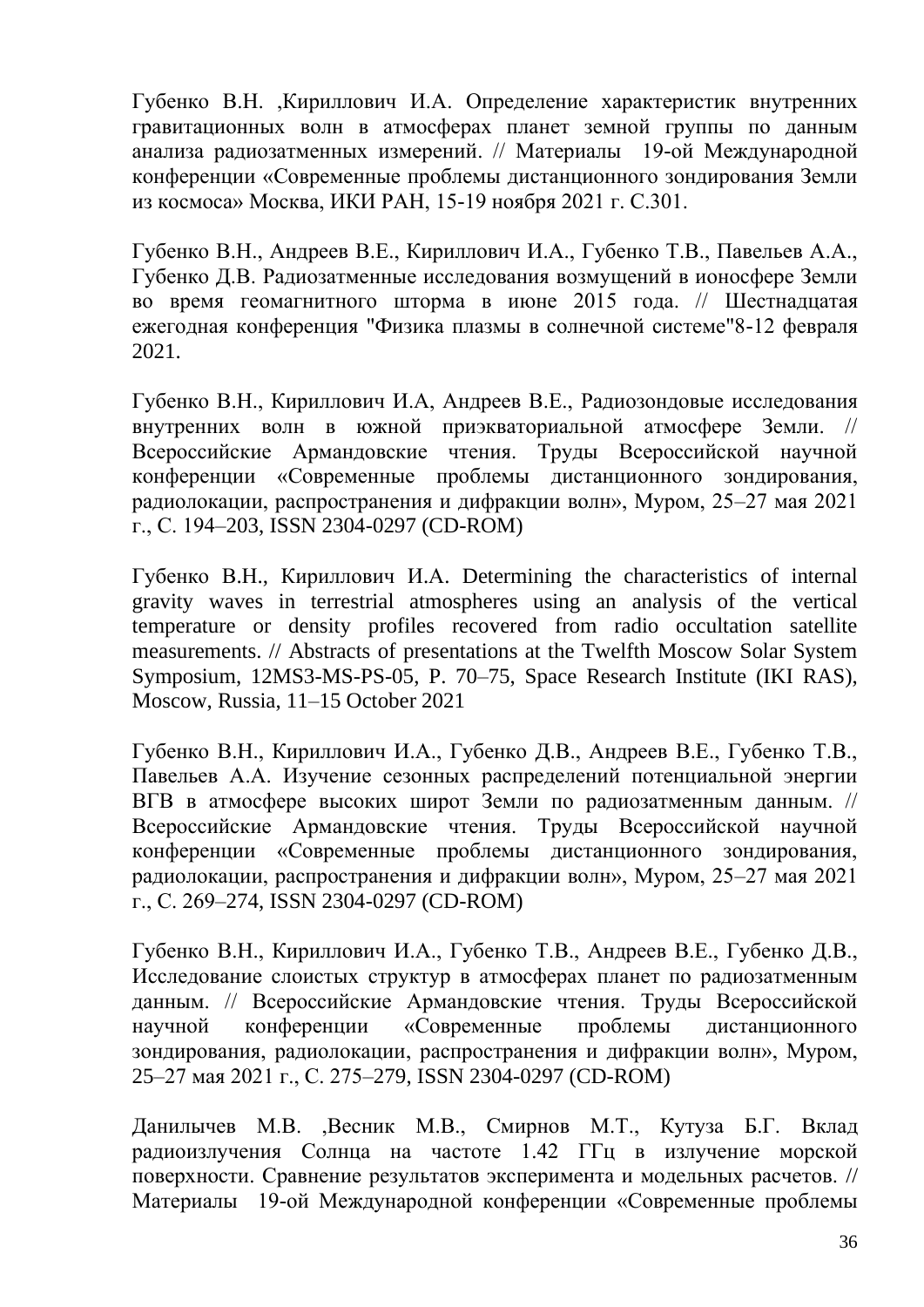дистанционного зондирования Земли из космоса» Москва, ИКИ РАН, 15-19 ноября 2021 г. С.17.

Данилычев М.В., Б.Г. Кутуза, А. Б. Аквилонова, В.П. Саворский, О.Ю. Панова Выбор конструкции перспективного СВЧ-радиометра для спутникового мониторинга атмосферы. // XXVII Всероссийская открытая научная конференция «Распространение радиоволн». Калининград. 28.06.21  $-03.07.21$ <sub>rf</sub>

Данилычев М.В., Смирнов М.Т., Весник М.В., Кутуза Б.Г. Вклад радиоизлучения Солнца в излучение морской поверхности в L-диапазоне. // Материалы 14-й Международной научно-технической конференции "Акустооптические и радиолокационные методы измерений и обработки информации". 2021.

Дровосеков А.Б., Ковалев О.А., Ситников А.В., Николаев С.Н., Рыльков В.В. (2аф.) Особенности магнитного резонансав пленках наногранулярного композита CoFeB-LiNbO3. // Материалы XXVI Международного симпозиума «Нанофизика и наноэлектроника», Т.1, с.230-231, 14–17 марта 2021 г., Нижний Новгород

Дубров М.Н., Волков В.А., Ларионов И.А., Мрлина Я., Полак В., Александров Д.В. Применение разнесенной системы лазерных интерферометров и наклономеров для обнаружения предвестников землетрясений. // Солнечно-земные связи и физика предвестников землетрясений: XII международная конференция, с. Паратунка, Камчатский край, 27 сентября – 01 октября 2021 г.: сб. тез. докл. – Паратунка: ИКИР ДВО РАН, 2021. - c.86-87.

Ермаков Д.М., Кузьмин А.В., Пашинов Е. В., Чернушич А.П. [Расчет](http://conf.rse.geosmis.ru/files/books/2021/8603.htm)  [динамики поля интегрального влагосодержания атмосферы над сушей по](http://conf.rse.geosmis.ru/files/books/2021/8603.htm)  [данным МТВЗА-ГЯ: возможности и перспективы.](http://conf.rse.geosmis.ru/files/books/2021/8603.htm) // Материалы 19-ой Международной конференции «Современные проблемы дистанционного зондирования Земли из космоса» Москва, ИКИ РАН, 15-19 ноября 2021 г. С.162

Ермаков Д.М., Маклаков С.М., Савченко Е.В., Чернушич А.П Восстановление динамики и заполнение пропусков в полях характеристик морской воды, измеряемых спутниковыми сканерами. // «Современные методы и средства океанологических исследований» (МСОИ2021) / Материалы VII Международной научнотехнической конференции. Том I. Москва, Институт океанологии им. П.П.Ширшова РАН, 18-20 мая 2021, ИОРАН. С.166-169.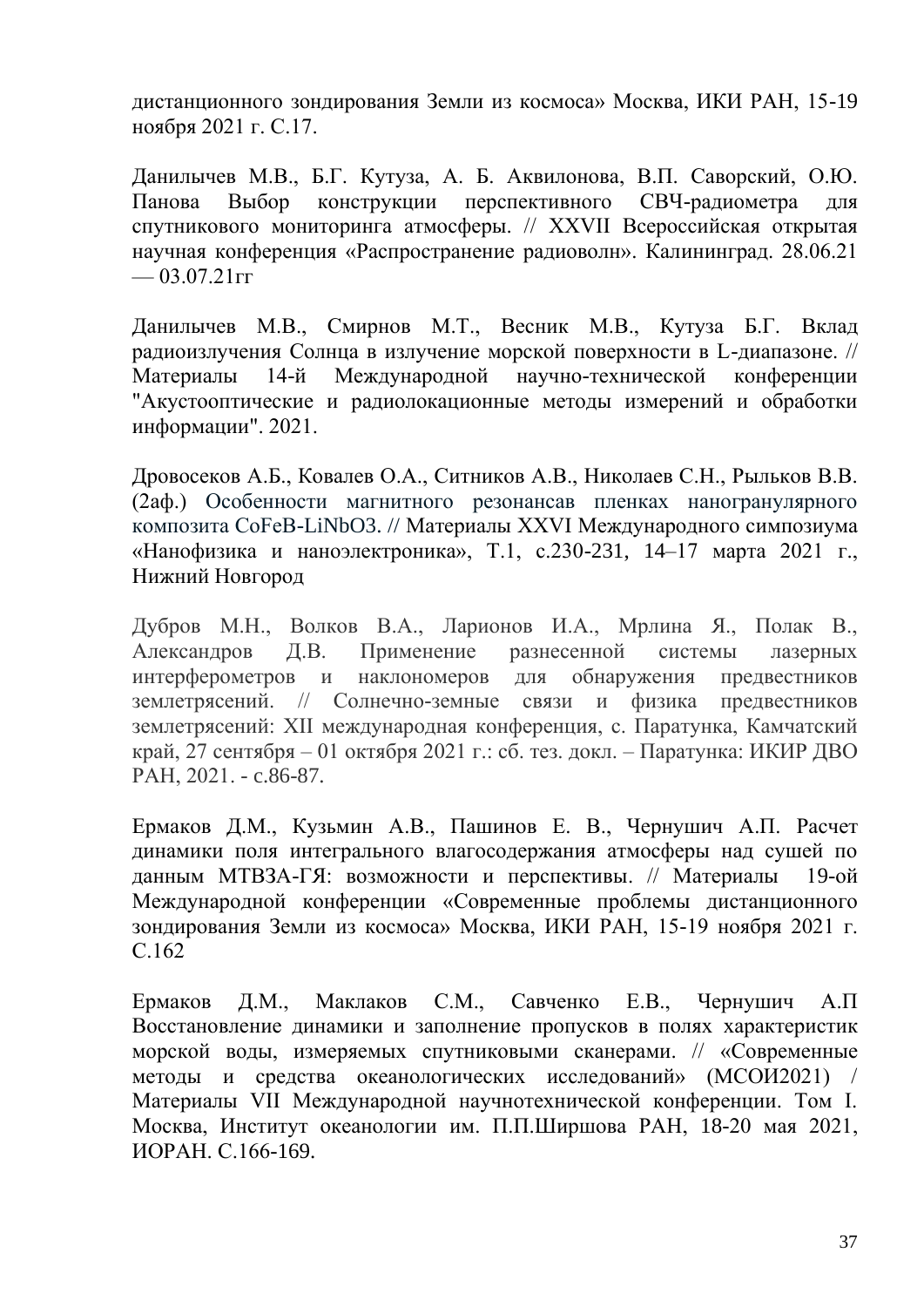Ермаков Д.М., Пашинов Е.В., Чернушич А.П. Новые возможности спутниковой микроволновой радиометрии для исследования структуры высокоширотной циркуляции атмосферной влаги и скрытого тепла. // Тезисы Международной конференции «Современные исследования трансформации криосферы и вопросы геотехнической безопасности сооружений в Арктике». 8-12 ноября 2021 г. Салехард: Правительство ЯНАО, 2021. С. 142-145.

Ермаков Д.М., Чернушич А.П. [Исследование взаимосвязи временных](http://conf.rse.geosmis.ru/files/books/2021/8867.htm)  [вариаций высокоширотных потоков атмосферного скрытого тепла и площади](http://conf.rse.geosmis.ru/files/books/2021/8867.htm)  [арктического льда.](http://conf.rse.geosmis.ru/files/books/2021/8867.htm) // Материалы 19-ой Международной конференции «Современные проблемы дистанционного зондирования Земли из космоса» Москва, ИКИ РАН, 15-19 ноября 2021 г. С. 437

Ефимов А.И., Луканина Л.А., Смирнов В.М., Чашей И.В. Сопоставление данных радиозатменныхэкспериментов при зондировании околосолнечной плазмы с локальными измерениями характеристик космической плазмы в окрестности Земли. // Шестнадцатая ежегодная конференция "Физика плазмы в солнечной системе" 8-12 февраля 2021.

Журавлев К.П., Царюк В.И., Кудряшова В.А. Особенности возбуждения люминесценции индол-3-карбоксилатов европия и тербия. Особенности возбуждения люминесценции индол-3-карбоксилатов европия и тербия. // В книге: XXVIII Международная Чугаевская конференция по координационной химии. Сборник тезисов XVIII Международной конференции «Спектроскопия координационных соединений», V Молодежной школыконференции «Физико-химические методы в химии координационных соединений». Москва, 2021. С. 261. 10.2021

Захаров А.И., Захарова Л.Н. [Оценка стабильности положения топливных](http://conf.rse.geosmis.ru/files/books/2021/8824.htm)  баков Норильской ТЭЦ-3 в [2019-2020 годах по данным РСА Sentinel-1.](http://conf.rse.geosmis.ru/files/books/2021/8824.htm) // Материалы 19-ой Международной конференции «Современные проблемы дистанционного зондирования Земли из космоса» Москва, ИКИ РАН, 15-19 ноября 2021 г. С.24

Зенкина А.А., Котов В.М. Обработка двумерных изображений с использованием двухцветного излучения. // Сборник трудов XYI Всероссийской конференции молодых ученых. Саратов, 7-9 сент. 2021. С.52- 53

Казаринов К.Д., Полников И.Г., Власова И.И., Михальчик Е.В., Гусев А.А., Баранова О.А., Щелконогов В.А., Чеканов А.В. Микроволновое излучение усиливает радикал-генерирующую способность активированных нейтрофилов в эксперименте in vitro. // ) Актуальные вопросы биологической физики и химии. БФФХ-2021. Материалы ХVI международной научной конференции. Севастополь, 13-17 сентября 2021 г. СевГУ, МГУ. С. 129-130.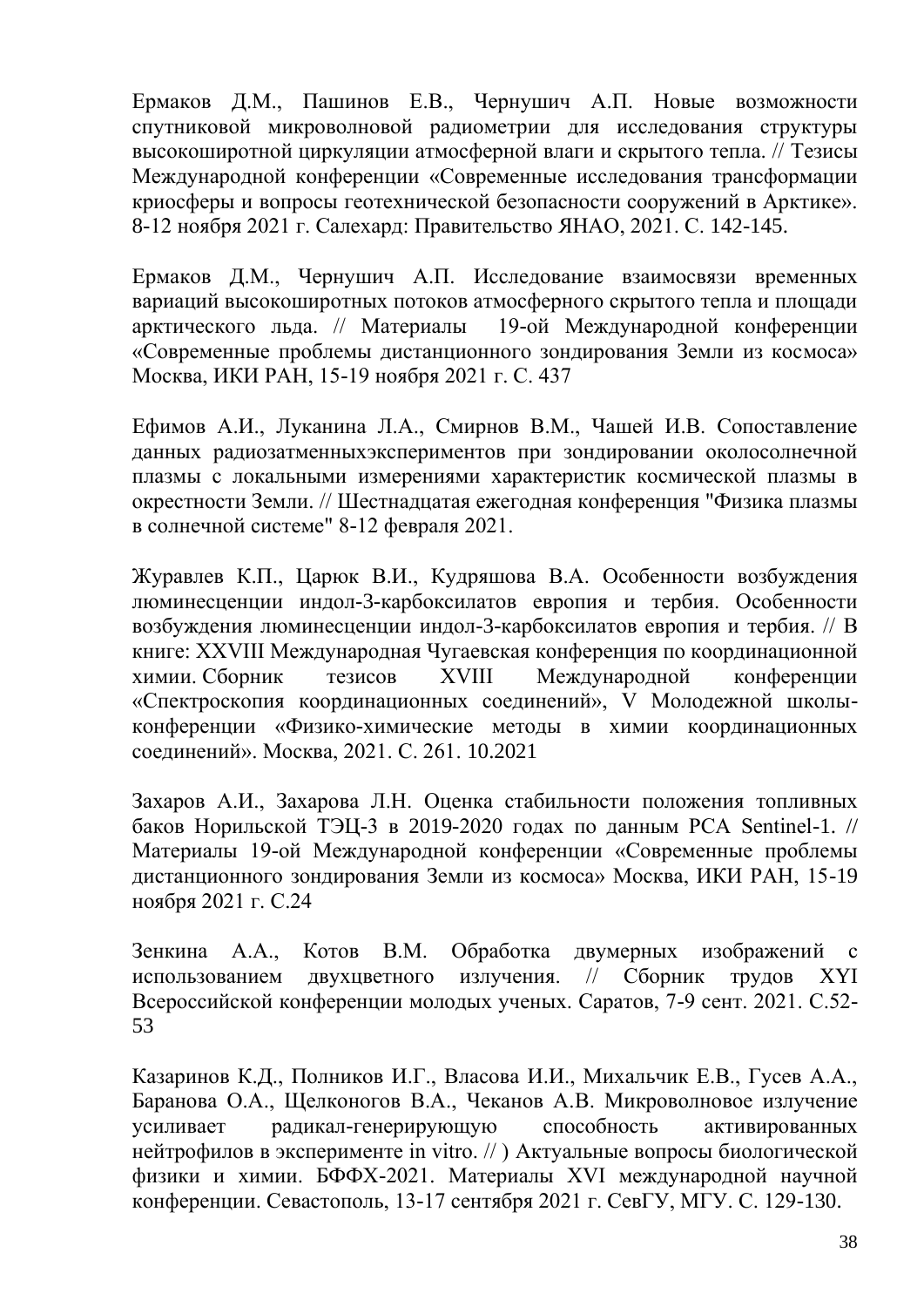Казиев А.В., Колодко Д.В., Агейченков Д.Г., Сергеев Н.С., Харьков М.М [Сопоставление корпускулярной и оптической диагностик в высокочастотном](http://www.fpl.gpi.ru/Zvenigorod/XLVIII/Lt/ru/EV-Kaziev.docx)  [разряде низкого давления в инертных газах.](http://www.fpl.gpi.ru/Zvenigorod/XLVIII/Lt/ru/EV-Kaziev.docx) // [XLVIII Звенигородская](http://www.fpl.gpi.ru/Zvenigorod/XLVIII/Zven_XLVIII.html)  [конференция.](http://www.fpl.gpi.ru/Zvenigorod/XLVIII/Zven_XLVIII.html)15-19 марта 2021 г.

Казиев А.В., Колодко Д.В., Конагуру Р., Сергеев Н.С., Агейченков Д.Г. [Диагностика потоков положительных и отрицательных ионов в процессах](http://www.fpl.gpi.ru/Zvenigorod/XLVIII/Lt/ru/EU-Kaziev.docx)  [реакционного магнетронного распыления.](http://www.fpl.gpi.ru/Zvenigorod/XLVIII/Lt/ru/EU-Kaziev.docx) // XLVIII [Звенигородская](http://www.fpl.gpi.ru/Zvenigorod/XLVIII/Zven_XLVIII.html)  [конференция.](http://www.fpl.gpi.ru/Zvenigorod/XLVIII/Zven_XLVIII.html)15-19 марта 2021 г.

Калентьева И.Л., О.В. Вихрова, Ю.А. Данилов, Ю.А. Дудин, А.В. Здоровейщев,А.В. Кудрин, М.В. Дорохин, Ю.М. Кузнецов, М.П. Темирязева, А.Г. Темирязев, А.В. Садовников, П.А. Юнин Влияние ионного облучения на свойства и доменную структуру тонких пленок CoPt // Труды XXV Международного симпозиума «Нанофизика и наноэлектроника» 9–12 марта 2021 г., Нижний Новгород, том. 1, стр. 174 – 175

Калинин В.И., Бышевский-Конопко О.А. Автокорреляционная система передачи информации на основе сверхширокополосных сигналов с временными окнами. // Перспективные технологии в средствах передачи информации: Материалы», Труды 14-ой международной научно – технической конференции, Владим. гос. университет; редкол.: А.Г. Самойлов (и др). – Владимир: ВлГУ, 6-7 октября 2021. – с. 34-38. ISBN 978-5-9984- 1357-5

Климов В.В. Исследование оптических полей Байкала, Японского моря и Тихого океана. // Тезисы докладов Международной научно-практической конференции «Системы контроля окружающей среды – 2021», 09 – 12 ноября 2021 г. – Севастополь, с.66.

Климов В.В. [Об одном подходе к решению s -](https://elibrary.ru/item.asp?id=46657302) игры при сингулярном [множестве оптимальных стратегий дискретного игрока.](https://elibrary.ru/item.asp?id=46657302) // В сборнике: Инженерная экология - 2021. Доклады международного симпозиума. Москва, 2021. С. 76-79.

Климов В.В. Пространственная идентификация сигналов в радиофизическом мониторинге. // Доклады РНТОРЭС им. А.С. Попова, Серия: Инженерная экология, Выпуск XI, Москва, 1-3 декабря 2021, с.52-58.

Климов В.В. Решение бесконечных антагонистических игр методом конечной  $\mathcal E$  - сети на единичном квадрате. // Доклады РНТОРЭС им. А.С. Попова, Серия: Инженерная экология, Выпуск XI, Москва, 1-3 декабря 2021, с.86-90.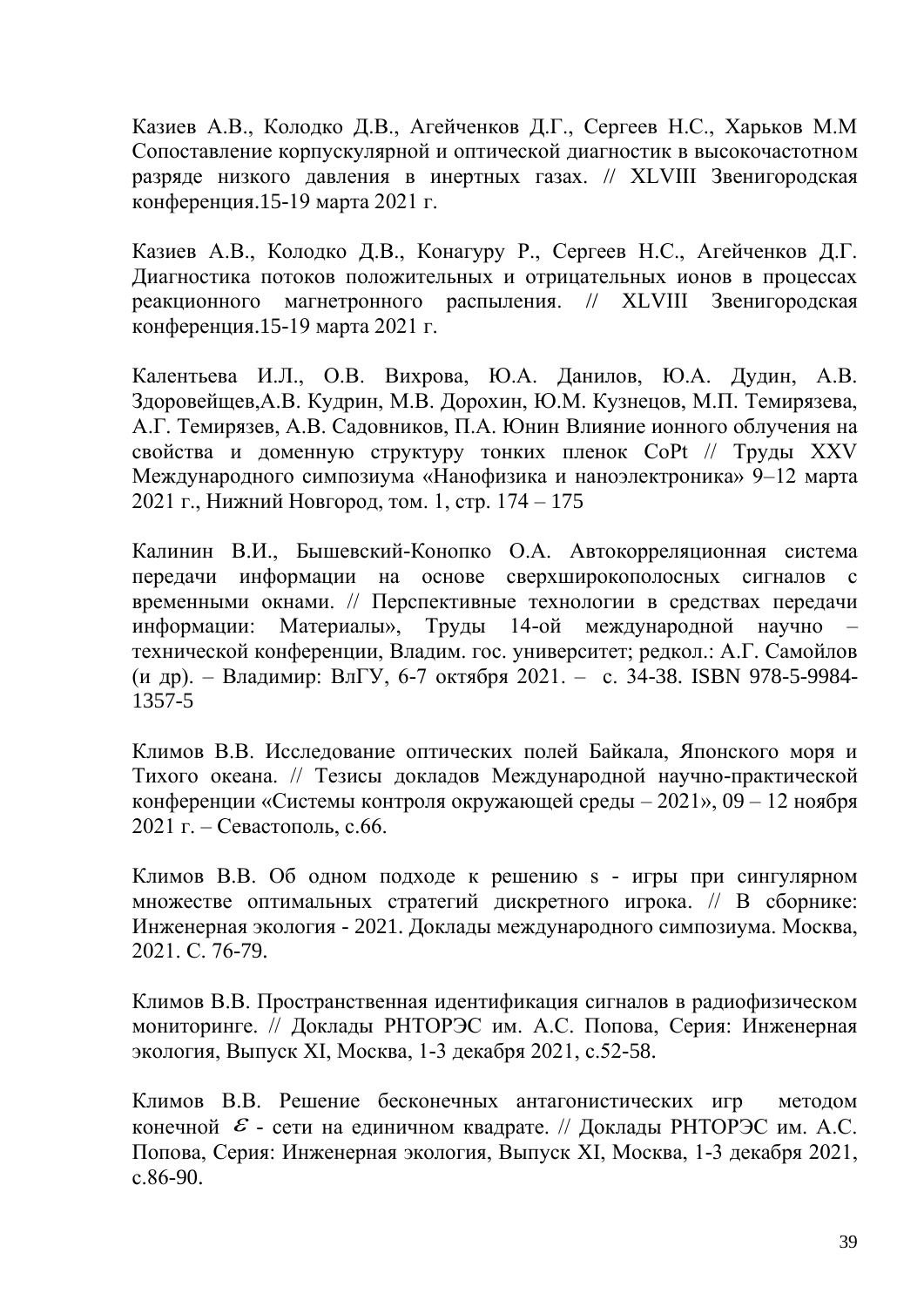Климов В.В. Энергоинформационные технологии гармонии и здоровья. // Тезисы докладов Международной научно-практической конференции «Системы контроля окружающей среды – 2021», 09 – 12 ноября 2021 г. – Севастополь, с.65.

Коломиец С.Ф., Луканина Л.А., Гаврик А.Л. Анализ критериев оптимальности регрессионных моделей с использованием абстракции частотных интервалов Найквиста. //Труды XXVII Всероссийской открытой научной конференции. Калининград, 2021 Издательство: Балтийский федеральный университет имени Иммануила Канта. С. 522-527

Котов В.М., Аверин С.В. Двухцветное излучение с поляризациями, вращающимися в разные стороны. // X Международная конференция по фотонике и информационной оптике, Москва, 27-29 января 2021 г, Национальный исследовательский ядерный университет «МИФИ», сборник трудов с. 381-382, 2021 г.

Лепехин В.В., Стрелков Г.М. Распространение прямоугольного радиоимпульса с несущей, описываемой тент-отображением, в резонанснопоглощающей газовой среде. // Радиолокация, навигация, связь. Сборник трудов XXVII Международной научно-технической конференции, посвященной 60-летию полетов в космос Ю.А. Гагарина и Г.С. Титова (г. Воронеж, 28 сентября – 30 сентября 2021 г.) С.388

Луговской А.В., Локк Э.Г., Герус С.В., Анненков А.Ю. «О возможности неискаженной передачи полезного сигнала с помощью поверхностных спиновых волн в структуре металл-феррит-диэлектрик-металл». XXIX Международная конференция «Электромагнитное поле и материалы (фундаментальные физические исследования)». 26 ноября 2021 г., Москва, Россия, НИУ «МЭИ». Сборник трудов конференции, с. 62-66. М: Издательство МЭИ, 2021 г. – 221с. ISBN 978-5-7046-2518-6.

Маковецкий А.А., Замятин А.А., Ряховский Д.В. «Влияние режимов нанесения светоотражающей оболочки из расплава фторполимера на рассеивающие свойства формируемого кварц-полимерного оптического волокна» // Материалы XXX Симпозиума по реологии, с. 107 – 108, 26 сентября – 02 октября 2021 г., Тверь

Мкртчян Ф.А., Климов В.В., Солдатов В.Ю., Красножен Л.А., Мкртчян М.А., Алешина О.В. [Лабораторные и натурные измерения для диагностики](https://elibrary.ru/item.asp?id=46657318)  качества водных растворов с использованием методов [спектроэллипсометрии и спектрофотометрии.](https://elibrary.ru/item.asp?id=46657318) // В сборнике: Инженерная экология - 2021. Доклады международного симпозиума. Москва, 2021. С. 150-160.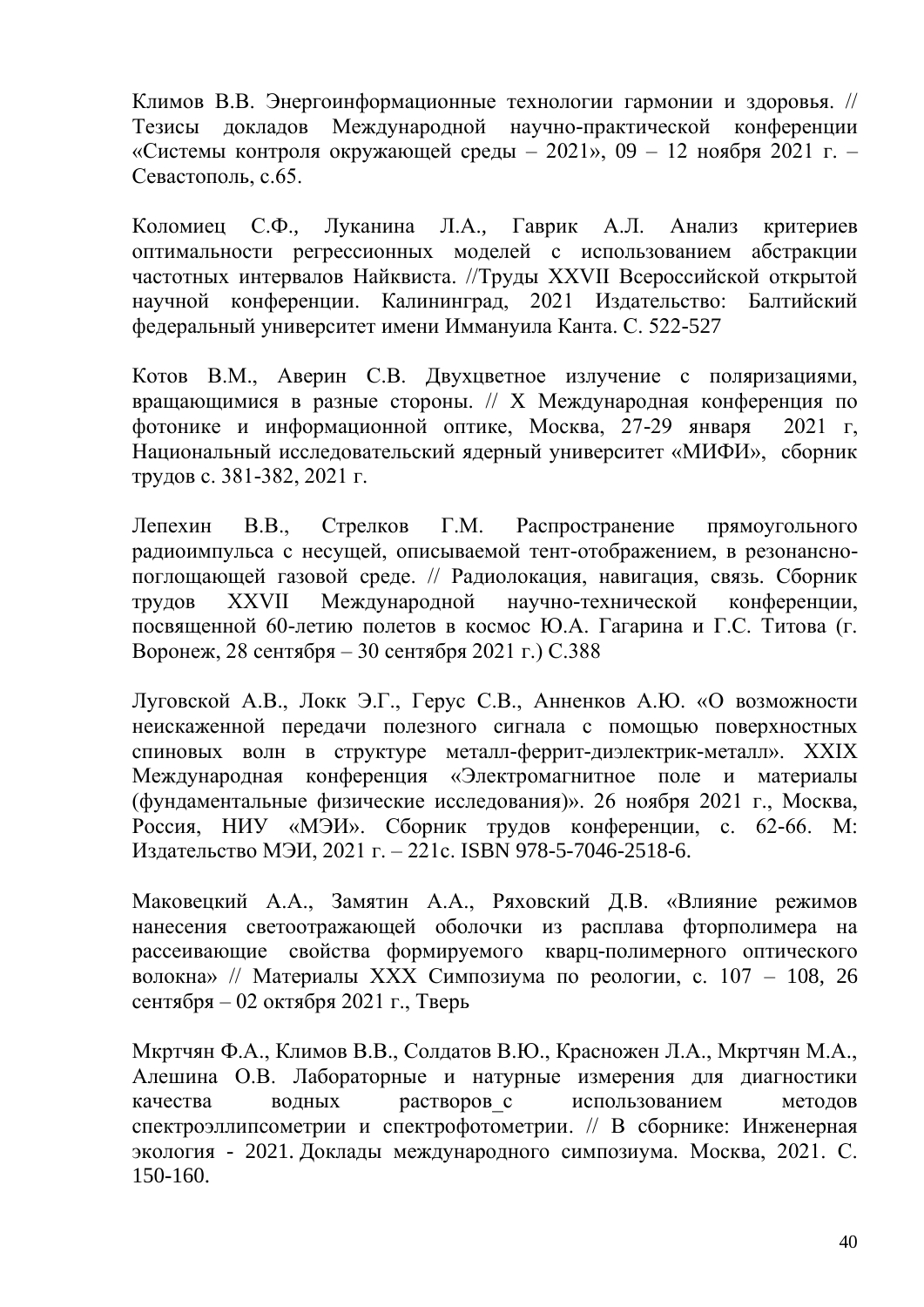Мкртчян Ф.А., Климов В.В., Солдатов В.Ю., Красножен Л.А., Мкртчян М.А., Алешина О.В. [Лабораторные](https://kias.rfbr.ru/index.php) и натурные измерения для диагностики качества водных растворов с [использованием](https://kias.rfbr.ru/index.php) методов [спектроэллипсометрии](https://kias.rfbr.ru/index.php) и спектрофотометрии. // Доклады РНТОРЭС им. А.С. Попова, Серия: Инженерная экология, Выпуск XI, Москва, 1-3 декабря 2021, с.150-160

Мясин Е.А. Генерация шума в одночастотном ЛПД - генераторе миллиметропого диапазона волн под воздейсвием низкочастотного гармонического колебания. // Россия, Крым, Севастополь. Труды конференции КрыМико2021 "СВЧ техника и телекоммуникационные технологии" Сборник научных трудов. 9-10. Сентябрь 5-11, 2021г.

Назаров Л.Е. , Батанов В.В. [Алгоритмы посимвольного и итеративного](http://conf.rse.geosmis.ru/files/books/2021/8847.htm)  [приема сигнальных конструкций на основе корректирующих кодов в](http://conf.rse.geosmis.ru/files/books/2021/8847.htm)  [недвоичных полях Галуа.](http://conf.rse.geosmis.ru/files/books/2021/8847.htm) // Материалы 19-ой Международной конференции «Современные проблемы дистанционного зондирования Земли из космоса» Москва, ИКИ РАН, 15-19 ноября 2021 г. С**.**42

Назаров Л.Е., Батанов В.В. Алгоритм оптимального посимвольного приема сигналов со сложными «созвездиями» на основе помехоустойчивых кодов в недвоичных полях. // Материалы 14-ой международной научно – технической конференции «Перспективные технологии в средствах передачи информации». Владимир, 6-7 октября, 2021. Владим. гос. университет; редкол.: А.Г. Самойлов (и др). – Владимир: ВлГУ. Стр.230-232.

Назаров Л.Е., Батанов В.В. Алгоритмы компенсации искажений широкополосных сигналов при распространении по спутниковым ионосферным радиолиниям. XXVII Всероссийская открытая научная конференция «Распространение радиоволн». Калининград. 28.06.21 — 03.07.21гг

Назаров Л.Е**.,** Батанов В.В. Оценивание вероятностных характеристик приема КАМ-сигналов при распространении по трансионосферным радиолиниям. // Материалы Всероссийской открытой научной конференции [Электронный ресурс] «Всероссийские открытые Армандовские чтения. Современные проблемы дистанционного зондирования, радиолокации, распространения и дифракции волн». Муромский институт ВГУ. 25 – 27 мая 2021 г.–Муром: Изд.-полиграфический центр МИ ВлГУ. (CD-ROM). С. 132- 137.

Назаров Л.Е., Батанов В.В. Статистические модели замираний сигналов при распространении по трансионосферным радиолиниям // Материалы Всероссийской открытой научной конференции [Электронный ресурс] «Всероссийские открытые Армандовские чтения. Современные проблемы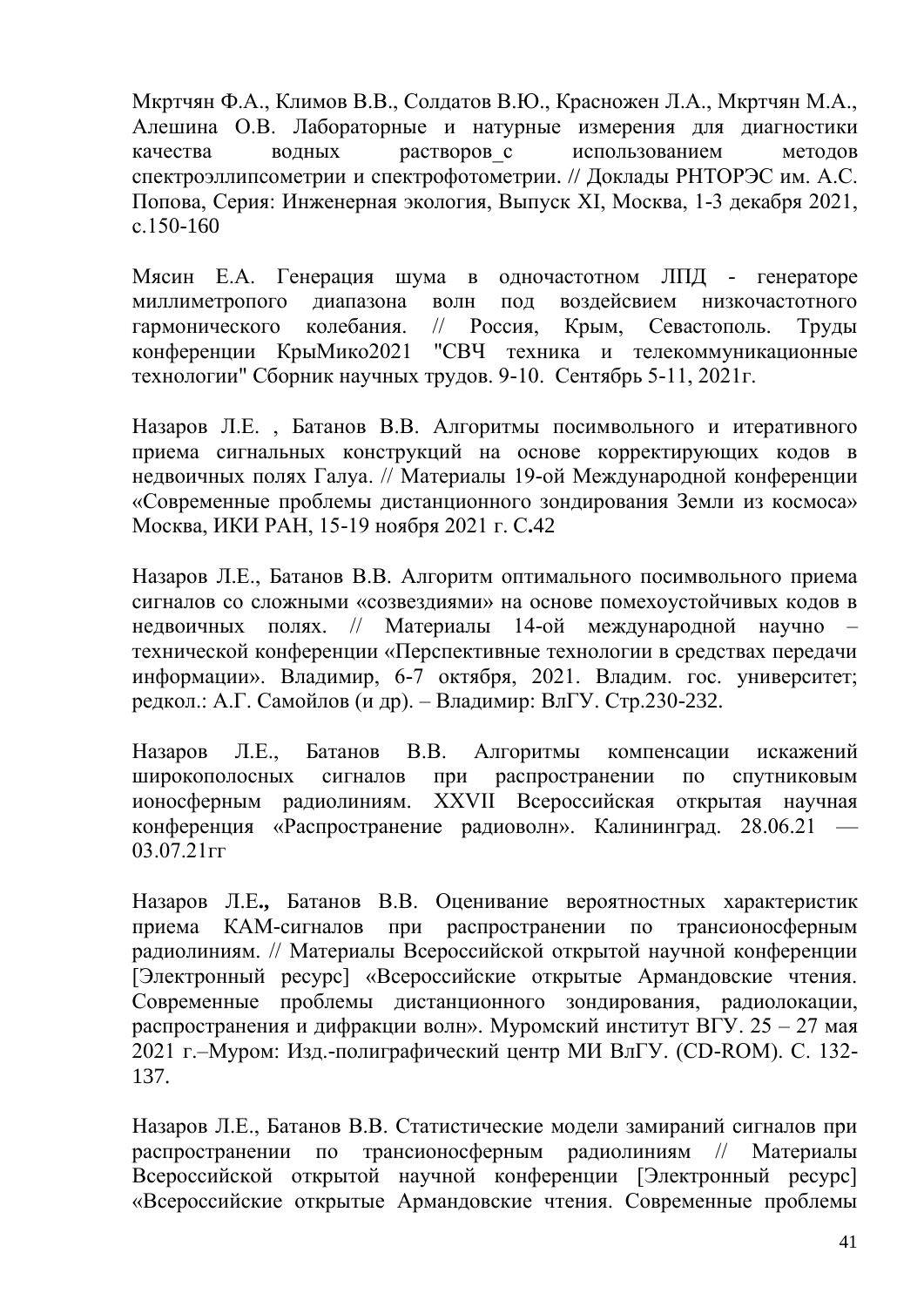дистанционного зондирования, радиолокации, распространения и дифракции волн». Муромский институт ВГУ. 25 – 27 мая 2021 г.–Муром: Изд.-полиграфический центр МИ ВлГУ. (CD-ROM). С. 127-131.

Назаров Л.Е., Батанов В.В., Смирнов В.М. [Статистические модели](http://conf.rse.geosmis.ru/files/books/2021/8622.htm)  [амплитудных и фазовых замираний сигналов при распространении по](http://conf.rse.geosmis.ru/files/books/2021/8622.htm)  [трансионосферным радиолиниям.](http://conf.rse.geosmis.ru/files/books/2021/8622.htm) // Материалы 19-ой Международной конференции «Современные проблемы дистанционного зондирования Земли из космоса» Москва, ИКИ РАН, 15-19 ноября 2021 г. С.415

Одинцов С.А., Бегинин Е.Н., Локк Э.Г., Садовников А.В. Частотное мультиплексирование и невзаимное распространение спиновых волн в слоистых магнитных волноводах. // XXIV Международная конференция «Новое в магнетизме и магнитных материалах» (НМММ-2021), 1 - 8 июля 2021 г., Москва, РТУ МИРЭА, Сб. трудов, 2021, С. 5-32 – 5-34.

Панас А.И., Чигарев С.Г., Вилков Е.А., Бышевский-Конопко О.А., Загорский Д.Л., Долуденко И.М. Природа динамического излучений в спининжекционном ТГц излучателе. // КрыМиКо 2021. СВЧ-техника и телекоммуникационные технологии. Сборник научных трудов. 2021. Вып. 3 . Севастополь. с. 255-256

Пашинов Е. В., Ермаков Д.М., Кузьмин А.В., Стерлядкин В.В. [Алгоритм](http://conf.rse.geosmis.ru/files/books/2021/8734.htm)  [восстановления температурно-влажностных](http://conf.rse.geosmis.ru/files/books/2021/8734.htm) профилей атмосферы по данным [МТВЗА-ГЯ Метеор-М №2-2 для сервиса «ВЕГА-Science».](http://conf.rse.geosmis.ru/files/books/2021/8734.htm) // Материалы 19 ой Международной конференции «Современные проблемы дистанционного зондирования Земли из космоса» Москва, ИКИ РАН, 15-19 ноября 2021 г. С. 45

Пашинов Е.В., Ермаков Д.М. [Восстановление интегрального паросодержания](http://conf.rse.geosmis.ru/files/books/2021/8859.htm)  [атмосферы над сушей по данным SSMIS.](http://conf.rse.geosmis.ru/files/books/2021/8859.htm) // Материалы 19-ой Международной конференции «Современные проблемы дистанционного зондирования Земли из космоса» Москва, ИКИ РАН, 15-19 ноября 2021 г. С.187

Поляков В.Д., Ермаков Д.М., Полякова Е.В. [Объединение данных SSM/I и](http://conf.rse.geosmis.ru/files/books/2021/8679.htm)  [SSM/T-2 для повышения точности восстановления интегрального](http://conf.rse.geosmis.ru/files/books/2021/8679.htm)  [влагосодержания атмосферы над сушей.](http://conf.rse.geosmis.ru/files/books/2021/8679.htm) // Материалы 19-ой Международной конференции «Современные проблемы дистанционного зондирования Земли из космоса» Москва, ИКИ РАН, 15-19 ноября 2021 г. С.47

Родионова Н.В. [Вариации аэрозольной оптической толщи, черного углерода,](http://conf.rse.geosmis.ru/files/books/2021/8557.htm)  [угарного газа и метана по спутниковым наблюдениям атмосферы в сезон](http://conf.rse.geosmis.ru/files/books/2021/8557.htm)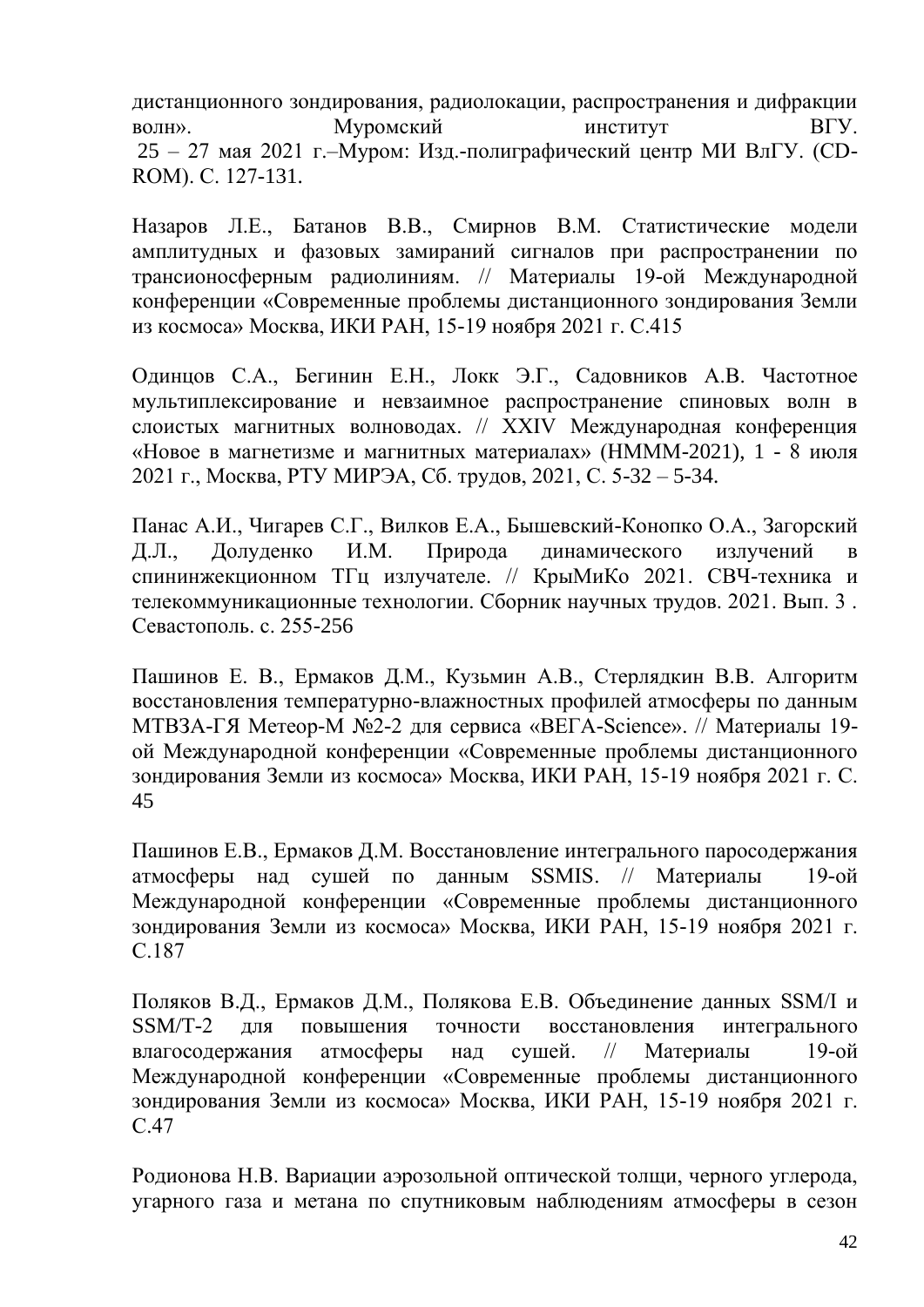[лесных пожаров в районе Якутска в 2019-2021 гг.](http://conf.rse.geosmis.ru/files/books/2021/8557.htm) // Материалы 19-ой Международной конференции «Современные проблемы дистанционного зондирования Земли из космоса» Москва, ИКИ РАН, 15-19 ноября 2021 г. С.194

Родионова Н.В. Кудряшова С.Я., Чумбаев А.С Спутниковая оценка текстуры и влажности почвы по радарным и оптическим данным аппаратов Sentinel на примере Новосибирской области. // Материалы III Всероссийской научной конференции с международным участием «Применение средств дистанционного зондирования Земли в сельском хозяйстве» ФГБНУ АФИ, Санкт-Петербург, Россия, 16–17 сентября 2021 г. С. 178-182.

Родионова Н.В. Кудряшова С.Я., Чумбаев А.С. Оценка текстуры, влажности и содержания гумуса в верхнем слое почвы по мультиспектральным данным спутника Sentinel 2 в условиях Новосибирской области. // Сборник трудов по материалам VII Международной конференции и молодежной школы "Информационные технологии и нанотехнологии" (ИТНТ-2021). Самара. 20- 24 сентября 2021. ISBN: 978-5-7883-1512-6. - С. 20283

Родионова Н.В. Спутниковый мониторинг загрязнения поверхности в районе угольных разрезов Искитима по снимкам Landsat 8 и Sentinel 2 в 2013-2020 годах. Распространение радиоволн: Труды XXVII Всеросс. откр. науч. конф. [электронный ресурс]: науч. электр. издание. – Калининград: изд. БФУ им. И. Канта, 2021, стр.848-854

Савельев Е.А., Кузнецов П.И., Судас Д.П., Якущева Г.Г. Сенсоры на основе химически травленого оптического волокна с покрытием из ZnTe. // X Международная конференция по фотонике и информационной оптике, сборник научных трудов, стр.147-148.

Саворский В.П. [Методы виртуальной интеграции, обеспечивающие](http://conf.rse.geosmis.ru/files/books/2021/8957.htm)  [оперативное усвоение данных комбинированного всепогодного спутникового](http://conf.rse.geosmis.ru/files/books/2021/8957.htm)  [мониторинга быстроразвивающихся атмосферных процессов.](http://conf.rse.geosmis.ru/files/books/2021/8957.htm) // Материалы 19-ой Международной конференции «Современные проблемы дистанционного зондирования Земли из космоса» Москва, ИКИ РАН, 15-19 ноября 2021 г. С.55

Саворский В.П., Чернушич А.П., Васильев В.С., Стрельников В.Н., Панова О.Ю., Кузнецов О.О. [Программные инструменты виртуальной интеграции](http://conf.rse.geosmis.ru/files/books/2021/8958.htm)  [для комбинированного всепогодного спутникового обнаружения и](http://conf.rse.geosmis.ru/files/books/2021/8958.htm)  [мониторинга опасных природных явлений.](http://conf.rse.geosmis.ru/files/books/2021/8958.htm) // Материалы 19-ой Международной конференции «Современные проблемы дистанционного зондирования Земли из космоса» Москва, ИКИ РАН, 15-19 ноября 2021 г. С.56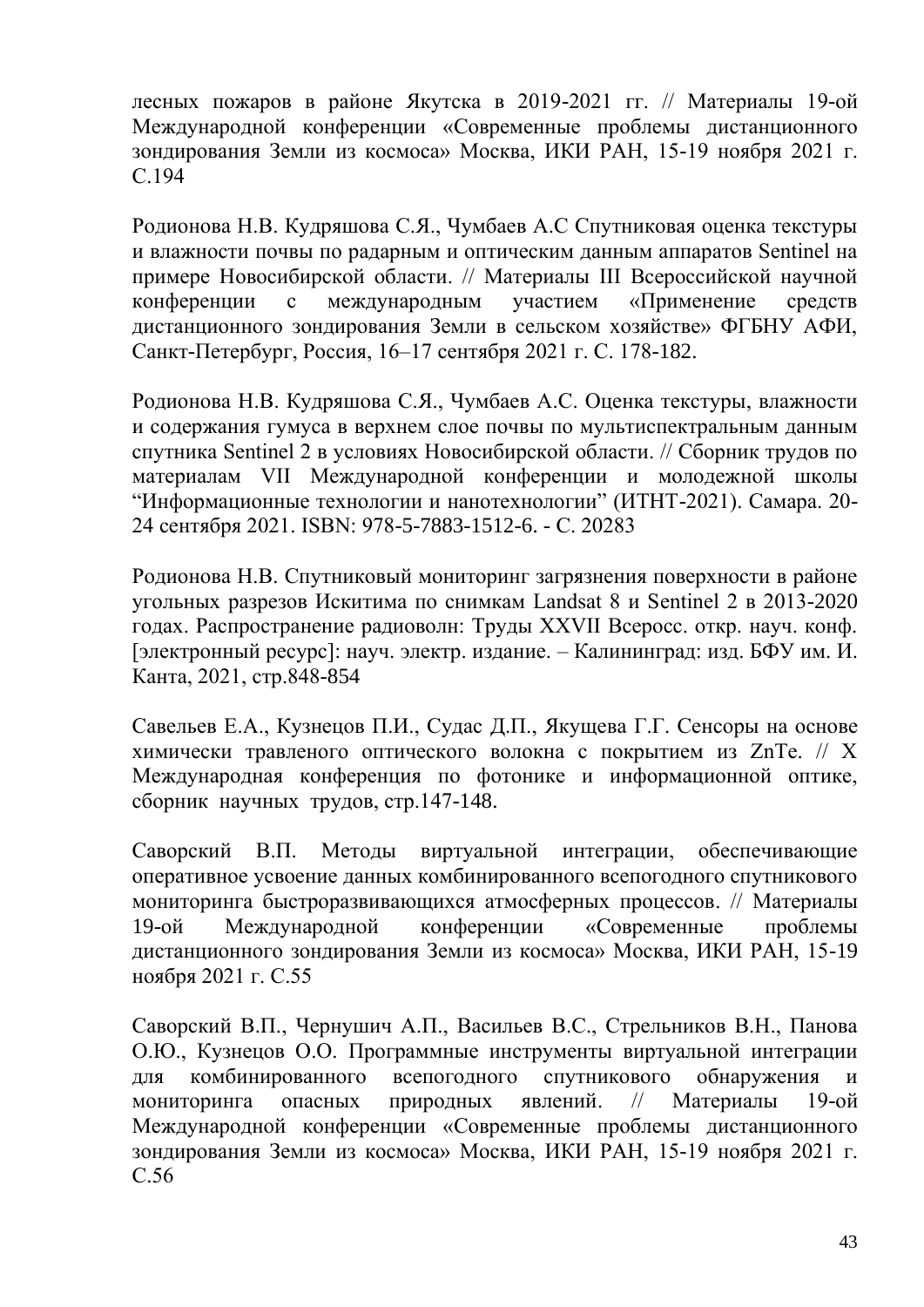Савченко Е.В., Маклаков С.М. [Средства доступа к данным спутников](http://conf.rse.geosmis.ru/files/books/2021/8969.htm)  [Метеосат для детектирования наводнений.](http://conf.rse.geosmis.ru/files/books/2021/8969.htm) // Материалы 19-ой Международной конференции «Современные проблемы дистанционного зондирования Земли из космоса» Москва, ИКИ РАН, 15-19 ноября 2021 г. С.57

Савченко Е.В., С.М. Маклаков Методы обнаружения и мониторинга атмосферных рек по данным дистанционного зондирования земли. // XXVII Всероссийская открытая научная конференция «Распространение радиоволн». Калининград. 28.06.21 — 03.07.21гг

Сергеев Н.С., Казиев А.В., Колодко Д.В. [Измерение ионных потоков на](http://www.fpl.gpi.ru/Zvenigorod/XLVIII/Lt/ru/FB-Sergeev.docx)  [подложку при осаждении W и WO](http://www.fpl.gpi.ru/Zvenigorod/XLVIII/Lt/ru/FB-Sergeev.docx)<sup>3</sup> в магнетронном разряде. // XLVIII [Звенигородская конференция.](http://www.fpl.gpi.ru/Zvenigorod/XLVIII/Zven_XLVIII.html)15-19 марта 2021 г.

Ситников А.В., Емельянов А.В., Никонов А.Е., Никируй К.Э., Черноглазов К. Ю., Ичёткин Д.В., Ильясов А.И., Николаев С. Н., Демин В.А., Веденеев А.С., Калинин Ю.Е., Рыльков В.В. (2аф.) Аномальная релаксация резистивного переключения мемристивных структур на основе нанокомпозита (CoFeB)x(LiNbO3)100−x. // Материалы XXVI Международного симпозиума «Нанофизика и наноэлектроника», Т.1, с. 362-363, 14–17 марта 2021 г., Нижний Новгород

Смирнов М.Т., Ермаков Д.М. [Моделирование СВЧ](http://conf.rse.geosmis.ru/files/books/2021/8680.htm)  [радиоинтерферометрических измерений для дистанционного зондирования](http://conf.rse.geosmis.ru/files/books/2021/8680.htm)  [Земли со спутников.](http://conf.rse.geosmis.ru/files/books/2021/8680.htm) // Материалы 19-ой Международной конференции «Современные проблемы дистанционного зондирования Земли из космоса» Москва, ИКИ РАН, 15-19 ноября 2021 г. С.64

Смирнов М.Т., Ермаков Д.М. Моделирование спутниковых радиоинтерферометрических измерений на основе реальных радиотепловых изображений Земли. // XXVII Всероссийская открытая научная конференция «Распространение радиоволн». Калининград. 28.06.21 — 03.07.21гг

Степушкин М.В., Петров О.А., Сизов В.Е., Здоровейщев А.В., Кузнецов Ю.М., Темирязев А.Г., Темирязева М.П. Особенности планарного эффекта Холла и формирования доменной структуры в тонких пленках Co // Труды XXV Международного симпозиума «Нанофизика и наноэлектроника» 9–12 марта 2021 г., Нижний Новгород, том. 1, стр. 240 – 241

Степушкин М.В., Сизов В.Е., Здоровейщев А.В., Здоровейщев Д.А., Кузнецов Ю.М. Влияние магнитной анизотропии на планарный эффект холла в пленках Co. // Новое в Магнетизме и Магнитных Материалах. 1 – 8 июля 2021 года. Сборник трудов. Стр 2-70 (192)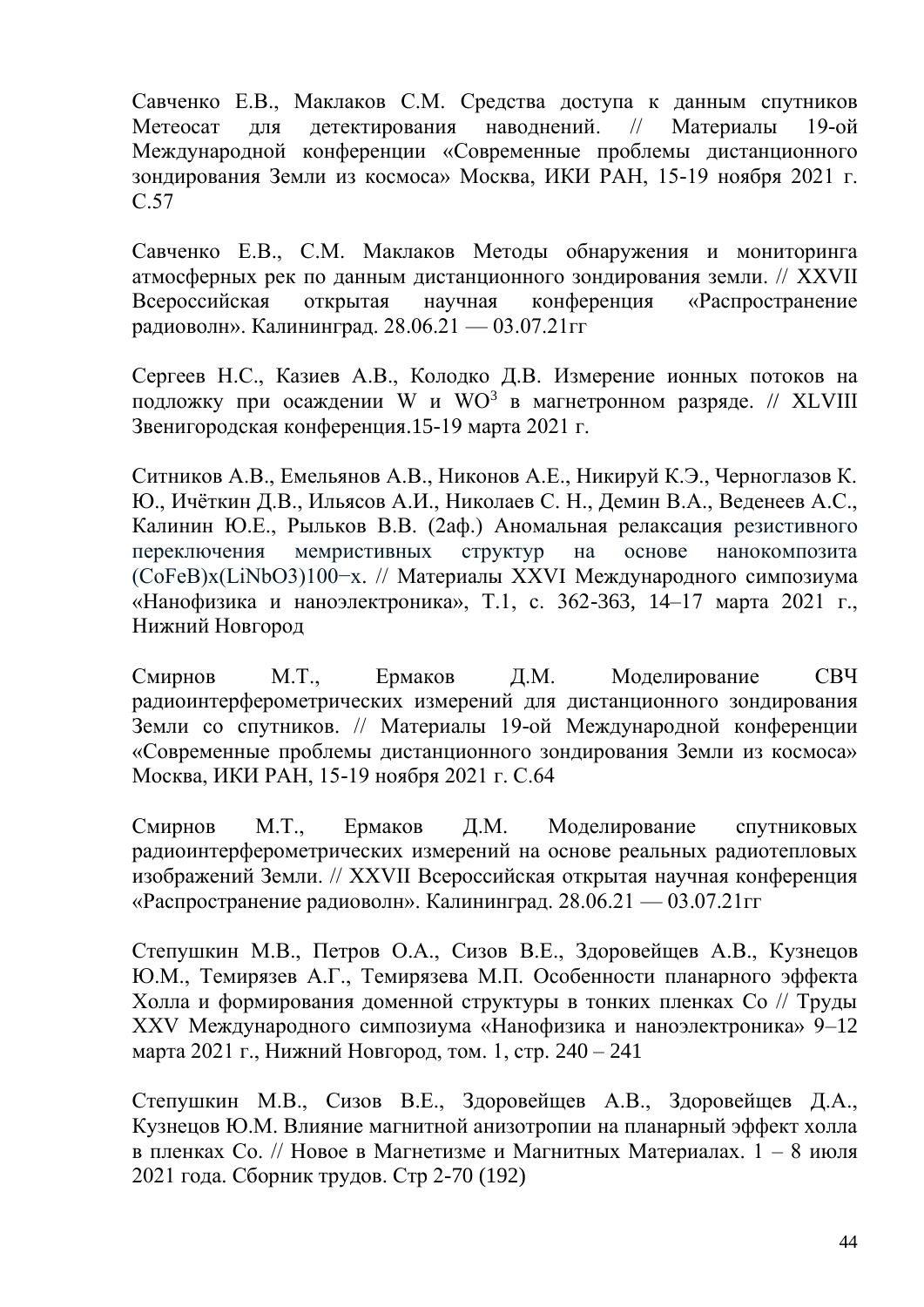Стрелков Г.М. Худышев Ю.С. О возможности восстановления сверхкороткого радиоимпульса, деформированного при прохождении межпланетной трассы. // Радиолокация, навигация, связь. Сборник трудов XXVII Международной научно-технической конференции, посвященной 60 летию полетов в космос Ю.А. Гагарина и Г.С. Титова (г. Воронеж, 28 сентября – 30 сентября 2021 г.) С.327

Темирязев А.Г. Влияние загрязнения зонда на качество изображений магнитно-силовой микроскопии. // Труды XXV Международного симпозиума «Нанофизика и наноэлектроника» 9–12 марта 2021 г., Нижний Новгород, том. 1, стр. 335 – 336

Темирязева М.П., Здоровейщев А.В., Вихрова О.В. Темирязев А.Г. Влияние касательного поля на пленки CoPt с перпендикулярной анизотропией. Труды XXV Международного симпозиума «Нанофизика и наноэлектроника» 9–12 марта 2021 г., Нижний Новгород, том. 1, стр. 247 – 248

Флейшман Б.С., Мкртчян Ф.А. [Памяти Владимира Федоровича Крапивина.](https://elibrary.ru/item.asp?id=46657287)// В сборнике: Инженерная экология - 2021. Доклады международного симпозиума. Москва, 2021. С. 6-10.

Фролов А.В., А.П. Орлов, А.Г. Темирязев Определение точного количества пятислойных блоков в плёнках Bi2Se3 с помощью оптического микроскопа. // Физика конденсированных состояний: Тезисы II Международной конференции ФКС-2021, Черноголовка: ИФТТ РАН, 2021. – С. 238. **–** DOI 10.26201/ISSP.2020/FKS-2.098

Фролов А.В., Орлов А.П., Темирязев А.Г. [Оптический метод послойного](https://www.elibrary.ru/item.asp?id=45698428)  [контроля толщины и степени деградации поверхности атомнотонких плёнок](https://www.elibrary.ru/item.asp?id=45698428)  [BI2SE3.](https://www.elibrary.ru/item.asp?id=45698428) // В сборнике: Лазерные, плазменные исследования и технологии - ЛАПЛАЗ-2021. Сборник научных трудов VII Международной конференции. Москва, 2021. С. 337-338.

Хомич А.А., Кононенко В.В. [Поверхностная графитизация облученного](https://elibrary.ru/item.asp?id=47128258)  [быстрыми нейтронами природного алмаза.](https://elibrary.ru/item.asp?id=47128258) // В сборнике: Взаимодействие излучений с твердым телом. Материалы 14-й Международной конференции, посвященной 100-летию Белорусского государственного университета. Минск, 2021. С. 104-108.

Хомич А.А., Хмельницкий Р.А. [ИК спектроскопия облученных быстрыми](https://elibrary.ru/item.asp?id=47128287)  [нейтронами алмазов.](https://elibrary.ru/item.asp?id=47128287) // В сборнике: Взаимодействие излучений с твердым телом. Материалы 14-й Международной конференции, посвященной 100 летию Белорусского государственного университета. Минск, 2021. С. 228- 232.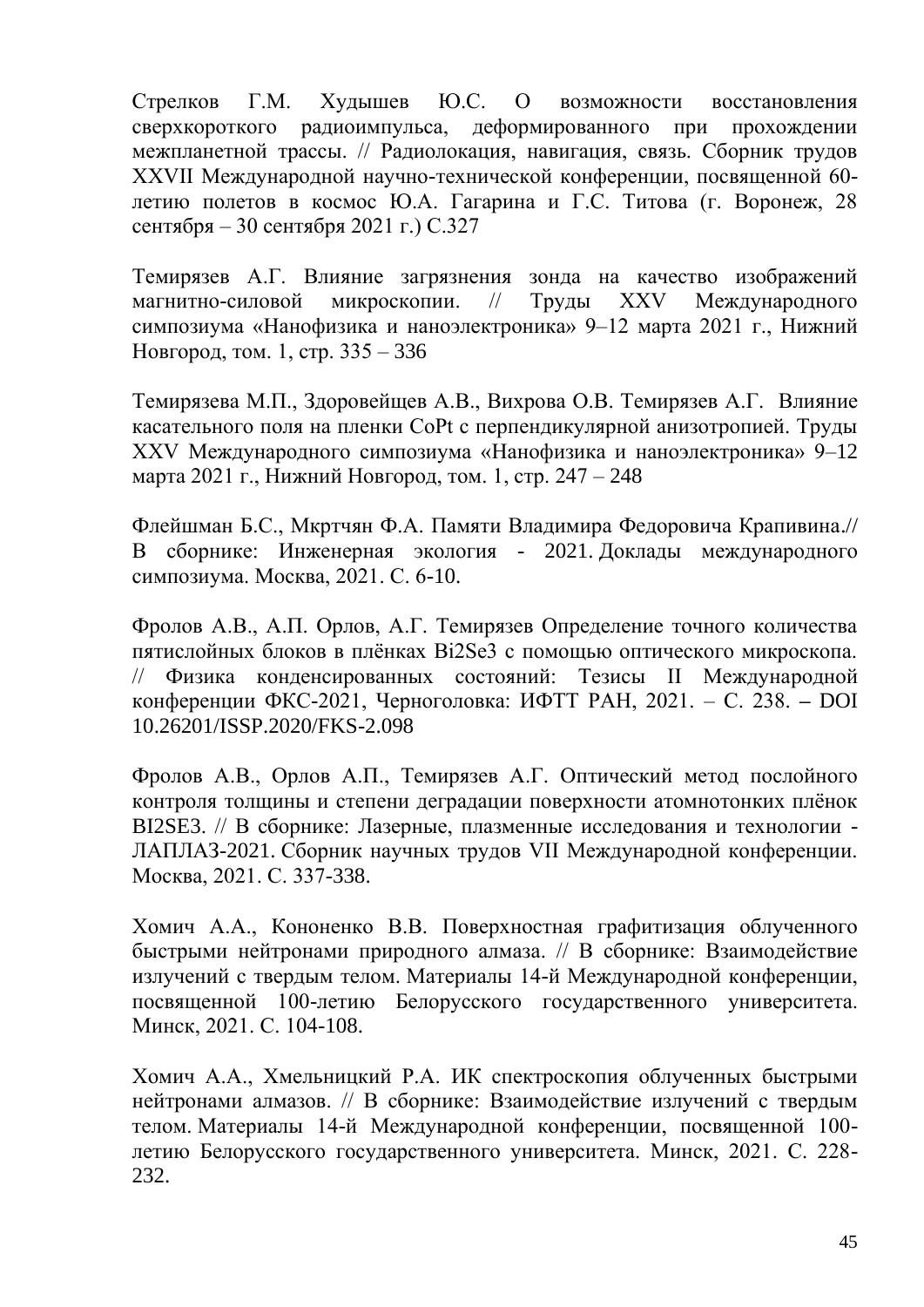Хомич А.А., Хмельницкий Р.А., Ковалев А.И., Козлова М.В., Хомич А.В. [Двухфононное поглощение в радиационно-поврежденных алмазах.](https://elibrary.ru/item.asp?id=47128288) // В сборнике: Взаимодействие излучений с твердым телом. Материалы 14-й Международной конференции, посвященной 100-летию Белорусского государственного университета. Минск, 2021. С. 233-236.

Худышев Ю.С. Сверхкороткий радиоимпульс со скачками начальной фазы на межпланетной трассе. // XVIII Конференция молодых ученых "Фундаментальные и прикладные космические исследования" ИКИ РАН, Москва, 14–16 апреля 2021 г.Сборник тезисов докладов, с.124

Хутиева А.Б., Садовников А.В., Герус С.В., Локк Э.Г., Анненков А.Ю. Возникновение эффекта сверхразрешения при дифракции поверхностной спиновой волны на сквозном отверстии в ферритовой пластине. // XXIV Международная конференция «Новое в магнетизме и магнитных материалах» (НМММ-2021), 1 - 8 июля 2021 г., Москва, РТУ МИРЭА, Сб. трудов, 2021, С. 5-48 – 5-51.

Царюк В.И., Журавлев К.П. Люминесценция и передача энергии возбуждения в замещенных бензоатах европия и тербия. Сборник тезисов XVIII Международной конференции «Спектроскопия координационных соединений» г. Туапсе, стр. 529 10.2021.

Щелконогов В.А., Иншакова А.М., Дарнотук Е.С., Шипелова А.В., Шастина Н.С., Баранова О.А., Чеканов А.В., Казаринов К.Д., Соловьева Э.Ю., Федин А.И. Нанодисперсии липоевой кислоты: получение и изучение влияния на функциональную активность тромбоцитов. // VIII Международноаяконференция молодых ученых: биофизиков, биотехнологов, молекулярных биологов и вирусологов, Новосибирск. 2021. С. 133-134.

Щелконогов В.А., Иншакова А.М., Дарнотук Е.С., Шипелова А.В., Шастина Н.С., Баранова О.А., Чеканов А.В., Казаринов К.Д., Соловьева Э.Ю., Федин А.И. Lipoic Acid Nanodispersions: Preparation, Antiplatelet and Antioxidant Properties. // Липиды 2021. Сборник тезисов. 11-13 декабря 2021

## **ПАТЕНТЫ НА ИЗОБРЕТЕНИЯ И ПОЛЕЗНЫЕ МОДЕЛИ**

Голунов В.А. Способ измерения излучательных характеристик естественных покровов // Патент РФ на изобретение № 2746678 Опубл. 19.04.2021 Бюл.№11

Ковалев В.В., Ковалев В.И., Ковалев С.В. Двухсторонний скоростной эллипсометр // Патент РФ на изобретение № 2749149. Опубл. 07.06.2021 Бюл.№16